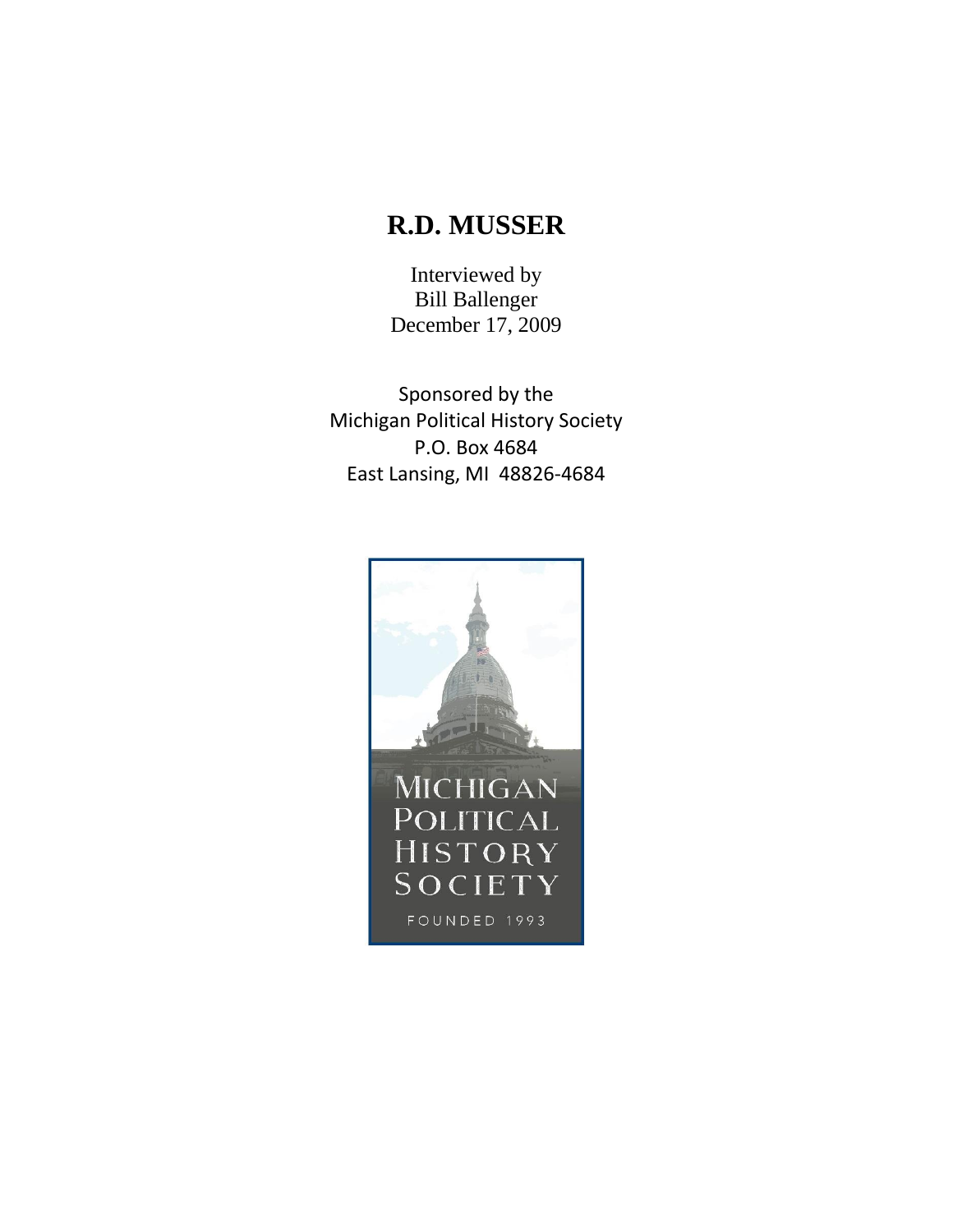Bill Ballenger: This interview is part of the James J. Blanchard Living Library of Michigan Political History. Bill Ballenger: I'm seated here with Dan Musser, Chairman of the Grand Hotel Company on Michigan's iconic Mackinac Island. Mr.. Musser, it's a pleasure to be able to reminisce a little bit about the history of the Grand Hotel, your role in it, all the things that you've seen and heard, many of which I'm not sure we can repeat in any kind of a video, but we're going to do our best today. Let me just start by asking you this. When was the hotel built and by who? Dan Musser: Bill Ballenger, I'd like to thank you for interviewing me today, and glad to have you here, and we're glad to be in our office. Dan Musser: The hotel was built by the railroads. It opened on July 10, 1887. The lore is that they hauled lumber the summer before that from Cheboygan, put it on what's now the Borough Lot, which is where our tennis courts are and the school on the island is. That was amassed during '86. In the spring, probably in early March, they brought in a tent city. A bunch of guys had built that thing and opened it in July, which is kind of astounding. You didn't call up the window company, and you didn't call up the door company. You built those things. Bill Ballenger: That's amazing. Dan Musser: I believe it's true the building was not as big as it is now but, still, it was big. Bill Ballenger: Right. Dan Musser: It's very apparent that thing was built, certainly, with some kind of architectural planning, but it's also very apparent that you had a crew that built a section, I had a crew that built a section, someone else did, and someone else did. Floor joists don't always run the same way in that thing. It's cuckoo. Bill Ballenger: Yeah. That's amazing. Did it have anything like the famous front porch that it has today? Dan Musser: It certainly did and almost all, but not all of it. If you were to look at the hotel from a boat today, you'll see that the cupola's not in the center. It was in the beginning, but they added on to the thing. Well, I put one wing on it and expanded the other, but we also have gone to the fourth floor, and it was elongated in about 1910 or '11. Bill Ballenger: How much bigger today do you think the hotel is than it was back in 1887? Dan Musser: It was about 220 rooms when it opened, maybe 210, and I don't really know. We are 385 today, so we're not double, but we're approaching that.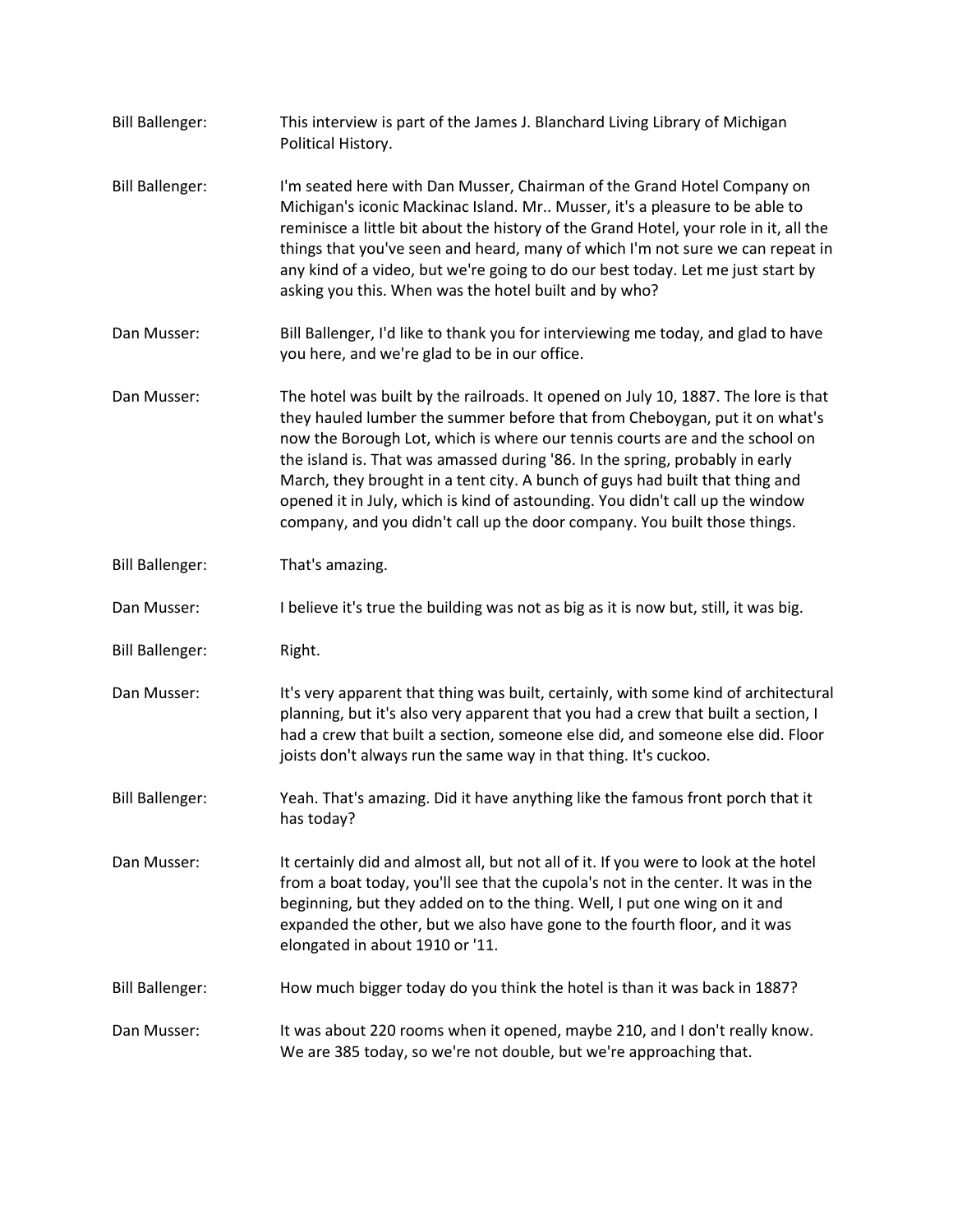Bill Ballenger: Almost double, right. You say the railroads built the hotel. What was their motive and idea in doing so? Dan Musser: Railroads built all of the great, big northern properties in this country and many in Florida as a place to haul people to. That was their purpose, the only purpose. That was a wonderful trip up there. I used to take it, as a kid, from southern Ohio. I used to get on in Dayton, Ohio. You'd get on a wonderful train and get off the next morning on the dock, which is now about where Shepler is, and roll off to the other side and get on a boat and go to Mackinac Island. You'd be there for lunch. Bill Ballenger: It was almost like destination travel. Dan Musser: Absolutely, it was. Bill Ballenger: It's like build it, and they will take our train to get there. Dan Musser: That's right. All of the Canadian-Pacific properties were built that way with the railroads, and this was owned by the railroad. They found a guy from the Planter's Hotel in St. Louis to run it, and that was the beginning of it, and that was kind of a disaster, the whole deal. Bill Ballenger: Well, how many other big houses or even hotels or anything on Mackinac Island was there at that time, do you think? Was this kind of like a pioneering institution on the island? Dan Musser: Sure it was, but it wasn't either. Mackinac was at least starting to bloom. Bill Ballenger: Starting to be a vacation spot. Dan Musser: The Island House Hotel, for instance, was still there. It was there ahead of us. Much of the mission end of the island was there ahead of us, and it was flourishing, and they were successful properties, but this was much bigger than anything that was there. The Island House, today, is about 100 rooms, and we're pushing 400. I suspect that whatever they had then and ours was about the same proportion. Bill Ballenger: Right. What was the evolution of the ownership of the hotel after that? Did the railroads relinquish it at some point? Dan Musser: Yes, they did. The guy that leased it for the Planter's Hotel ran it a couple years and told them, "You got to give me this thing, or I'm walking away from the lease," and so that, I guess, took a little while to resolve that difficulty. Bill Ballenger: This was around World War I?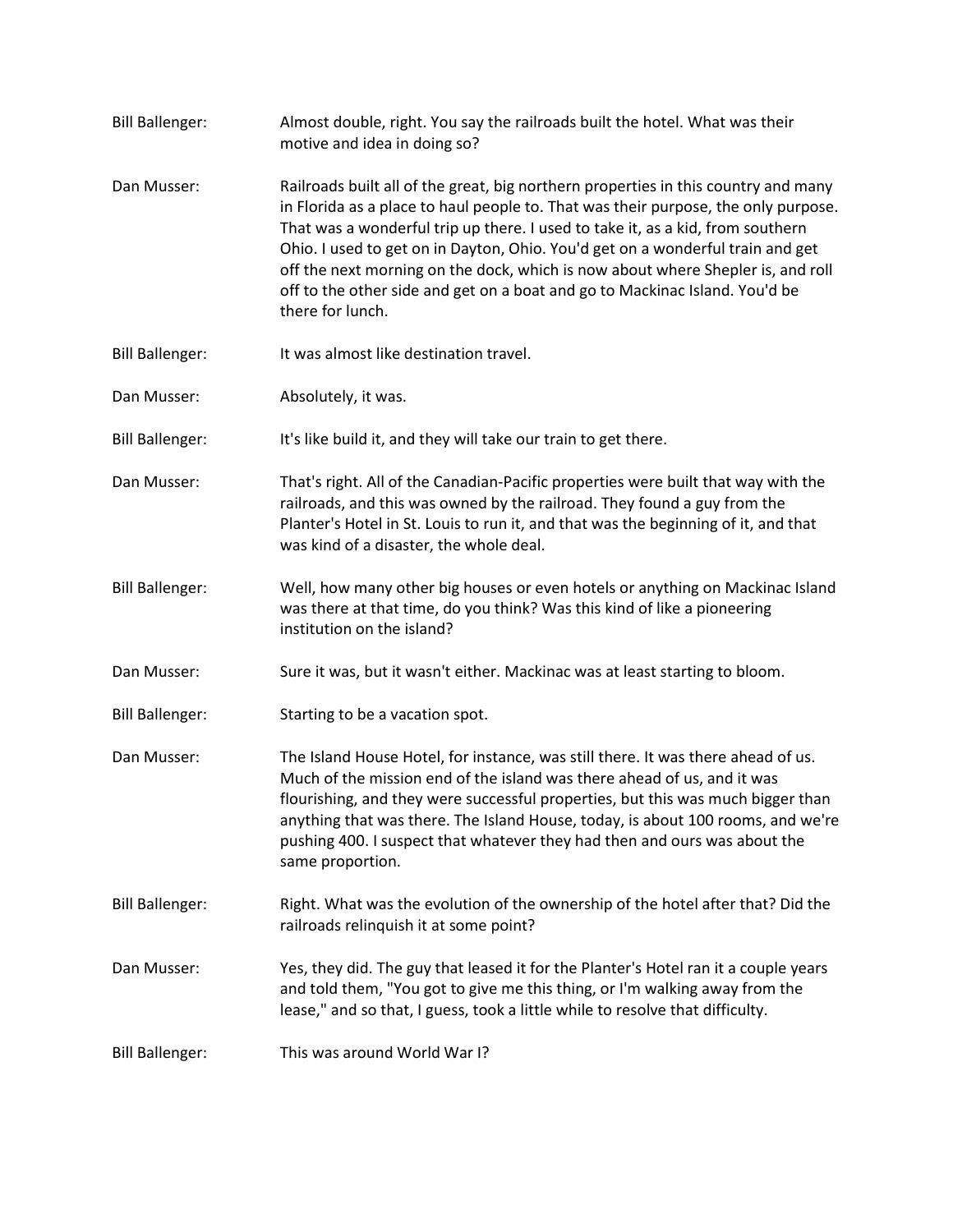Dan Musser: No. This was way before that. It was in '90 or '91. Don't nail me on my dates too closely in that early part, but that happened. He took it over, and he really was not very successful with it, and it kind of slivered and slammered around until the Ballards arrived. Bill Ballenger: Now, who were the Ballards? Dan Musser: The Ballards were the gamblers from French Lick Springs in Indiana. There were a couple hotels down there with great gambling. They came in before World War I. Bill Ballenger: Now, this was at a time when gambling of that sort was legal. Dan Musser: I'm not sure it was ever legal in Michigan. It was legal in some places. The great gambling was the club in downtown French Lick, and that was a great thing, and that was a railroad destination. The coaches pulled up in front of that thing and dumped them out. The French Lick Springs was there, and the West Baden Springs Hotel was down there about five or six miles away. It was golf, and it was Pluto Water and all those things, but it was gambling. Dan Musser: Well, when the Ballards arrived, he was a circus guy, that family, and they had traveling circuses, and tents, and elephants, and the whole business. Bill Ballenger: Needed lots of trains. Dan Musser: That's right. Bill Ballenger: Yeah. Dan Musser: They came to Mackinac and, as far as I know, they installed the gambling, and then they ran the gambling for a lot of years. Bill Ballenger: Now, is this basically like craps, blackjack, slot machines? Dan Musser: We had an open casino in what's now the Brighton Pavilion. We had slot machines in what's now our art museum area where the Manoogians have their collection. Bill Ballenger: The Manoogians. Dan Musser: I remember that, all of that, but the Grand Club was upstairs, and it was a fullfledged casino. It had roulette and craps. I was in there as a little kid, once, twice maybe. Bill Ballenger: Okay, so this would have been probably maybe in the late '30s, '40s? Dan Musser: '40s.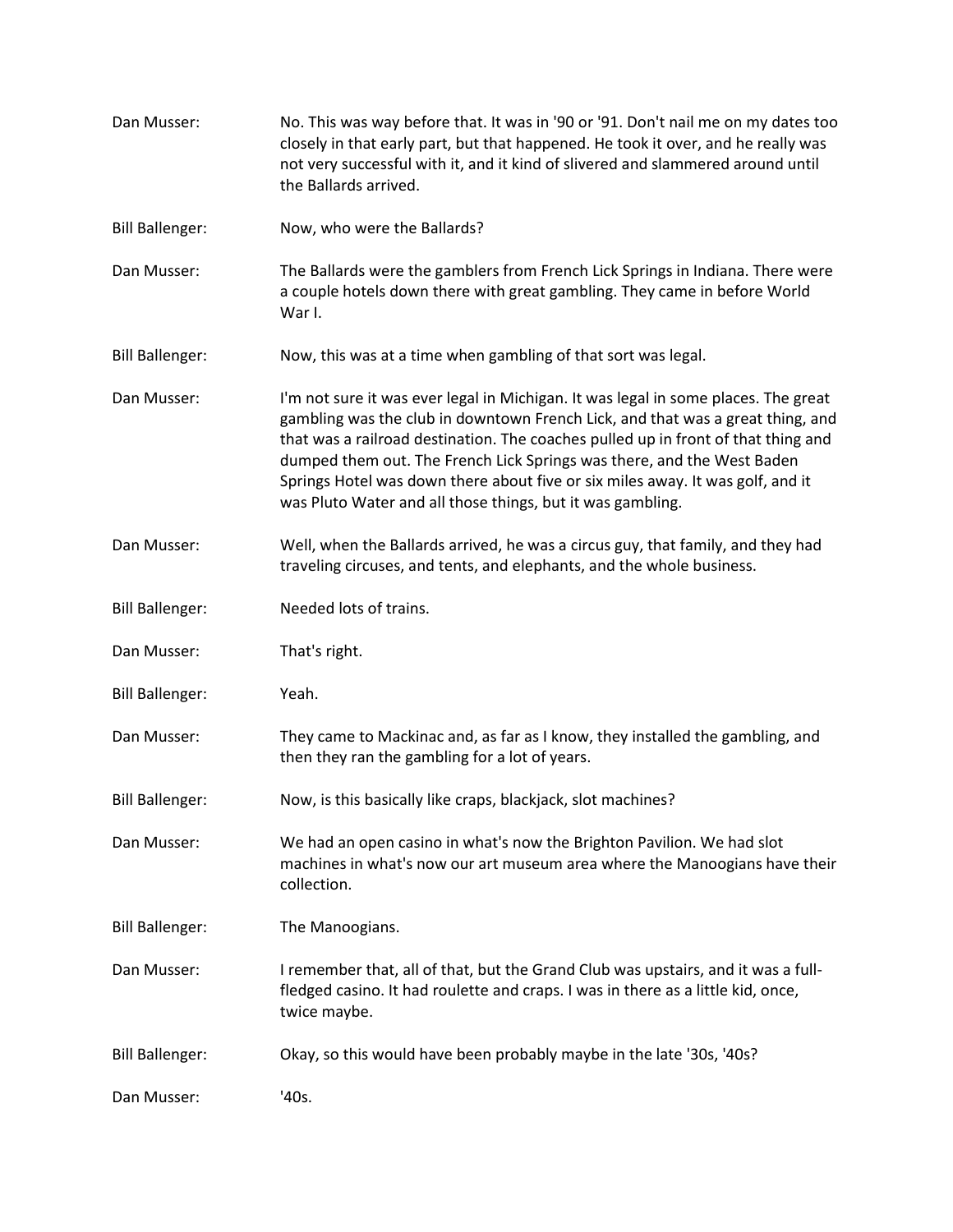| <b>Bill Ballenger:</b> | In the '40s?                                                                                                                                                                                                                                                                                                                                                                                                                                                                                                                                                                                                      |
|------------------------|-------------------------------------------------------------------------------------------------------------------------------------------------------------------------------------------------------------------------------------------------------------------------------------------------------------------------------------------------------------------------------------------------------------------------------------------------------------------------------------------------------------------------------------------------------------------------------------------------------------------|
| Dan Musser:            | Well, late '30s and very early '40s. Governor Williams stopped it.                                                                                                                                                                                                                                                                                                                                                                                                                                                                                                                                                |
| <b>Bill Ballenger:</b> | You mean when he became Governor.                                                                                                                                                                                                                                                                                                                                                                                                                                                                                                                                                                                 |
| Dan Musser:            | When he became Governor.                                                                                                                                                                                                                                                                                                                                                                                                                                                                                                                                                                                          |
| <b>Bill Ballenger:</b> | He stopped it.                                                                                                                                                                                                                                                                                                                                                                                                                                                                                                                                                                                                    |
| Dan Musser:            | That's when the slots went. The casino had gone before that and, I suppose, in<br>probably '41 or '42 when the war came.                                                                                                                                                                                                                                                                                                                                                                                                                                                                                          |
| <b>Bill Ballenger:</b> | Do you think it was that the state didn't have any laws against gambling or that<br>they just were not enforced?                                                                                                                                                                                                                                                                                                                                                                                                                                                                                                  |
| Dan Musser:            | Every country club and Elks hall all had slots.                                                                                                                                                                                                                                                                                                                                                                                                                                                                                                                                                                   |
| <b>Bill Ballenger:</b> | All over Michigan.                                                                                                                                                                                                                                                                                                                                                                                                                                                                                                                                                                                                |
| Dan Musser:            | All over Michigan, all over the Midwest.                                                                                                                                                                                                                                                                                                                                                                                                                                                                                                                                                                          |
| <b>Bill Ballenger:</b> | All over the Midwest. Okay, so it was a big thing.                                                                                                                                                                                                                                                                                                                                                                                                                                                                                                                                                                |
| Dan Musser:            | Yes.                                                                                                                                                                                                                                                                                                                                                                                                                                                                                                                                                                                                              |
| <b>Bill Ballenger:</b> | The Ballards came to Mackinac Island to expand their gambling empire. How<br>long did they stay connected with the hotel?                                                                                                                                                                                                                                                                                                                                                                                                                                                                                         |
| Dan Musser:            | Well, they stayed connected with the hotel but I guess I should get into my<br>uncle, Stewart Woodfill who came to Mackinac, came to north Michigan to<br>Petoskey from his home in southern Indiana to beat hay fever. He was afflicted,<br>and his parents started sending him to Petoskey when he was 15 or 16 and<br>alone, and they had places up there that you could get a kid. He got a job<br>working somewhere doing something in a hotel and, finally, he made his way<br>over to Mackinac, and that's how he got there. Well, then he got the bug and<br>got interested and stayed, and the war came. |
| <b>Bill Ballenger:</b> | World War I.                                                                                                                                                                                                                                                                                                                                                                                                                                                                                                                                                                                                      |
| Dan Musser:            | World War I came, and he kind of got through that. He was in the Naval Reserve<br>and served a little bit of time, but not much, somewhere in Buffalo. When the<br>war ended, he decided to go back up there, and the Ballards were in charge. His<br>first decent job was the head of the storeroom in the kitchen. He made his way<br>from that to manager for the Ballards and, boom, Mr Ballard died, probably '21<br>or '22, '23. Here's a young guy, he was probably pushing 30, and he and the<br>auditor and the widow, took the company over on a three-way deal.                                        |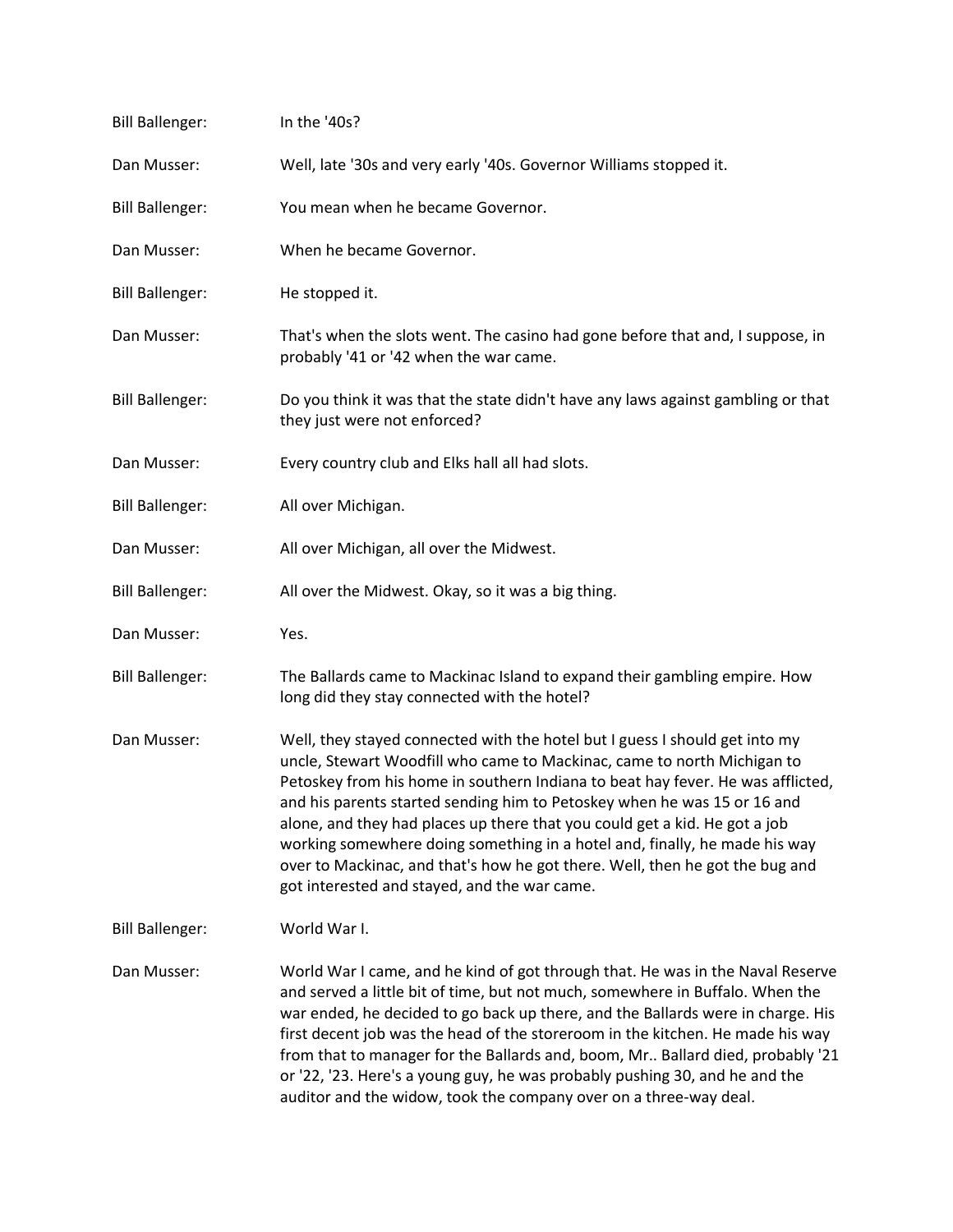| <b>Bill Ballenger:</b> | Wow.                                                                                                                                                                                              |
|------------------------|---------------------------------------------------------------------------------------------------------------------------------------------------------------------------------------------------|
| Dan Musser:            | The old man ran it, and that went along sort of okay.                                                                                                                                             |
| <b>Bill Ballenger:</b> | When you say the old man you mean Steward Woodfill.                                                                                                                                               |
| Dan Musser:            | Mr Woodfill, yes, Stewart Woodfill.                                                                                                                                                               |
| <b>Bill Ballenger:</b> | Stewart. At that point, he wasn't the old man yet.                                                                                                                                                |
| Dan Musser:            | No, that's true.                                                                                                                                                                                  |
| <b>Bill Ballenger:</b> | He was still pretty young yet.                                                                                                                                                                    |
| Dan Musser:            | That's true.                                                                                                                                                                                      |
| <b>Bill Ballenger:</b> | Anyway, those three ran it, I mean owned it, and he ran it. Then what<br>happened?                                                                                                                |
| Dan Musser:            | Well, it wasn't a perfect threesome, and he got out, and they bought him out<br>with a bunch of paper before the crash, so he was 30 years old, newly married,<br>and retired, living in Chicago. |
| <b>Bill Ballenger:</b> | He had a lot of money from the sale because he got it at the right time.                                                                                                                          |
| Dan Musser:            | Well, but he didn't get all his money. I mean it was a lot of paper involved.                                                                                                                     |
| <b>Bill Ballenger:</b> | Yeah, mainly paper, okay.                                                                                                                                                                         |
| Dan Musser:            | Anyway, here he was, he thought himself was pretty well set, had a good-<br>looking wife, and he was living in Chicago, and enjoying the world, and then,<br>bang, we get the Depression.         |
| <b>Bill Ballenger:</b> | Yeah.                                                                                                                                                                                             |
| Dan Musser:            | He fought his way back in.                                                                                                                                                                        |
| <b>Bill Ballenger:</b> | To the company.                                                                                                                                                                                   |
| Dan Musser:            | To the company, and finally bought it in '31.                                                                                                                                                     |
| <b>Bill Ballenger:</b> | Bought it from the other two.                                                                                                                                                                     |
| Dan Musser:            | From the estate, yes.                                                                                                                                                                             |
| <b>Bill Ballenger:</b> | From that point on, he was totally in charge.                                                                                                                                                     |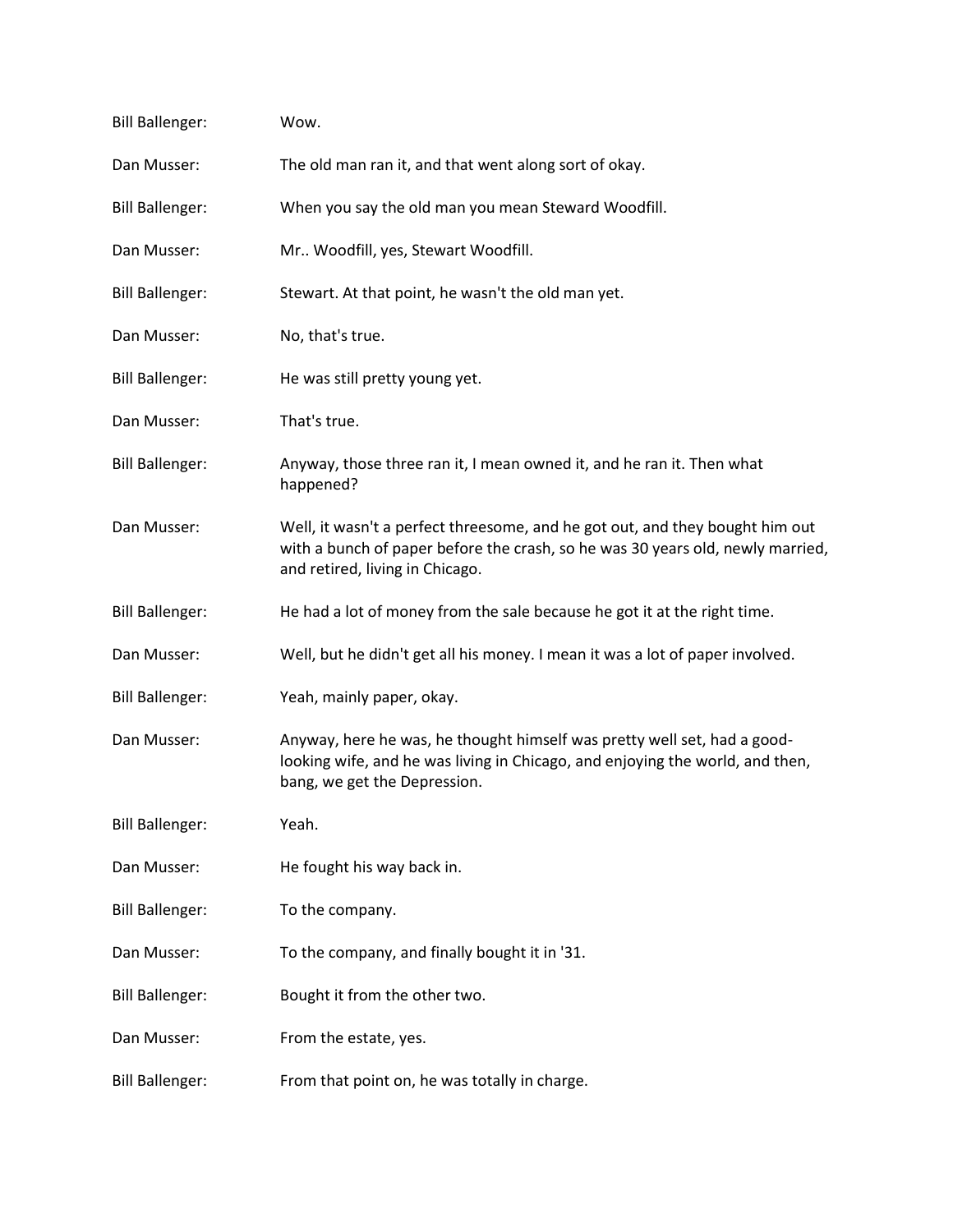| Dan Musser:            | That's right, except the Ballards still operated the gambling.                                                                                                                                                                                                          |
|------------------------|-------------------------------------------------------------------------------------------------------------------------------------------------------------------------------------------------------------------------------------------------------------------------|
| <b>Bill Ballenger:</b> | Oh, really?                                                                                                                                                                                                                                                             |
| Dan Musser:            | He got a piece.                                                                                                                                                                                                                                                         |
| <b>Bill Ballenger:</b> | Anyway, okay, he's in charge at that point. What was business at the hotel like<br>at that time? Was it struggling in the Depression?                                                                                                                                   |
| Dan Musser:            | Well, the '20s were booming, but the Depression was a total struggler. I don't<br>know how anyone ever did it. He bought everything from meat to paint on due<br>bills. There was a hell of a market in due bills, and you could really buy anything<br>from due bills. |
| <b>Bill Ballenger:</b> | Do you remember how old you were, maybe, the first time you ever went to<br>Mackinac Island?                                                                                                                                                                            |
| Dan Musser:            | Eight or nine.                                                                                                                                                                                                                                                          |
| <b>Bill Ballenger:</b> | Eight or nine. You were the son of Stewart Woodfill's sister, right?                                                                                                                                                                                                    |
| Dan Musser:            | True, true.                                                                                                                                                                                                                                                             |
| <b>Bill Ballenger:</b> | Raised in Ohio.                                                                                                                                                                                                                                                         |
| Dan Musser:            | Right.                                                                                                                                                                                                                                                                  |
| <b>Bill Ballenger:</b> | Circleville near Dayton?                                                                                                                                                                                                                                                |
| Dan Musser:            | Circleville, Ohio.                                                                                                                                                                                                                                                      |
| <b>Bill Ballenger:</b> | Okay.                                                                                                                                                                                                                                                                   |
| Dan Musser:            | Near Columbus more.                                                                                                                                                                                                                                                     |
| <b>Bill Ballenger:</b> | Near Columbus, okay. You went up there. Were you immediately enchanted by<br>Mackinac Island or not?                                                                                                                                                                    |
| Dan Musser:            | I was enchanted by my uncle and aunt, and they treated us well when we were<br>there, and so it was kind of a romantic place, as a young kid, to go up there. I'm<br>right off the farm, pretty much.                                                                   |
| <b>Bill Ballenger:</b> | Sure. You kept going kind of on and off maybe ever year?                                                                                                                                                                                                                |
| Dan Musser:            | Well, every other year, every third year.                                                                                                                                                                                                                               |
| <b>Bill Ballenger:</b> | Every other year, and then you went to college.                                                                                                                                                                                                                         |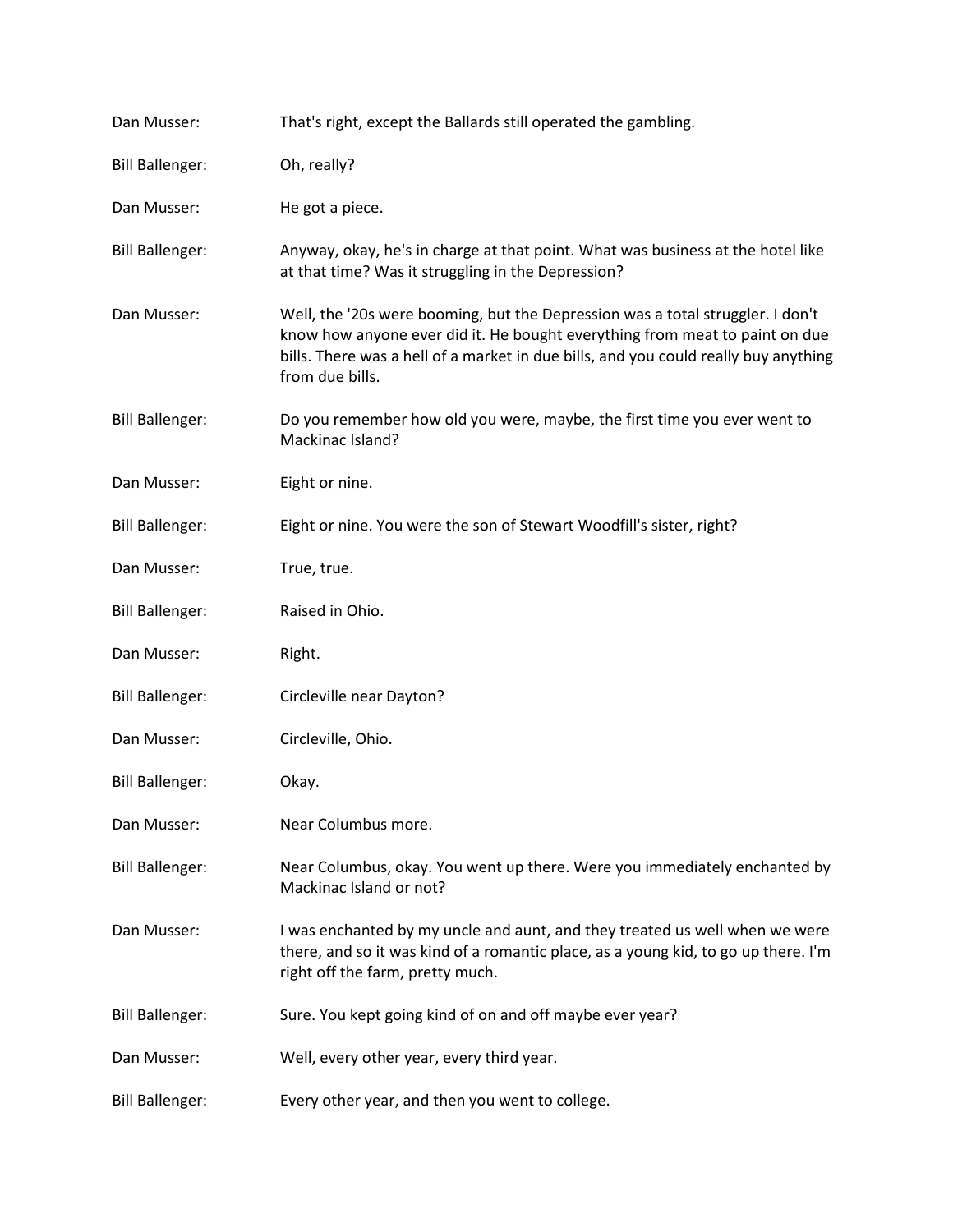| Dan Musser:            | Not yet. I'm still getting through the war, and then my dad died at the end of<br>the war. That's really the first visit I remember, so I was probably 14. My mother<br>and sister and I went up there for probably 10 days or two weeks that summer.<br>That's the first visit I really recall. |
|------------------------|--------------------------------------------------------------------------------------------------------------------------------------------------------------------------------------------------------------------------------------------------------------------------------------------------|
| <b>Bill Ballenger:</b> | You really remember.                                                                                                                                                                                                                                                                             |
| Dan Musser:            | It's the first time I ever think I had a necktie on. I remember he loaned me one,<br>and it hit me about the knees, and it was pretty good.                                                                                                                                                      |
| <b>Bill Ballenger:</b> | From that point on, did you kind of think, almost like your uncle had thought<br>years before, there's something magical about this place?                                                                                                                                                       |
| Dan Musser:            | I was certainly intrigued, and I worked there three of my four college years and,<br>at the end of that thing, I was pretty well ready to become committed. Went in<br>the Army for a couple of years and came back and got married and went up<br>there. That's where I've been.                |
| <b>Bill Ballenger:</b> | Was that in '51?                                                                                                                                                                                                                                                                                 |
| Dan Musser:            | No.                                                                                                                                                                                                                                                                                              |
| <b>Bill Ballenger:</b> | Later than that?                                                                                                                                                                                                                                                                                 |
| Dan Musser:            | Much younger than that. I graduated college in '55. I went up there in the<br>season of '51 as a first year.                                                                                                                                                                                     |
| <b>Bill Ballenger:</b> | Oh, the first, okay, okay.                                                                                                                                                                                                                                                                       |
| Dan Musser:            | Okay, as a summer worker.                                                                                                                                                                                                                                                                        |
| <b>Bill Ballenger:</b> | I got you. Okay, so '55 you're out of college.                                                                                                                                                                                                                                                   |
| Dan Musser:            | '55 to '7 I was in the Army. Came back from the Army, got married in the fall,<br>went to work the first of the year in Chicago for Grand Hotel.                                                                                                                                                 |
| <b>Bill Ballenger:</b> | They had an office in Chicago.                                                                                                                                                                                                                                                                   |
| Dan Musser:            | In Chicago, yes.                                                                                                                                                                                                                                                                                 |
| <b>Bill Ballenger:</b> | In the off season in those years.                                                                                                                                                                                                                                                                |
| Dan Musser:            | Yes, that's right. That's right.                                                                                                                                                                                                                                                                 |
| <b>Bill Ballenger:</b> | Mr Woodfill was alive, and he was still in control, and he lived until when?                                                                                                                                                                                                                     |
| Dan Musser:            | '85 or '86.                                                                                                                                                                                                                                                                                      |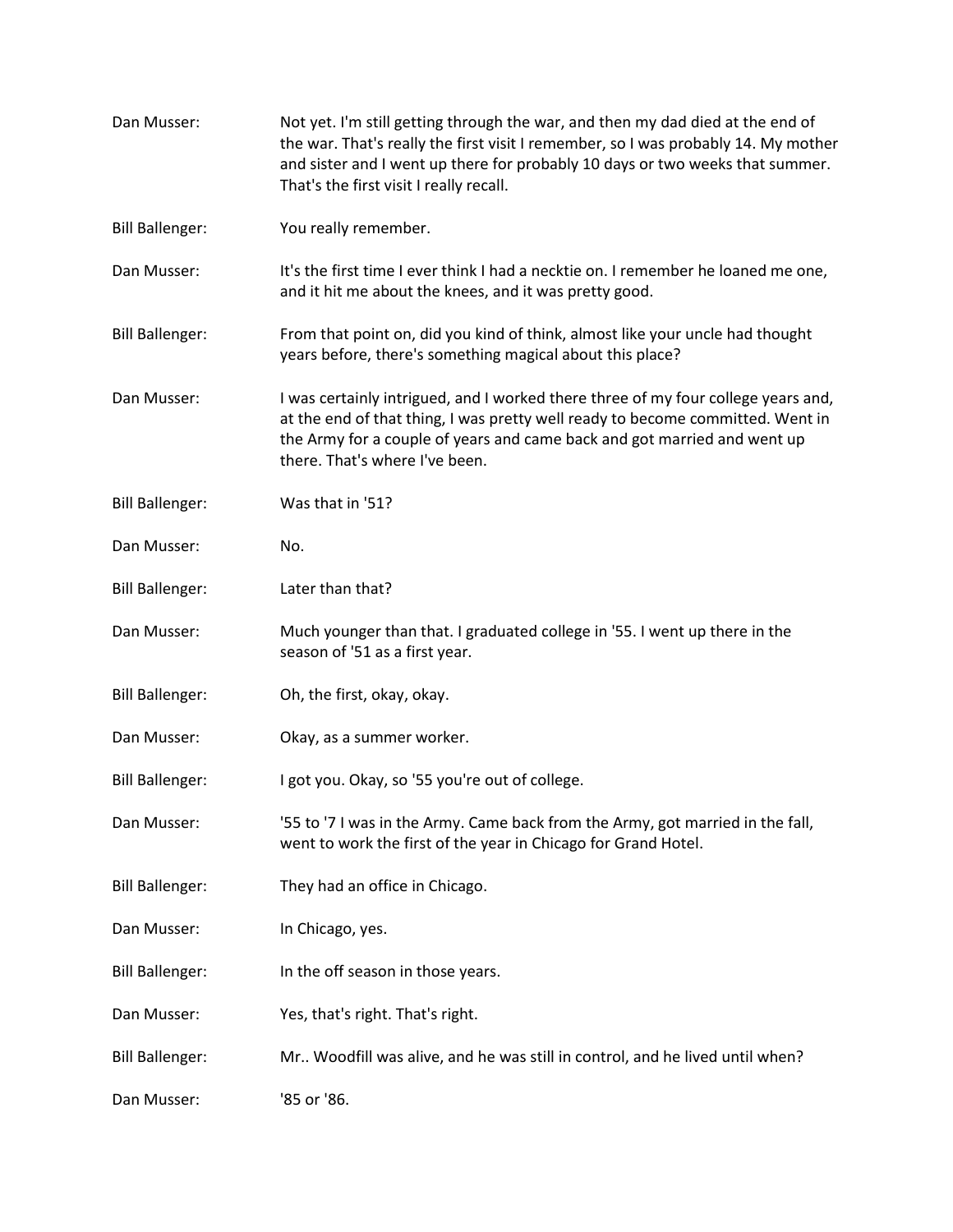| <b>Bill Ballenger:</b> | '85 or '86. Okay, so it was really 30 years there when you and your uncle were<br>working together in the hotel.                                                                                                                                                                                                                                                                                                                       |
|------------------------|----------------------------------------------------------------------------------------------------------------------------------------------------------------------------------------------------------------------------------------------------------------------------------------------------------------------------------------------------------------------------------------------------------------------------------------|
| Dan Musser:            | Oh, goodness, yes. He brought me in as a young kid. He called me an assistant<br>manager. Basically, I was trying to sell conventions in the winter and trying to<br>service them in the summer.                                                                                                                                                                                                                                       |
| <b>Bill Ballenger:</b> | Right. Well now, there's a picture, isn't there, of Stewart Woodfill over the<br>staircase in the lobby?                                                                                                                                                                                                                                                                                                                               |
| Dan Musser:            | Yes.                                                                                                                                                                                                                                                                                                                                                                                                                                   |
| <b>Bill Ballenger:</b> | Is that your idea to put it there? Did he command that it be put there or has it<br>always been?                                                                                                                                                                                                                                                                                                                                       |
| Dan Musser:            | Well, it was kind of an all-my-life deal. The first summer, maybe the second we<br>were up there. Now, you got to realize I have a new wife, I have a kid by that<br>point, another one coming along, and this is my vocation. I'm hooked.                                                                                                                                                                                             |
| <b>Bill Ballenger:</b> | Sure, right.                                                                                                                                                                                                                                                                                                                                                                                                                           |
| Dan Musser:            | The old man decided that he was going to have his portrait painted. I'd never<br>heard of anything like that in my life. I'm still on the farm, see? That happened,<br>and that picture was in his house then from '56 or '57 or '58 or '59, along in<br>there, '60 maybe. Yeah, he told me over and over. He said, "When I'm gone,<br>you're going to hang that thing in the parlor, and I'm going to look down at you<br>every day." |
| <b>Bill Ballenger:</b> | "I'm going to be watching you," huh? Okay, that's a great idea. You say hanging<br>in the house, so he actually didn't live in the Grand Hotel himself during most of<br>that time? Did he have a house separately?                                                                                                                                                                                                                    |
| Dan Musser:            | He lived in the hotel in the early '30s and before the war, he bought a cottage<br>up on the bluff, which was then and now called Pontiac Lodge. It's just been<br>rebuilt into a lovely facility, but it was a very small cottage with a kind of a<br>bedroom-living room in it but a wonderful porch over the water. He loved it,<br>and they lived up there.                                                                        |
| <b>Bill Ballenger:</b> | He lived up there.                                                                                                                                                                                                                                                                                                                                                                                                                     |
| Dan Musser:            | Before the war, he bought the house that I now live in, which is down on the<br>boardwalk. He did that for a lot of reasons, but basically, there was not water up<br>on the bluffs in those days, and you had to be downtown to have spring and fall<br>water or year-round water.                                                                                                                                                    |
| <b>Bill Ballenger:</b> | We talked a lot about gambling. What about Prohibition and drinking?                                                                                                                                                                                                                                                                                                                                                                   |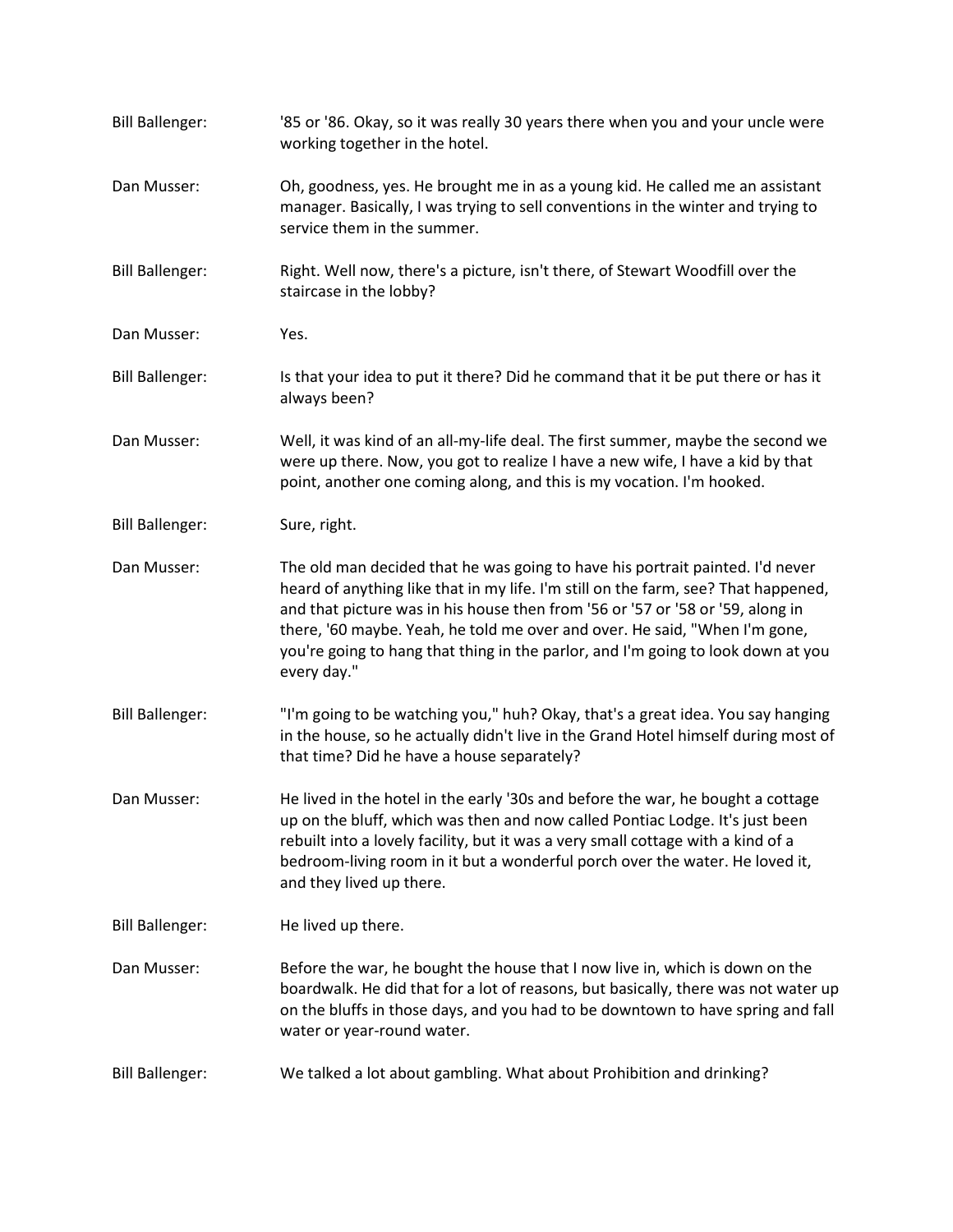| Dan Musser:            | Near as I can tell, it was pretty much drinking as normal. That predates me. We<br>only had one bar, which is still the bar in the hotel off the parlor.                                                                                                                    |
|------------------------|-----------------------------------------------------------------------------------------------------------------------------------------------------------------------------------------------------------------------------------------------------------------------------|
| <b>Bill Ballenger:</b> | Right.                                                                                                                                                                                                                                                                      |
| Dan Musser:            | That bar served the dancing room, and it served the dining room, and that was<br>it, that was the show. But as far as I can determine, drinking just went on as<br>normal, and Prohibition didn't stop us. Booze came across on boats, and we<br>received it and served it. |
| <b>Bill Ballenger:</b> | It'd come, usually, across the straits, in other words?                                                                                                                                                                                                                     |
| Dan Musser:            | Across the straits, yes.                                                                                                                                                                                                                                                    |
| <b>Bill Ballenger:</b> | Was there ever any attempt at enforcement, evil though it may have been?                                                                                                                                                                                                    |
| Dan Musser:            | If there was, we'd hide it, and they'd turn the bar into a rug shop, hang them in<br>there.                                                                                                                                                                                 |
| <b>Bill Ballenger:</b> | They'd hang carpets.                                                                                                                                                                                                                                                        |
| Dan Musser:            | Carpets, yes.                                                                                                                                                                                                                                                               |
| <b>Bill Ballenger:</b> | Or rug on the walls.                                                                                                                                                                                                                                                        |
| Dan Musser:            | Where the bar is.                                                                                                                                                                                                                                                           |
| <b>Bill Ballenger:</b> | The bar was.                                                                                                                                                                                                                                                                |
| Dan Musser:            | I don't know what they did with the booze.                                                                                                                                                                                                                                  |
| <b>Bill Ballenger:</b> | If anybody that looked like a cop came in.                                                                                                                                                                                                                                  |
| Dan Musser:            | It the gendarmes came along, man, they were selling rugs, but I think they got<br>about three days notice anyway, so they had enough time to do it.                                                                                                                         |
| <b>Bill Ballenger:</b> | Somebody would get an alert, I mean, what, from the mainland or something?                                                                                                                                                                                                  |
| Dan Musser:            | From the mainland, "They're on their way."                                                                                                                                                                                                                                  |
| <b>Bill Ballenger:</b> | They're on their way. Well, when they came in, were they really loaded for<br>bear?                                                                                                                                                                                         |
| Dan Musser:            | Bill, I don't know that.                                                                                                                                                                                                                                                    |
| <b>Bill Ballenger:</b> | Oh, sure. They maybe just winked at the rugs.                                                                                                                                                                                                                               |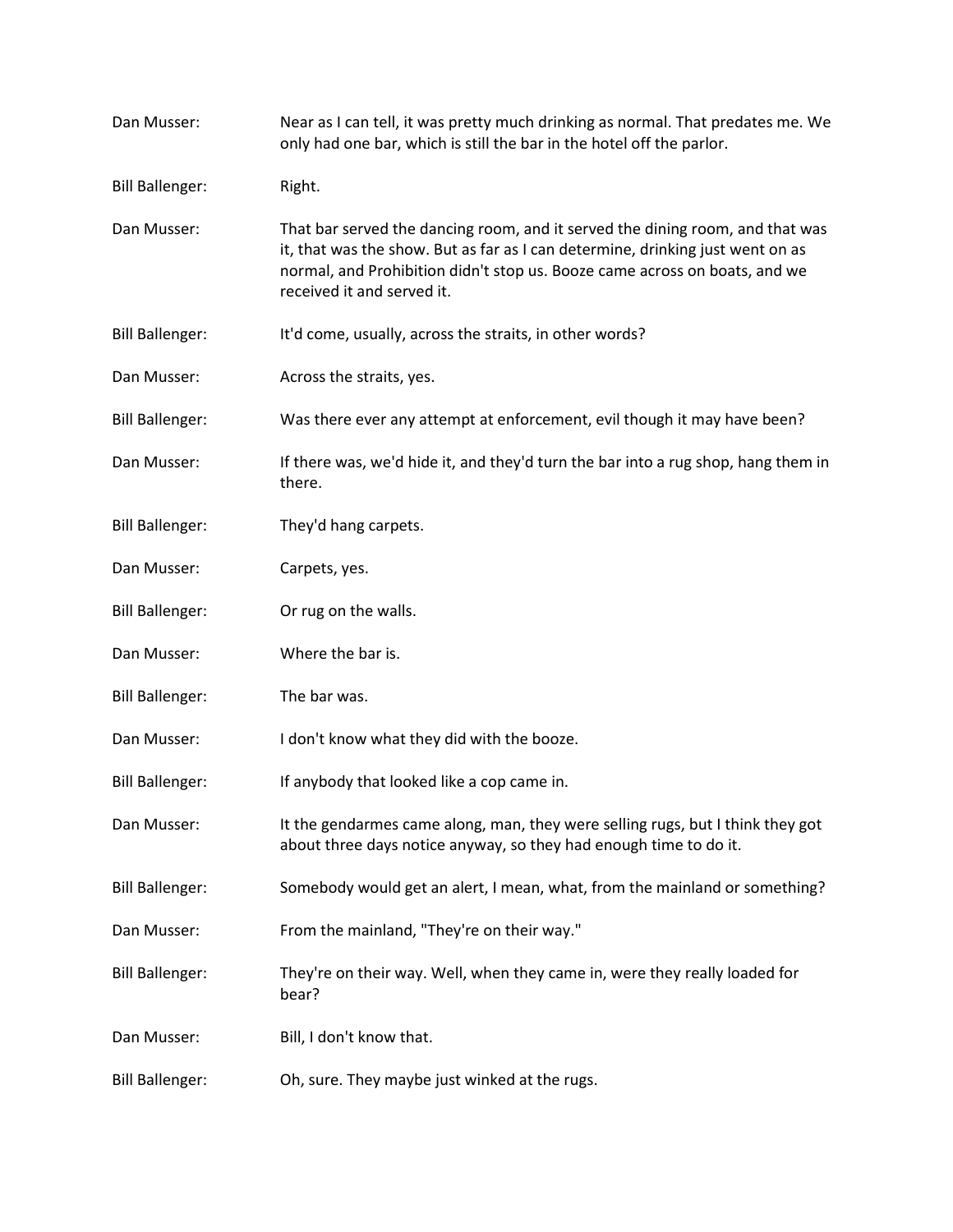| Dan Musser:            | My uncle never really talked about that much other than he said, "We got<br>enough warning"                                                                                                                     |
|------------------------|-----------------------------------------------------------------------------------------------------------------------------------------------------------------------------------------------------------------|
| <b>Bill Ballenger:</b> | Yeah. Was there drinking, though, in the Island House and elsewhere on the<br>island?                                                                                                                           |
| Dan Musser:            | Well, I think all over like everywhere.                                                                                                                                                                         |
| <b>Bill Ballenger:</b> | Yeah, yeah. What about segregation on the island? How did it manifest itself?                                                                                                                                   |
| Dan Musser:            | It manifested itself in, as you think back and you think it through, that Mackinac<br>was a busy place. They could not find enough local people to run those<br>properties, and they relied on black employees. |
| <b>Bill Ballenger:</b> | Okay, so when you say run the properties, you mean like hotels?                                                                                                                                                 |
| Dan Musser:            | Like hotels.                                                                                                                                                                                                    |
| <b>Bill Ballenger:</b> | Restaurants and that sort of thing.                                                                                                                                                                             |
| Dan Musser:            | Yes, yes.                                                                                                                                                                                                       |
| <b>Bill Ballenger:</b> | Would these African-Americans come just during the season?                                                                                                                                                      |
| Dan Musser:            | Just during the season, and many of them had seasonal spots in the South and<br>would work their way south. French Lick was the first stop out of here.                                                         |
| <b>Bill Ballenger:</b> | Oh, I see, so they'd kind of work in different places.                                                                                                                                                          |
| Dan Musser:            | That's right.                                                                                                                                                                                                   |
| <b>Bill Ballenger:</b> | around the country depending on the weather and the season.                                                                                                                                                     |
| Dan Musser:            | That's right. That's exactly right.                                                                                                                                                                             |
| <b>Bill Ballenger:</b> | Yeah, and so when they come up, though, they were segregated in their living<br>quarters, in other words?                                                                                                       |
| Dan Musser:            | Well, when I arrived at Mackinac in 1951 as a kid, it was astounding. Yes, we had<br>segregated housing.                                                                                                        |
| <b>Bill Ballenger:</b> | Where did they live>                                                                                                                                                                                            |
| Dan Musser:            | We now have a lot more better housing facilities than we did then. We have a<br>community we built out in the middle of the island but, back then, they lived in<br>buildings behind the hotel.                 |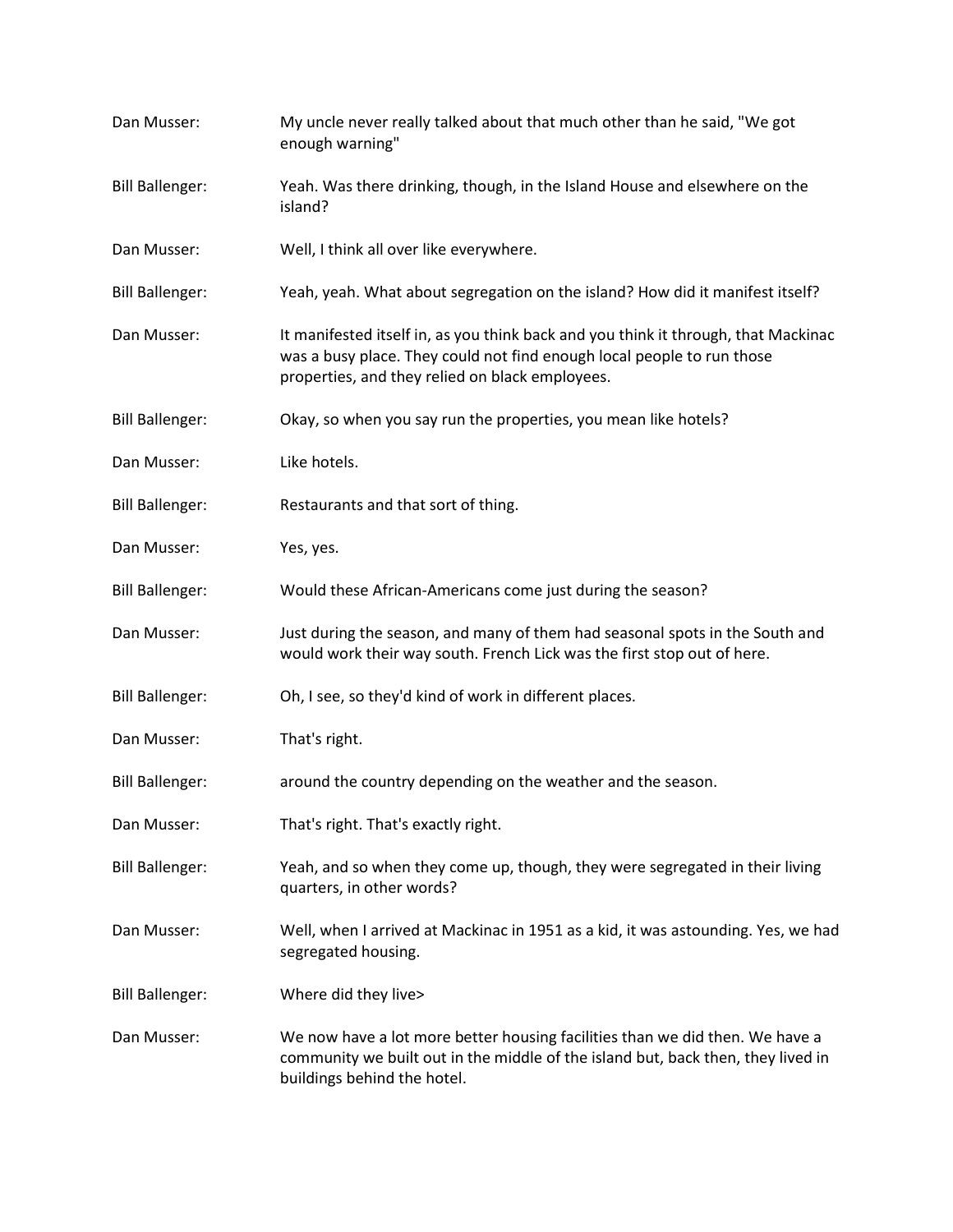| <b>Bill Ballenger:</b> | Behind the Grand Hotel.                                                                                                                                                                                                                                                                                                                                                                                                                        |
|------------------------|------------------------------------------------------------------------------------------------------------------------------------------------------------------------------------------------------------------------------------------------------------------------------------------------------------------------------------------------------------------------------------------------------------------------------------------------|
| Dan Musser:            | Behind the Grand, but we always had facilities all over town. Wherever we<br>could buy something, we'd buy it and put employees in it.                                                                                                                                                                                                                                                                                                         |
| <b>Bill Ballenger:</b> | Other hotels and restaurants had that.                                                                                                                                                                                                                                                                                                                                                                                                         |
| Dan Musser:            | Doing the same thing.                                                                                                                                                                                                                                                                                                                                                                                                                          |
| <b>Bill Ballenger:</b> | Did they send them up to the property behind your hotel?                                                                                                                                                                                                                                                                                                                                                                                       |
| Dan Musser:            | No, as we are today, all of us are scrambling all the time.                                                                                                                                                                                                                                                                                                                                                                                    |
| <b>Bill Ballenger:</b> | I see.                                                                                                                                                                                                                                                                                                                                                                                                                                         |
| Dan Musser:            | If there's a house for sale somewhere over the years, one of the hotels buy it,<br>and that's become somewhat of a local problem. That's been somewhat of a<br>difficult area, but we had totally segregated housing. We had segregated dining.                                                                                                                                                                                                |
| <b>Bill Ballenger:</b> | Dining?                                                                                                                                                                                                                                                                                                                                                                                                                                        |
| Dan Musser:            | We had a dining room that was black-only.                                                                                                                                                                                                                                                                                                                                                                                                      |
| <b>Bill Ballenger:</b> | At the Grand Hotel.                                                                                                                                                                                                                                                                                                                                                                                                                            |
| Dan Musser:            | Employees. We had a dining room, which is the dining room we now use for<br>everyone, of course, that was for uniformed white employees. Then we had<br>another dining room that was for people not in uniform that were in coat and<br>tie like you and I are today, and office employees, and department heads, so we<br>ran three cafeterias. We also had two employee kind of hamburger joints and<br>selling beer. Those were segregated. |
| <b>Bill Ballenger:</b> | Do you think this is maybe a product of Stewart Woodfill coming from southern<br>Indiana?                                                                                                                                                                                                                                                                                                                                                      |
| Dan Musser:            | Oh, no, no. No, no, it predated him.                                                                                                                                                                                                                                                                                                                                                                                                           |
| <b>Bill Ballenger:</b> | What was it, the railroad? Just the culture?                                                                                                                                                                                                                                                                                                                                                                                                   |
| Dan Musser:            | It's a culture, and it predated him. It was there from the 1890s.                                                                                                                                                                                                                                                                                                                                                                              |
| <b>Bill Ballenger:</b> | From 1887.                                                                                                                                                                                                                                                                                                                                                                                                                                     |
| Dan Musser:            | That's exactly right.                                                                                                                                                                                                                                                                                                                                                                                                                          |
| <b>Bill Ballenger:</b> | This is a way a lot of these, probably, northern resorts, maybe not just<br>Mackinaw Island.                                                                                                                                                                                                                                                                                                                                                   |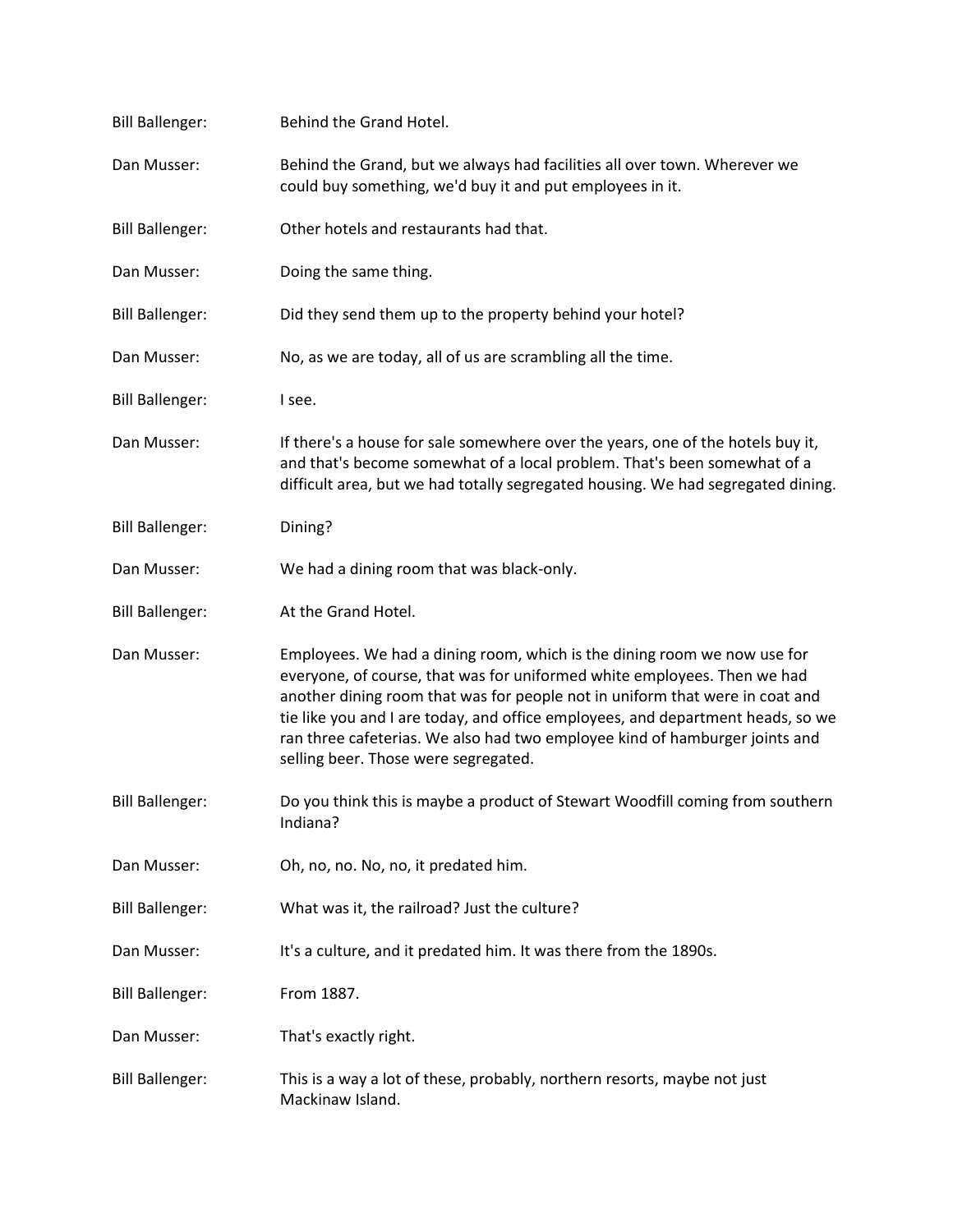| Mr. Musser:            | Southern too, all of them.                                                                                                                                                                                                                                                                                                                                                                                                                                                                                                                                                                              |
|------------------------|---------------------------------------------------------------------------------------------------------------------------------------------------------------------------------------------------------------------------------------------------------------------------------------------------------------------------------------------------------------------------------------------------------------------------------------------------------------------------------------------------------------------------------------------------------------------------------------------------------|
| <b>Bill Ballenger:</b> | Southern certainly, but in the North.                                                                                                                                                                                                                                                                                                                                                                                                                                                                                                                                                                   |
| Mr. Musser:            | But they were using the same crew we were.                                                                                                                                                                                                                                                                                                                                                                                                                                                                                                                                                              |
| <b>Bill Ballenger:</b> | I see.                                                                                                                                                                                                                                                                                                                                                                                                                                                                                                                                                                                                  |
| Mr. Musser:            | This crews were going North and South, but it was the culture.                                                                                                                                                                                                                                                                                                                                                                                                                                                                                                                                          |
| <b>Bill Ballenger:</b> | Yeah, and the crews weren't treated any differently in the north, really, than<br>they were in the south.                                                                                                                                                                                                                                                                                                                                                                                                                                                                                               |
| Mr. Musser:            | No, same deal.                                                                                                                                                                                                                                                                                                                                                                                                                                                                                                                                                                                          |
| <b>Bill Ballenger:</b> | Even though we fought a civil war, like 30 years before.                                                                                                                                                                                                                                                                                                                                                                                                                                                                                                                                                |
| Mr. Musser:            | Very true.                                                                                                                                                                                                                                                                                                                                                                                                                                                                                                                                                                                              |
| <b>Bill Ballenger:</b> | That's amazing.                                                                                                                                                                                                                                                                                                                                                                                                                                                                                                                                                                                         |
| <b>Bill Ballenger:</b> | One thing, wasn't there a strike at one point?                                                                                                                                                                                                                                                                                                                                                                                                                                                                                                                                                          |
| Mr. Musser:            | I guess, over the years we probably had several. The one that I know is, I was a<br>kid, and I was living in the house I now live in, which was my uncle's home. He<br>always lived in the back building, and he was peculiar in some ways. He slept<br>late in the morning, but he stayed up late at night. And he was up at the hotel,<br>probably at midnight or 12:30, and he up to the quarters where the black<br>waiters had lived, and in part of the stable building upstairs they had established<br>a gambling facility of their own, the woman and all. I mean, it was a wide open<br>baby. |
| <b>Bill Ballenger:</b> | Segregated gambling.                                                                                                                                                                                                                                                                                                                                                                                                                                                                                                                                                                                    |
| Mr. Musser:            | That's right. And, well, there was a place downtown did the same thing.                                                                                                                                                                                                                                                                                                                                                                                                                                                                                                                                 |
| <b>Bill Ballenger:</b> | Yeah, sure.                                                                                                                                                                                                                                                                                                                                                                                                                                                                                                                                                                                             |
| Mr. Musser:            | And women, too.                                                                                                                                                                                                                                                                                                                                                                                                                                                                                                                                                                                         |
| <b>Bill Ballenger:</b> | Wow.                                                                                                                                                                                                                                                                                                                                                                                                                                                                                                                                                                                                    |
| Mr. Musser:            | So, the old man didn't like that evening and he was up there, and I was a kid had<br>to be 19 or 20, and I'd go into work in the morning like I normally did. I was<br>working in the kitchen, and he got up there that night and said, "Well," to the<br>head waiter he said, "This is over. We're not gonna have anymore gambling.                                                                                                                                                                                                                                                                    |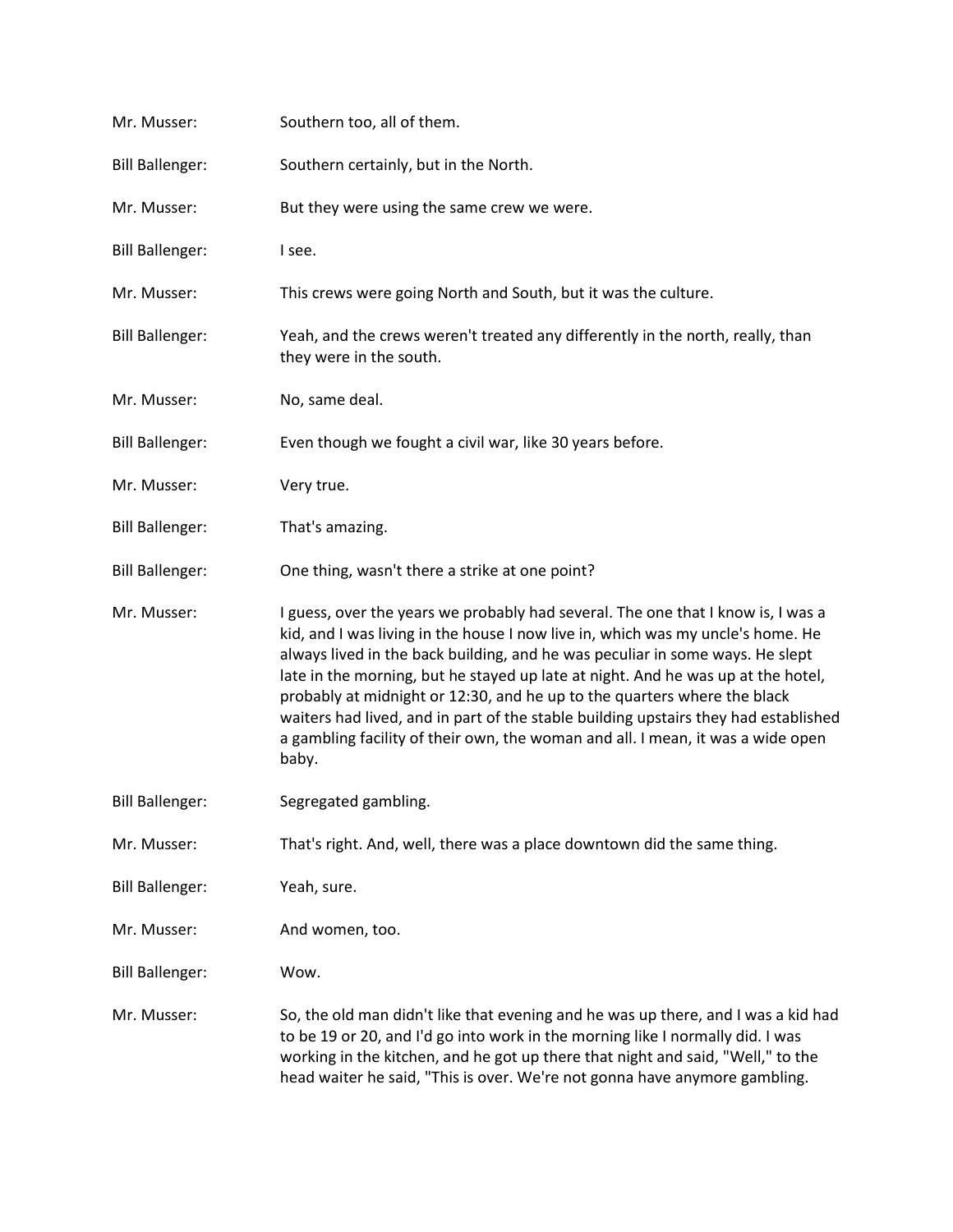|                        | We're not gonna have anymore drinking up here. We're not gonna have<br>anymore women up here. It's over."                                                                                                                                                                                                                                                                                                                                                                                                                                                                                                                                                                                                                                                              |
|------------------------|------------------------------------------------------------------------------------------------------------------------------------------------------------------------------------------------------------------------------------------------------------------------------------------------------------------------------------------------------------------------------------------------------------------------------------------------------------------------------------------------------------------------------------------------------------------------------------------------------------------------------------------------------------------------------------------------------------------------------------------------------------------------|
| Mr. Musser:            | So, the waiters came down in the morning and they relayed this information to<br>them and they served breakfast, sort of, and about 10:30 decided there'd be no<br>lunch.                                                                                                                                                                                                                                                                                                                                                                                                                                                                                                                                                                                              |
| <b>Bill Ballenger:</b> | Whoa.                                                                                                                                                                                                                                                                                                                                                                                                                                                                                                                                                                                                                                                                                                                                                                  |
| Mr. Musser:            | So the manager, Nick Bicking, was a capable man and he tried to call the old<br>man, and the old man turned his phones off all the time. And so, he sent me<br>down. He said, "You gotta wake him up, tell me what to do."                                                                                                                                                                                                                                                                                                                                                                                                                                                                                                                                             |
| Mr. Musser:            | So I go down there, knock on his door. I said, "I gotta talk to you." "Okay, come<br>on in," and he lived in the backroom of the back building of that place. His desk<br>was a banquet table with a drape on it where he had a typewriter, and that was<br>about it. He always carried a walking stick, and I laid this tale of woe out to him.<br>"Well," he said, "Mr Musser, what would you do?" I said, "I think I'd let him<br>go." He said, "You're god damn right we will," and he banged that stick down on<br>the thing and he called Nick Bicking and said, "Tell him to get out of there and<br>get off the island by two o'clock this afternoon, and figure out how we're gonna<br>serve." He said, "I'll leave right now and I'll go hire some waiters." |
| <b>Bill Ballenger:</b> | Whoa.                                                                                                                                                                                                                                                                                                                                                                                                                                                                                                                                                                                                                                                                                                                                                                  |
| Mr. Musser:            | So, he gets in the car and drives to Detroit, and Indianapolis, and Cleveland and<br>Chicago and sent buses of help up there, and it was a pretty motley crew when<br>it arrived there, I'll tell ya. But in the interim, whatever was left were doing the<br>deed. We've taken another couple strikes over the years. I think once with<br>bellmen and once with maids.                                                                                                                                                                                                                                                                                                                                                                                               |
| <b>Bill Ballenger:</b> | Were you pressed into duty yourself, as a hock waiter?                                                                                                                                                                                                                                                                                                                                                                                                                                                                                                                                                                                                                                                                                                                 |
| Mr. Musser:            | I was a waiter, at that point. Whenever I dropped a tray I damn near just missed<br>a lady with this stuff coming.                                                                                                                                                                                                                                                                                                                                                                                                                                                                                                                                                                                                                                                     |
| <b>Bill Ballenger:</b> | You were probably glad when the strike got over.                                                                                                                                                                                                                                                                                                                                                                                                                                                                                                                                                                                                                                                                                                                       |
| Mr. Musser:            | Except you're making money.                                                                                                                                                                                                                                                                                                                                                                                                                                                                                                                                                                                                                                                                                                                                            |
| <b>Bill Ballenger:</b> | Well, you're making money but you personally didn't have to be a waiter<br>anymore. Or you were, then what?                                                                                                                                                                                                                                                                                                                                                                                                                                                                                                                                                                                                                                                            |
| Mr. Musser:            | Well, I couldn't carry a tray very good.                                                                                                                                                                                                                                                                                                                                                                                                                                                                                                                                                                                                                                                                                                                               |
| <b>Bill Ballenger:</b> | That's a great story.                                                                                                                                                                                                                                                                                                                                                                                                                                                                                                                                                                                                                                                                                                                                                  |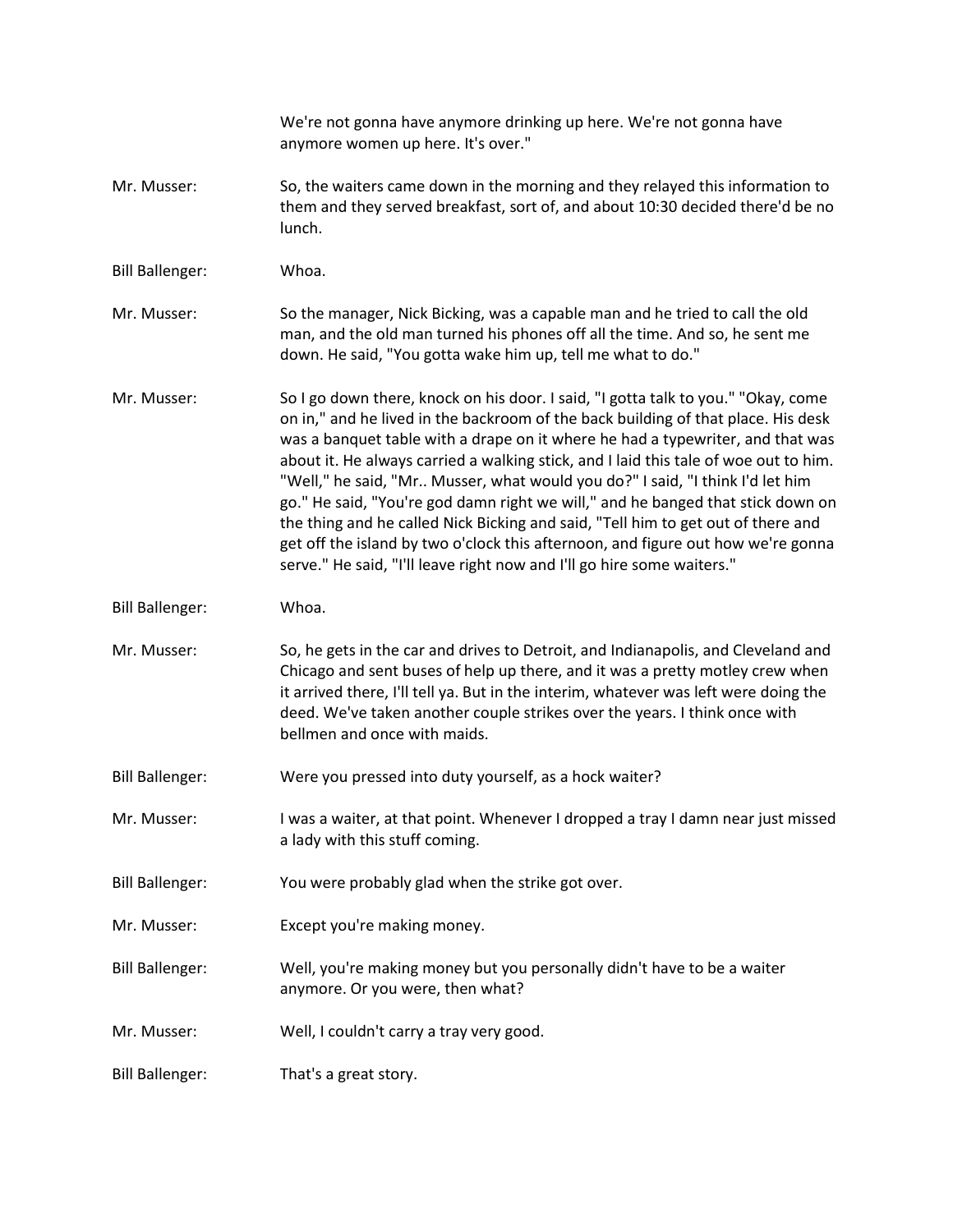Mr. Musser: That's true though, and that really started things changing up there a lot. We closed the black dining room and integrated that, and then a year later we closed the third dining room and integrated all of into one. It has to be '61, or '62 or '63, along in there. Bill Ballenger: That's amazing. It's our civil rights movement right there on Mackinaw Island. Mr. Musser: That's very true. Bill Ballenger: Because before the march in Washington, and King's speech, and the civil rights act. Mr. Musser: It was a culture getting ready. Bill Ballenger: Culture changing and the spirit arriving. Bill Ballenger: The employee base that you've relied on over the years, that you've drawn from various sections of the country, at least in the beginning, has that changed much over time? There a lot of employees today that seem to be from the Caribbean. Is that something recent, or not? Mr. Musser: It's changed dramatically. When I first started working you could hire a head of a dining room crew in Florida, or Arizona or somewhere. Ours might have been Hot Springs, Arkansas. They could bring a full crew with him. Bill Ballenger: And they were probably US citizens. They were residents. Mr. Musser: They were US citizens, all US citizens. Bill Ballenger: Yeah, okay, yes. Mr. Musser: That started falling apart when properties were no longer seasonal. And so, the main departments would stay where they were. That's their home base, and that gradually eroded and we needed to figure out what to do. Bill Ballenger: So, you mean these people wanted to stay in Arizona or Florida. Mr. Musser: Sure, have a home. I mean, they never travel without their families, without their wives. Bill Ballenger: And so, and they were able to get year round work in those areas. So, why go north? Mr. Musser: That's right. You had so many seasonal places in Florida and all through the south. Bill Ballenger: I got you, okay.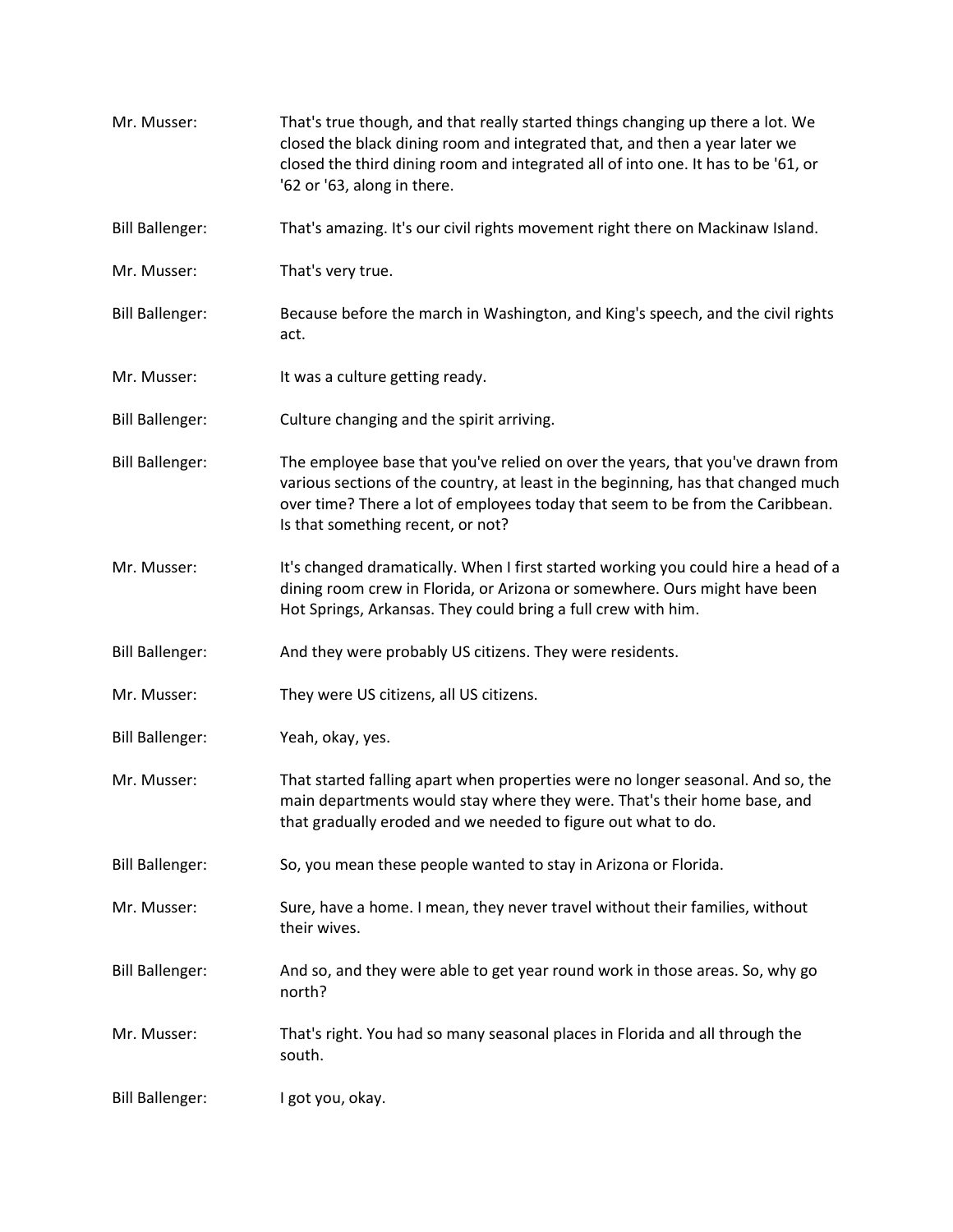- Mr. Musser: It became year round properties. I mean, we're a freak now to be seasonal. They're not many of us left.
- Bill Ballenger: So, you're floundering around.
- Mr. Musser: So, the whole thing was changing and my friend at the homestead in Virginia said to me, probably in the '70s. It was in the early '70s. He said, "I'm gonna tell you, we got some Jamaican waiters. It's a wonderful thing." I said, "How do you do that?" So, he told me what you do. So we did that, and we brought in 10 men. And it was a wonderful thing, our 10 men were not received very well by their American coworkers.
- Bill Ballenger: All right, so you had some other American coworkers who were also, maybe, African American.
- Mr. Musser: Probably, African American.
- Bill Ballenger: But they resented the Jamaicans?
- Mr. Musser: That's exactly right.
- Bill Ballenger: Huh.
- Mr. Musser: So, we kept increasing the number of Jamaicans. And I would guess, in probably the '80s, I think we started with the Jamaican program in mid-'73, '74. And I think in the mid-'80s, it wasn't getting any better. And Paul Nine called me from Traverse City and said, "What's this Jamaican deal?" So I gave him some stories and what to do, so he started it.
- Bill Ballenger: He has the Grand Traverse Resort in Traverse City, yes.
- Mr. Musser: Yes, that's right. And then, it started going out from that in Northern Michigan and a lot of Jamaicans were here. Well, then more recently we've had visa problems for the last number of years. We've done a lot of different things. But we had, I think, people from 21 countries last year in our building.
- Bill Ballenger: Did 9/11 cause a real problem.
- Mr. Musser: 9/11 caused a real problem. We used to have no too great a difficulty getting employees in. When 9/11 happened they cracked down, and rightly so. It's hard to argue with.

Bill Ballenger: Sure.

Mr. Musser: And we are hopeful that if immigration is ever addressed in Congress that we can get some kind of a fix for ourselves, and we think we're positioned to do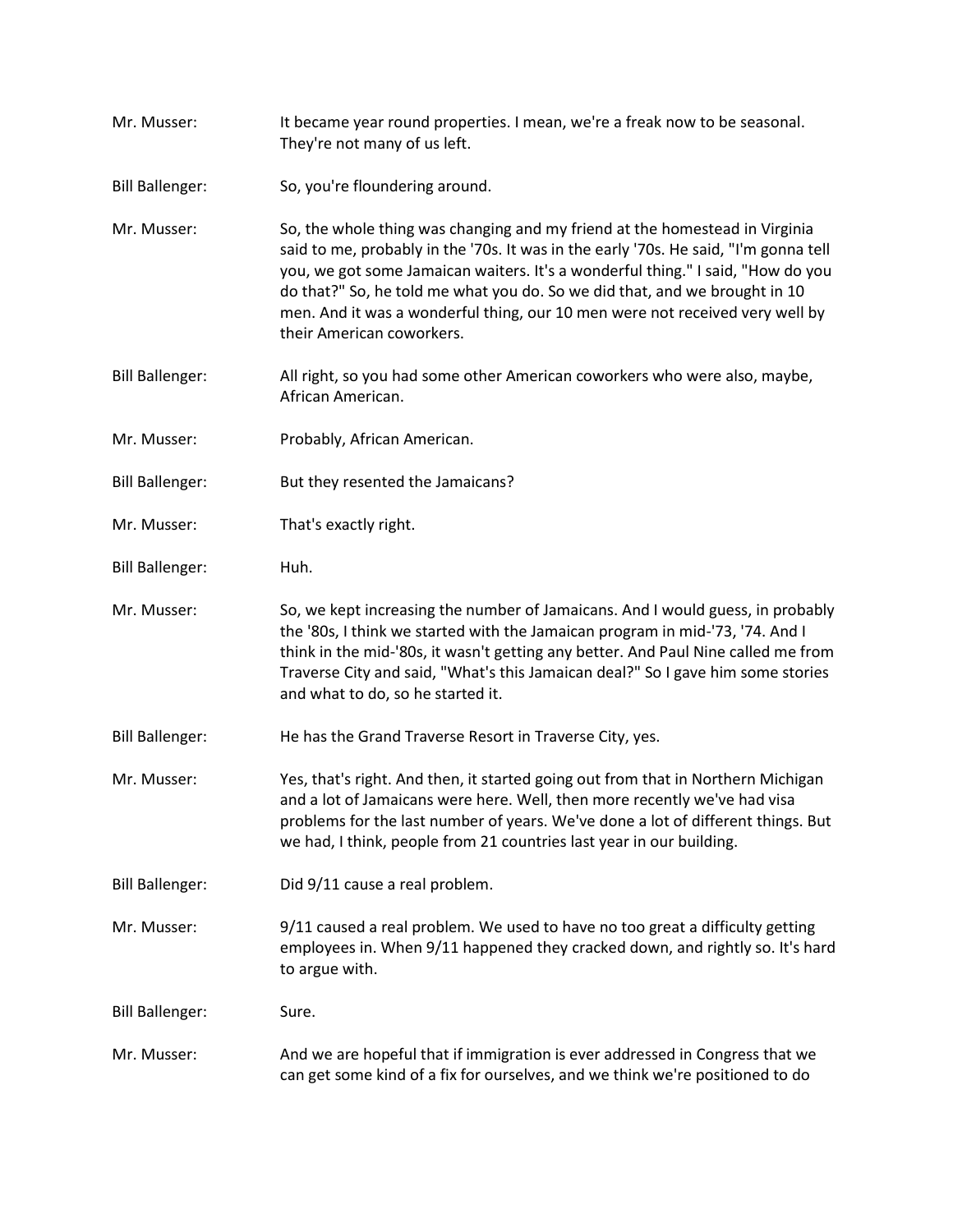|                        | that. But the seasonal employment pool is difficult in this country today, it's<br>difficult with school kids. Schools start early. They let out early.                                                                                                                                                                                                                                                                                                                                                                                                                                              |
|------------------------|------------------------------------------------------------------------------------------------------------------------------------------------------------------------------------------------------------------------------------------------------------------------------------------------------------------------------------------------------------------------------------------------------------------------------------------------------------------------------------------------------------------------------------------------------------------------------------------------------|
| <b>Bill Ballenger:</b> | Sure.                                                                                                                                                                                                                                                                                                                                                                                                                                                                                                                                                                                                |
| Mr. Musser:            | Our season's now six months instead of two and half or three, we can't use kids.<br>And we'll only keep doing more of this. I think we just hired, two weeks ago, 50<br>or so students from the Philippines.                                                                                                                                                                                                                                                                                                                                                                                         |
| <b>Bill Ballenger:</b> | Very interesting.                                                                                                                                                                                                                                                                                                                                                                                                                                                                                                                                                                                    |
| Mr. Musser:            | That's kind of hard to imagine.                                                                                                                                                                                                                                                                                                                                                                                                                                                                                                                                                                      |
| <b>Bill Ballenger:</b> | It's amazing. Are they just coming over just for the job?                                                                                                                                                                                                                                                                                                                                                                                                                                                                                                                                            |
| Mr. Musser:            | Just for this job.                                                                                                                                                                                                                                                                                                                                                                                                                                                                                                                                                                                   |
| <b>Bill Ballenger:</b> | And then they go back.                                                                                                                                                                                                                                                                                                                                                                                                                                                                                                                                                                               |
| Mr. Musser:            | That's right.                                                                                                                                                                                                                                                                                                                                                                                                                                                                                                                                                                                        |
| <b>Bill Ballenger:</b> | What about the renovations of the interior of the Grand Hotel undertaken, I<br>think, in 1997 by Carlton Varney and those have been ongoing and lasted almost<br>until today.                                                                                                                                                                                                                                                                                                                                                                                                                        |
| Mr. Musser:            | My uncle formed, in 1932, an organization which was a committee of the<br>American Hotel Association, of the resort guys, and these guys were all<br>individual owner operated properties across this country who are in trouble.<br>Didn't have any business, they were trying to get the government to take over<br>their buildings, or any way we could find business. The old man really started<br>thinking about convention business, and was a fore running in our country of<br>doing that for resorts. But he had been the starter of that thing, and ran it for<br>the four or five years. |
| Mr. Musser:            | And so, as time goes along he put me on that committee in place of himself,<br>much as I've done with Dan. I became chairman of it in the mid-'60s, I'd say.                                                                                                                                                                                                                                                                                                                                                                                                                                         |
| <b>Bill Ballenger:</b> | How many members do you think there were all together?                                                                                                                                                                                                                                                                                                                                                                                                                                                                                                                                               |
| Mr. Musser:            | 60, 60 maximum.                                                                                                                                                                                                                                                                                                                                                                                                                                                                                                                                                                                      |
| <b>Bill Ballenger:</b> | 60 maximum.                                                                                                                                                                                                                                                                                                                                                                                                                                                                                                                                                                                          |
| Mr. Musser:            | It still is.                                                                                                                                                                                                                                                                                                                                                                                                                                                                                                                                                                                         |
| <b>Bill Ballenger:</b> | Would it include places like, maybe, The Greenbriar?                                                                                                                                                                                                                                                                                                                                                                                                                                                                                                                                                 |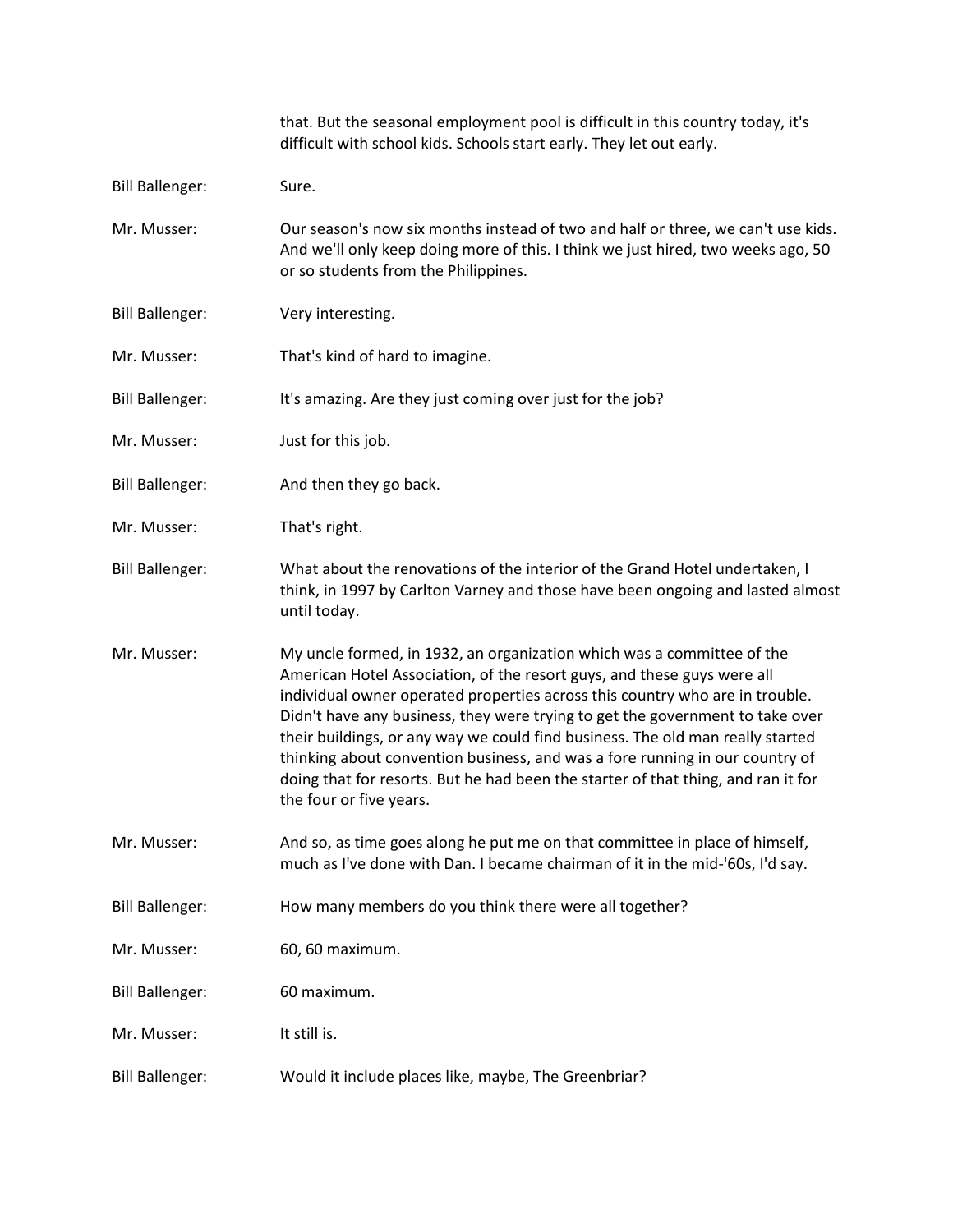| Mr. Musser:            | It did indeed.                                                                                                                                                                                                                                                                                                                                                 |
|------------------------|----------------------------------------------------------------------------------------------------------------------------------------------------------------------------------------------------------------------------------------------------------------------------------------------------------------------------------------------------------------|
| <b>Bill Ballenger:</b> | In other words, all the great big iconic resorts.                                                                                                                                                                                                                                                                                                              |
| Mr. Musser:            | That's right. And they were all, pretty much all owner operated in those days.                                                                                                                                                                                                                                                                                 |
| Mr. Musser:            | So anyway, I invited him to Mackinaw for their annual meeting and they<br>accepted, and we did that in, I would think, about '70 or '71. No, no, I'm wrong.<br>Late '70s, '76, or '78.                                                                                                                                                                         |
| Mr. Musser:            | And so, Mr Woodfill was up there one night the season before they were<br>coming, then he called me out in the parlor and he said, "Well, I gotta doll this<br>joint up a little bit." He said, "I've been lying to these guys for 20 years now."                                                                                                              |
| <b>Bill Ballenger:</b> | About how great it looks.                                                                                                                                                                                                                                                                                                                                      |
| Mr. Musser:            | So he said, "What do you wanna do?" And I said, "Well, I don't know, we better<br>hire someone." And he said, "Well, who?" So I finally said, "Well, let's try<br>Dorothy Draper." I said, "She'd done The Greenbriar." He said, "Well, that's a<br>good idea. Figure that out." So I sent a letter to Mr.s Draper, "Dear Mr.s Draper,<br>come out and do us." |
| Mr. Musser:            | So about four days later, five, I got a call from Carlton Varney. Carlton said,<br>"Well, Mr.s Draper's been dead for nine years and I'm the new guy in town."                                                                                                                                                                                                 |
| <b>Bill Ballenger:</b> | She can't help you, but I can.                                                                                                                                                                                                                                                                                                                                 |
| Mr. Musser:            | That's how that started.                                                                                                                                                                                                                                                                                                                                       |
| <b>Bill Ballenger:</b> | So, how long did it take Carlton to put things together to make yourself<br>presentable?                                                                                                                                                                                                                                                                       |
| Mr. Musser:            | Well, we did a lot that year and we did a lot for the next 25 years.                                                                                                                                                                                                                                                                                           |
| <b>Bill Ballenger:</b> | And he was continuously consulting for that?                                                                                                                                                                                                                                                                                                                   |
| Mr. Musser:            | Yes, he still is, still is.                                                                                                                                                                                                                                                                                                                                    |
| <b>Bill Ballenger:</b> | So you put a lot of money into that, right?                                                                                                                                                                                                                                                                                                                    |
| Mr. Musser:            | Yes, we have. Structurally, it's sound building today and it was not. I've put a<br>perimeter foundation in the building.                                                                                                                                                                                                                                      |
| <b>Bill Ballenger:</b> | Really?                                                                                                                                                                                                                                                                                                                                                        |
| Mr. Musser:            | In my career.                                                                                                                                                                                                                                                                                                                                                  |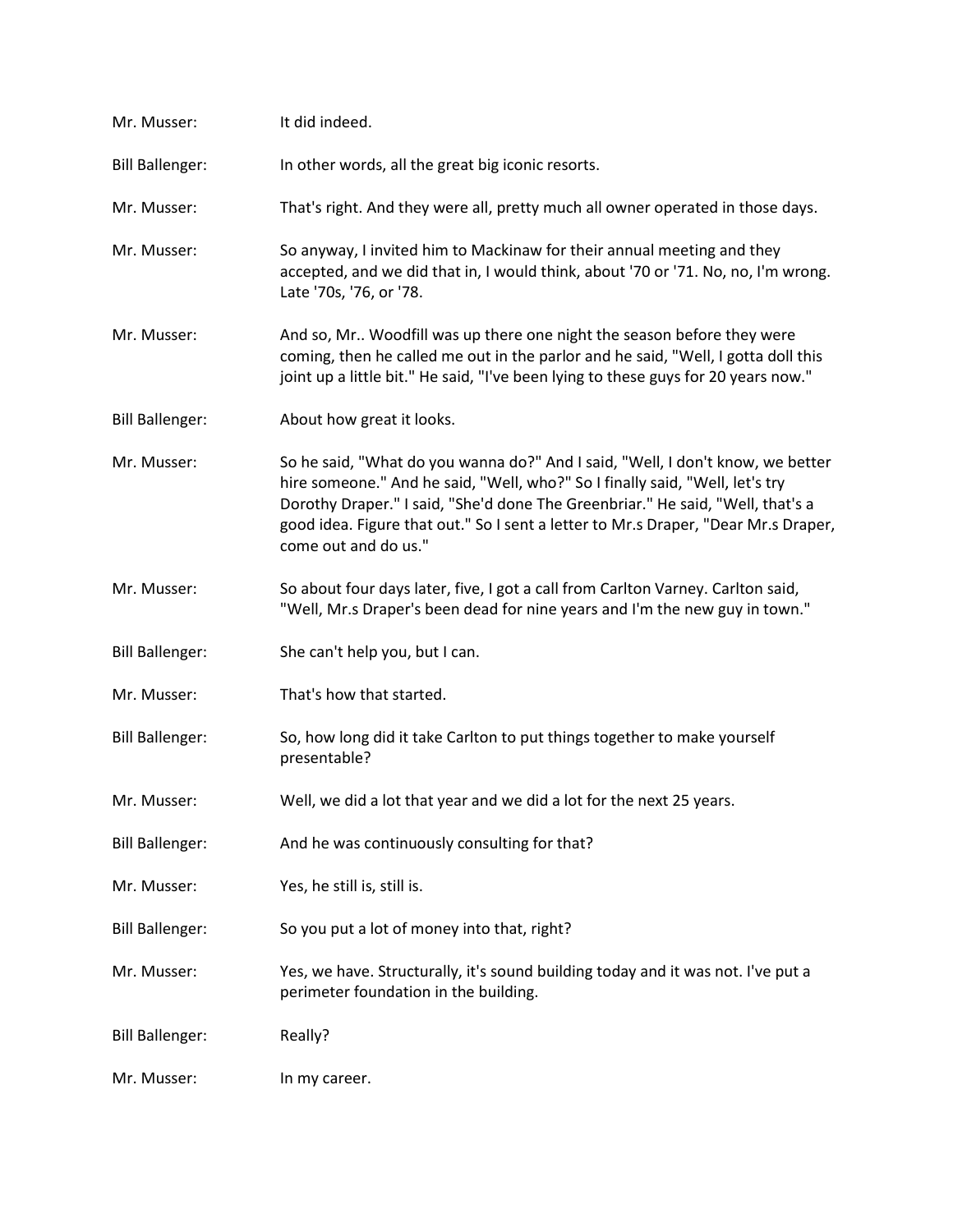- Bill Ballenger: No kidding? Did Carlton recommend that, or was that your own idea?
- Mr. Musser: No, he doesn't have any thoughts about that. We put steel inside of the pillars in the front. Those babies are really curving pretty good, and we've done a lot of things like that.
- Bill Ballenger: And Carlton did exceed his budget?
- Mr. Musser: I called my friend at The Greenbriar when we were getting ready to make this deal, and his name was Jack Lanahan and we was a very competent man. He said, "Yeah, he's a great guy and he could certainly do things, and he's a color genius." But he said, "He's the only guy I know that can exceed an unlimited budget." He said, "I'll give you a bit of advice." He said, "About once or twice a year just send something back to his office that you don't want."
- Bill Ballenger: Did you have to do it? Was it good?
- Mr. Musser: Yeah, I have. That's good advice.
- Bill Ballenger: Let's talk a little bit about the building of the Mackinaw Bridge in 1957, and Mr.. Woodfill's role in persuading the state that that would be a good idea to build that bridge.
- Mr. Musser: Well, he was phenomenal in his desire to have that done, and certainly was self serving, to some extent, but not totally. I mean, it was to be the lifeblood of Northern Michigan, and I think it has been. Of course, it brought I-75 too, which was coming, I guess, no matter what. But yes, he probably started in '50 or '51 lobbying for the bridge. And he spent three winters here, in Lansing, at the Jack Tower.
- Bill Ballenger: Sure, right across the street from the state capitol.
- Mr. Musser: The olds back then.
- Bill Ballenger: Oh, the olds. Okay, yeah.
- Mr. Musser: And Bruce Anderson was his buddy.
- Bill Ballenger: Yes, and Governor Williams would have been governor, Governor Williams.
- Mr. Musser: That's right.
- Bill Ballenger: And he liked the island, even though he'd shut down the gambling. He'd starting taking-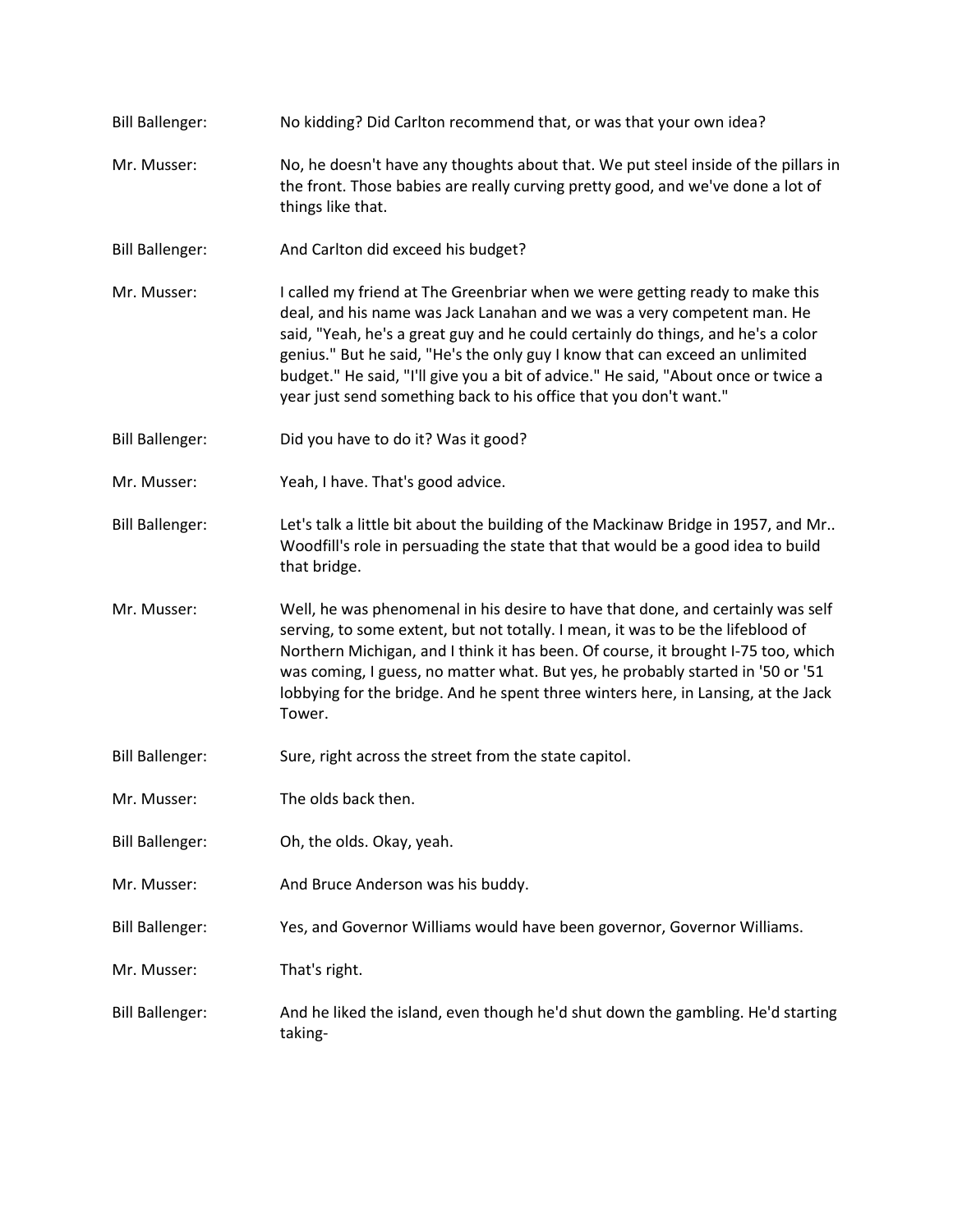| Mr. Musser:            | He did love the island, and he and my uncle were friends, and as a Democrat<br>and a Republican, and they though differently on things but they admired each<br>other and respected each other.                                                                                                                                                                                                                                      |
|------------------------|--------------------------------------------------------------------------------------------------------------------------------------------------------------------------------------------------------------------------------------------------------------------------------------------------------------------------------------------------------------------------------------------------------------------------------------|
| Mr. Musser:            | But Mr. Woodfill got down there, and Larry Reuben was a young guy who was<br>lobbying for the Portland Cement Association here. The old man got Larry<br>involved in this bridge project, and they became a team and he just down here<br>and he really, I believe, sold the idea of revenue bonds.                                                                                                                                  |
| <b>Bill Ballenger:</b> | Oh, okay.                                                                                                                                                                                                                                                                                                                                                                                                                            |
| Mr. Musser:            | Revenue bonds had been used for the Pennsylvania turnpike, but they were not<br>an everyday occurrence anywhere.                                                                                                                                                                                                                                                                                                                     |
| <b>Bill Ballenger:</b> | Right, right.                                                                                                                                                                                                                                                                                                                                                                                                                        |
| Mr. Musser:            | And that's how they got the financing of the thing through, and that's what he<br>worked diligently at. But he did crazy things, I heard him on the radio down in<br>Ohio.                                                                                                                                                                                                                                                           |
| <b>Bill Ballenger:</b> | This is Stewart Woodfill.                                                                                                                                                                                                                                                                                                                                                                                                            |
| Mr. Musser:            | Yes, debating a University of Michigan engineer on if this damn bridge would<br>stand up.                                                                                                                                                                                                                                                                                                                                            |
| <b>Bill Ballenger:</b> | Really? Yeah, a lot of people were nervous about that.                                                                                                                                                                                                                                                                                                                                                                               |
| Mr. Musser:            | And he'd say, "Well, you know, I'm not an engineer, but" And then, he'd just nail<br>this guy.                                                                                                                                                                                                                                                                                                                                       |
| <b>Bill Ballenger:</b> | Yeah. That's a great story.                                                                                                                                                                                                                                                                                                                                                                                                          |
| <b>Bill Ballenger:</b> | Well, let me ask you this though, was Stewart Woodfill's idea kind of like the<br>Ballards back in the 1880s, build a hotel and they will come by railroad, and<br>Stewart Woodfill was thinking, "Build the bridge and they will come by<br>interstate highway to Northern Michigan," and then some of them won't<br>necessarily wanna go across the bridge, they'll wanna take the ferry across to<br>Mackinaw Island. Is that it? |
| Mr. Musser:            | No question, it was self serving.                                                                                                                                                                                                                                                                                                                                                                                                    |
| <b>Bill Ballenger:</b> | Well, you can't blame him. It was economic development.                                                                                                                                                                                                                                                                                                                                                                              |
| Mr. Musser:            | That's exactly right.                                                                                                                                                                                                                                                                                                                                                                                                                |
| <b>Bill Ballenger:</b> | Sure it was self interest for him, but it is for all of Northern Michigan, for what<br>it's done.                                                                                                                                                                                                                                                                                                                                    |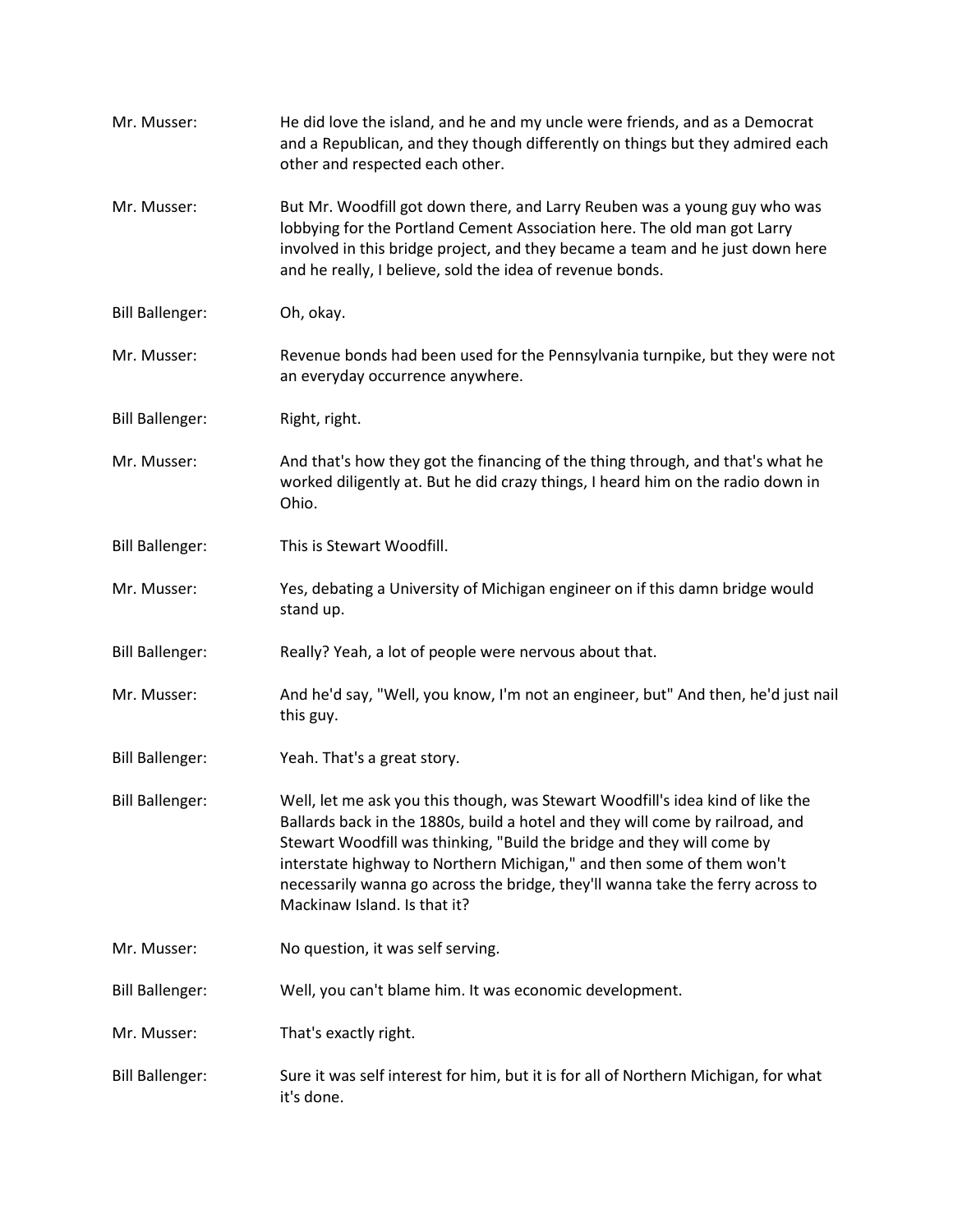| Mr. Musser:            | Look at what it's done for the UP.                                                                                                                                                                            |
|------------------------|---------------------------------------------------------------------------------------------------------------------------------------------------------------------------------------------------------------|
| <b>Bill Ballenger:</b> | Sure, absolutely. Yeah, I mean, where would the UP be, even though it has a lot<br>of problems, it would really have problems without it.                                                                     |
| Mr. Musser:            | That's absolutely the truth.                                                                                                                                                                                  |
| <b>Bill Ballenger:</b> | So, that was the idea. In other words, it wasn't so much because you almost<br>think, "My gosh, you're building a bridge that is not going to the island. It's<br>actually bypassing the island.              |
| Mr. Musser:            | That's right.                                                                                                                                                                                                 |
| <b>Bill Ballenger:</b> | and making it easier for people to get by. But the point is that the road<br>system had to be built to support it.                                                                                            |
| Mr. Musser:            | Had to be.                                                                                                                                                                                                    |
| <b>Bill Ballenger:</b> | And then, that would bring people up there and that they would come to the<br>island. Okay, that's really fascinating.                                                                                        |
| <b>Bill Ballenger:</b> | What about some of the presidents that have come to the island. Was Gerald<br>Ford the only president who actually was there while he was president?                                                          |
| Mr. Musser:            | He was the only sitting president that was there for that.                                                                                                                                                    |
| <b>Bill Ballenger:</b> | But other presidents have been.                                                                                                                                                                               |
| Mr. Musser:            | Well, Kennedy was there in my time and he was there when he was<br>campaigning for the nomination.                                                                                                            |
| <b>Bill Ballenger:</b> | He had a famous meeting with Governor Williams.                                                                                                                                                               |
| Mr. Musser:            | He did, indeed. It was a Memorial Day weekend, and I recall it very well. And we<br>got our carriage out to meet him, and we were not open. The hotel was not<br>gonna open until the fifth or sixth of June. |
| <b>Bill Ballenger:</b> | Right.                                                                                                                                                                                                        |
| Mr. Musser:            | And the Governor received Kennedy after he was all over town, and waving and<br>doing things, but he received him and committed Michigan delegation to him<br>for the democratic-                             |
| <b>Bill Ballenger:</b> | At the Democratic National Convention that summer.                                                                                                                                                            |
| Mr. Musser:            | That's right.                                                                                                                                                                                                 |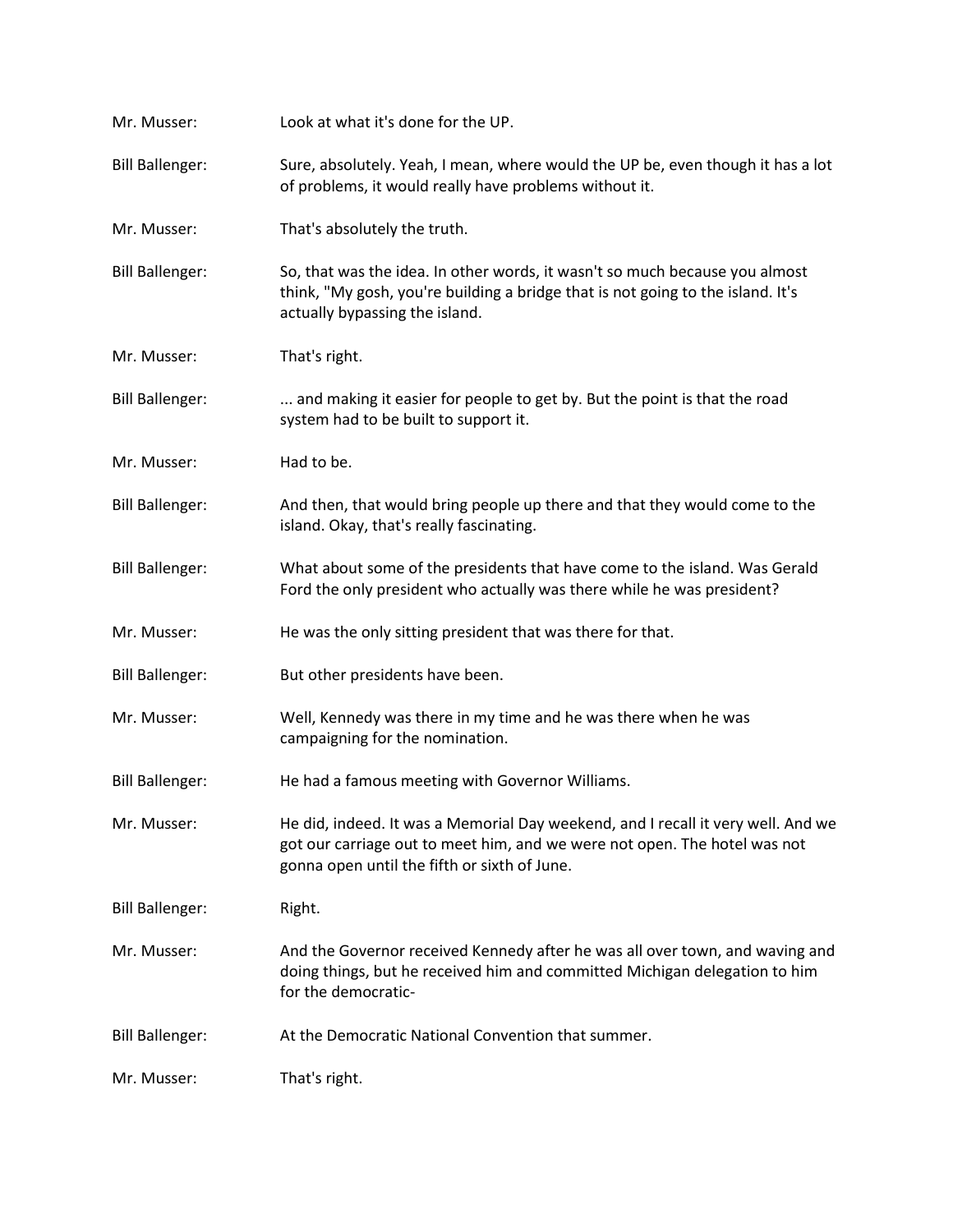| <b>Bill Ballenger:</b> | Which was very important.                                                                                                                 |
|------------------------|-------------------------------------------------------------------------------------------------------------------------------------------|
| Mr. Musser:            | Which was coming up in a month or so.                                                                                                     |
| <b>Bill Ballenger:</b> | Did Kennedy stay overnight anywhere else in the island?                                                                                   |
| Mr. Musser:            | No.                                                                                                                                       |
| <b>Bill Ballenger:</b> | He just went back.                                                                                                                        |
| Mr. Musser:            | Went back that day.                                                                                                                       |
| <b>Bill Ballenger:</b> | Okay, and other presidents? Wasn't Truman there, actually?                                                                                |
| Mr. Musser:            | Truman was there in the mid-'50s, after his presidency.                                                                                   |
| <b>Bill Ballenger:</b> | After he was president, yeah.                                                                                                             |
| Mr. Musser:            | George HW Bush was there a couple times. And as recently as two or three<br>years ago.                                                    |
| <b>Bill Ballenger:</b> | I remember him campaigning for the nomination in the year before 1980.                                                                    |
| Mr. Musser:            | That's right.                                                                                                                             |
| <b>Bill Ballenger:</b> | So, it would have been the '79 biannual republican conference that they had up<br>there in the fall. It would have been September of '79. |
| Mr. Musser:            | That's right. That's exactly right. So, we've had Truman. We've had, of course,<br>Clinton.                                               |
| <b>Bill Ballenger:</b> | Yeah, Clinton a couple of times.                                                                                                          |
| Mr. Musser:            | At least a couple times, and we've had Mr.s Clinton during his term as<br>presidency. We also had Mr.s Johnson.                           |
| <b>Bill Ballenger:</b> | Lady Bird Johnson.                                                                                                                        |
| Mr. Musser:            | Lady Bird Johnson was there during the Johnson term of presidency.                                                                        |
| <b>Bill Ballenger:</b> | LBJ himself wasn't there.                                                                                                                 |
| Mr. Musser:            | Was not ever there. I think that's it.                                                                                                    |
| <b>Bill Ballenger:</b> | George W Bush never came.                                                                                                                 |
| Mr. Musser:            | He was close one day.                                                                                                                     |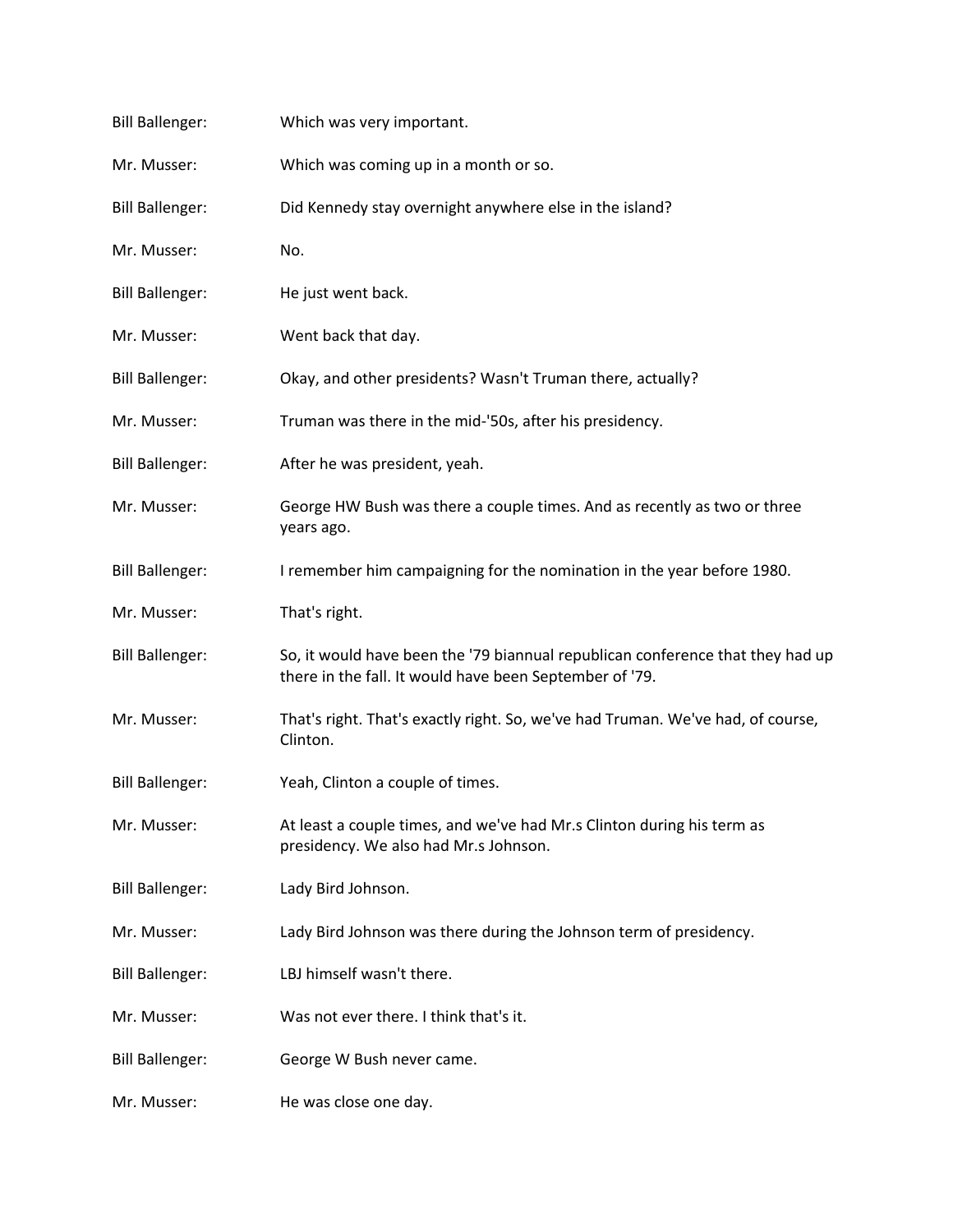| <b>Bill Ballenger:</b> | He was close.                                                                                                                                                                                                     |
|------------------------|-------------------------------------------------------------------------------------------------------------------------------------------------------------------------------------------------------------------|
| Mr. Musser:            | He was campaigning and he was due to be there, and I think for the Republican<br>Convention in the fall.                                                                                                          |
| <b>Bill Ballenger:</b> | And Nixon and Carter never made it.                                                                                                                                                                               |
| Mr. Musser:            | No.                                                                                                                                                                                                               |
| <b>Bill Ballenger:</b> | They didn't make it.                                                                                                                                                                                              |
| Mr. Musser:            | No.                                                                                                                                                                                                               |
| <b>Bill Ballenger:</b> | That's still a pretty good array of politicians.                                                                                                                                                                  |
| Mr. Musser:            | Yes.                                                                                                                                                                                                              |
| <b>Bill Ballenger:</b> | And haven't you had governors' conferences up there, like you had one way<br>before you were born. Way before, right, '27?                                                                                        |
| Mr. Musser:            | That's right. We had one before I was born and we had one in the late '40s,<br>which Bill Doyle had a lot to do with but the old man did too.                                                                     |
| <b>Bill Ballenger:</b> | Okay, now we gotta talk about Bill Doyle a little bit, in a minute. But the<br>governors' conferences, there were those too? I know there were meetings like<br>the Democratic Convention                         |
| Mr. Musser:            | Those are the only national ones.                                                                                                                                                                                 |
| <b>Bill Ballenger:</b> | National ones. Democratic governors.                                                                                                                                                                              |
| Mr. Musser:            | Jim Blanchard brought the democrat governors to us. And you remember the<br>Traverse City Governors' Conference.                                                                                                  |
| <b>Bill Ballenger:</b> | Right.                                                                                                                                                                                                            |
| Mr. Musser:            | We tried to bid on that one, and there was not possibly enough rooms around<br>to do it. But after that, they flew the democrat governors up to Mackinaw for<br>three or four days, and that was pretty exciting. |
| <b>Bill Ballenger:</b> | Yeah.                                                                                                                                                                                                             |
| Mr. Musser:            | We've had the Midwestern governors, over my career, four or five times.                                                                                                                                           |
| <b>Bill Ballenger:</b> | Wasn't there a democratic platform committee conference?                                                                                                                                                          |
| Mr. Musser:            | There was indeed.                                                                                                                                                                                                 |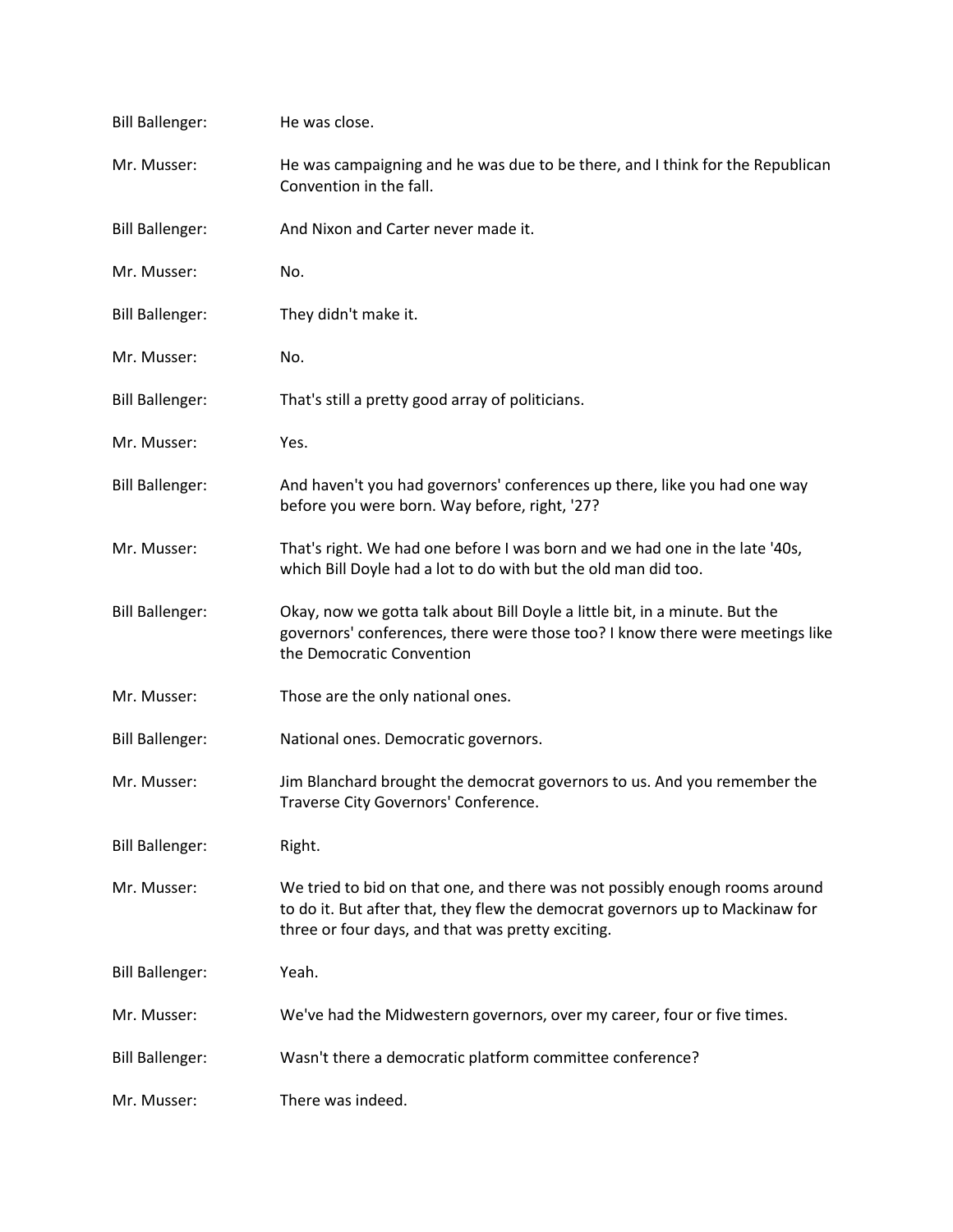Bill Ballenger: And wasn't there a famous incident at that? Mr. Musser: We booked that meeting probably in early May for whenever it was going to be a couple months later. And the only room we had for him, which is now that the Brighton Pavilion, then we used to call the Club Room because the club was the gambling-Bill Ballenger: That was the gambling room. Yeah. Mr. Musser: And so we decided we had to do something to doll it up a little bit and we didn't have any time and we using it, so we painted it and got some drapes in there and we bought some chandeliers. Carlton got the chandeliers, he called Scott in Texas, "Make these chandeliers." So they get up there and we hang them up and they've got these big elaborate arms on them, glass. So we set those guys up at a hollow square table, there's one chandelier in the middle of the opening. One on each side of them, yes it looked pretty good. Bill Ballenger: But it was kind of a makeshift interior decoration kind of job. Mr. Musser: It was a very best of a makeshift job. Bill Ballenger: Okay. You're hoping to just get through this. Mr. Musser: And they were at lunch or somewhere one day. One of those days, two or three of those arms broke bang down, if they had been there, it could kill someone. Bill Ballenger: Wow. Was it just huge crack? Was anybody in the room or is this like a tree falling in the forest? Mr. Musser: The kid in the room back in or something. Bill Ballenger: But he escaped with his life. Mr. Musser: He escaped with his life and we picked up the pieces. Bill Ballenger: Did they ever know what had happened? Mr. Musser: I think they asked someone. Bill Ballenger: What happened to that chandelier that was over my head. Mr. Musser: We made sure no one in there under any other chandeliers. Bill Ballenger: Sit here, when we come back. Mr. Musser: We get the guy up there the next week and figuring it out.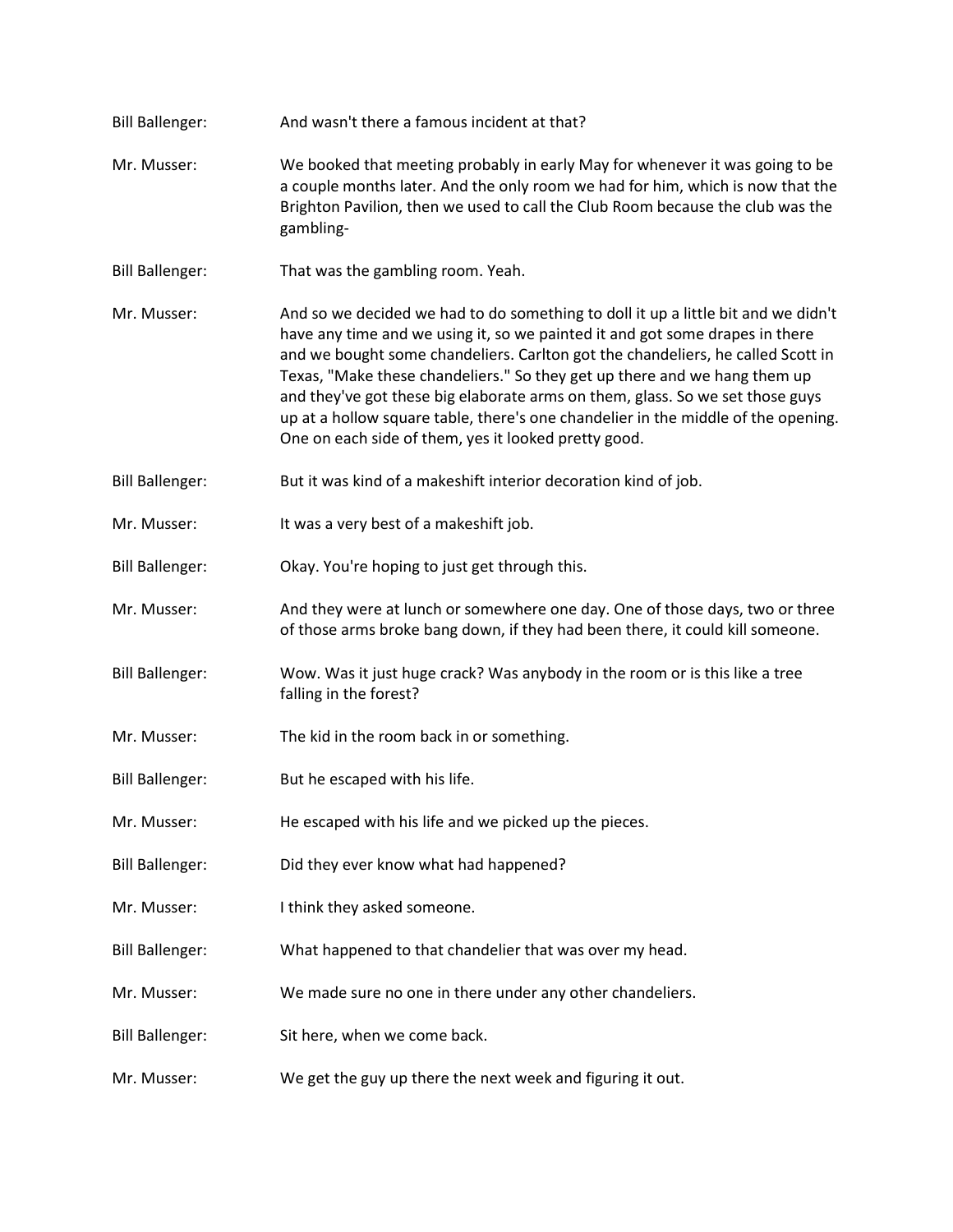| <b>Bill Ballenger:</b> | That's fascinating.                                                                                                                                                                                                                                                                                                           |
|------------------------|-------------------------------------------------------------------------------------------------------------------------------------------------------------------------------------------------------------------------------------------------------------------------------------------------------------------------------|
| Mr. Musser:            | Those chandeliers are still there though. They put steel inside of them.                                                                                                                                                                                                                                                      |
| <b>Bill Ballenger:</b> | Wow. Let me ask you about the governor's residence as we know it today. Now<br>that was, as I understand it, built like 1904, 1902. Was it a private home?                                                                                                                                                                    |
| Mr. Musser:            | It was a private home, guy from Chicago I think and the state bought that<br>whenever they did, and Bill Doyle was very instrumental in that one.                                                                                                                                                                             |
| <b>Bill Ballenger:</b> | Why did the state buy it? Did they buy it specifically?                                                                                                                                                                                                                                                                       |
| Mr. Musser:            | Yeah, they bought it specifically.                                                                                                                                                                                                                                                                                            |
| <b>Bill Ballenger:</b> | For?                                                                                                                                                                                                                                                                                                                          |
| Mr. Musser:            | The state park was there.                                                                                                                                                                                                                                                                                                     |
| <b>Bill Ballenger:</b> | Okay.                                                                                                                                                                                                                                                                                                                         |
| Mr. Musser:            | So they had some entity you could sweep the thing out when they needed it<br>done and I think that Doyle got the idea it'd be good to have the governor here<br>and no one at Mackinaw opposed that, they thought so. You have to remember<br>there was no official residents for the governor in this state here in Lansing. |
| <b>Bill Ballenger:</b> | Right. Didn't even have one here.                                                                                                                                                                                                                                                                                             |
| Mr. Musser:            | No.                                                                                                                                                                                                                                                                                                                           |
| <b>Bill Ballenger:</b> | That's true.                                                                                                                                                                                                                                                                                                                  |
| Mr. Musser:            | Milliken moved into the first one.                                                                                                                                                                                                                                                                                            |
| <b>Bill Ballenger:</b> | That's right, ironically for years, the only official residence the governor of<br>Michigan had was on Mackinac Island. Just a stone throw from the Grand Hotel.<br>He didn't even have one here in the capital city of Lansing.                                                                                              |
| Mr. Musser:            | Exactly.                                                                                                                                                                                                                                                                                                                      |
| <b>Bill Ballenger:</b> | Where they were serving. Wow.                                                                                                                                                                                                                                                                                                 |
| Mr. Musser:            | So that was the big sell and how they got them to do it. I don't think they paid<br>much money for it, 35, 40 grand I think.                                                                                                                                                                                                  |
| <b>Bill Ballenger:</b> | That's amazing.                                                                                                                                                                                                                                                                                                               |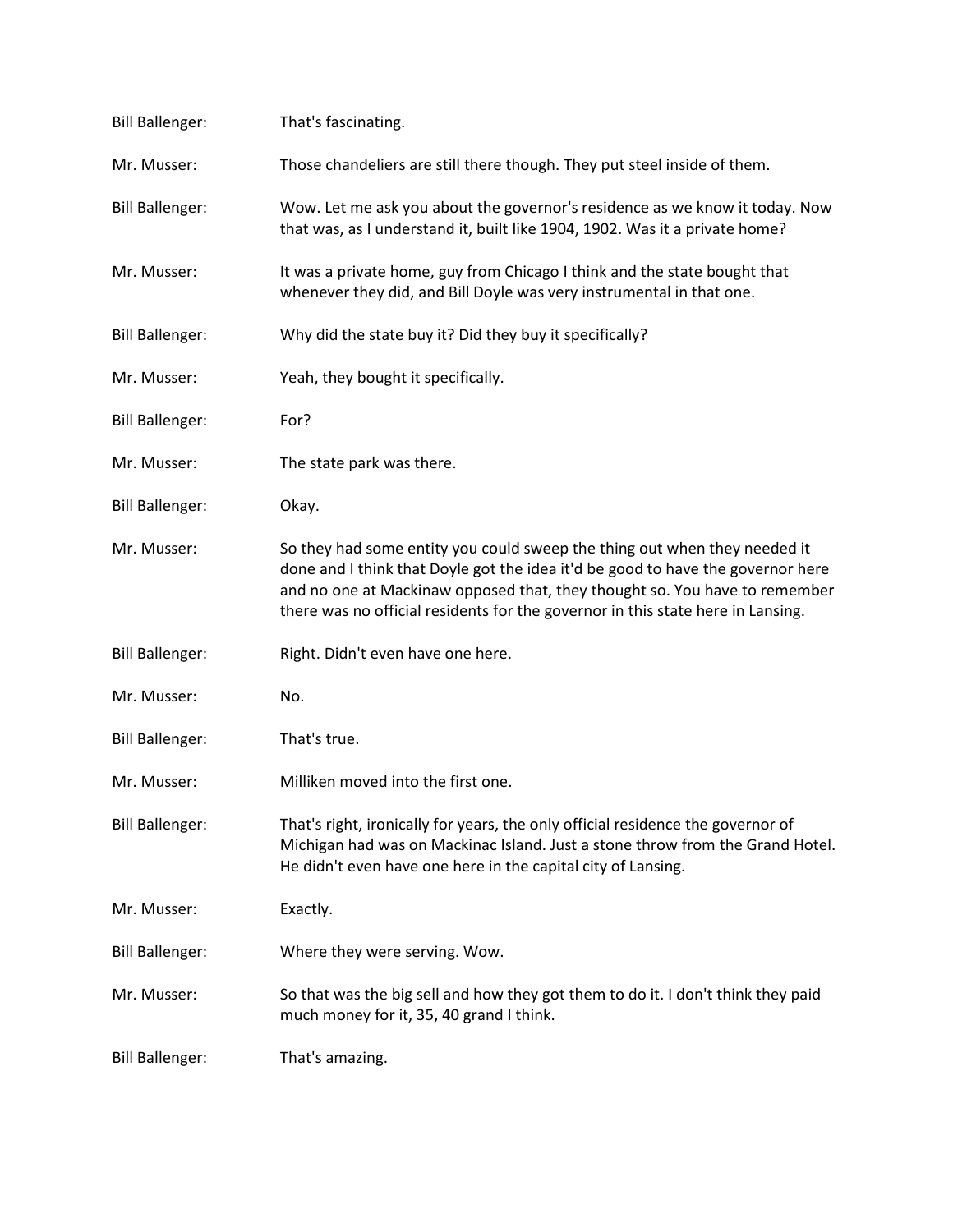Mr. Musser: And the Park Commission has been the custodian of it over these years. It's been redone several times with private money. Bill Ballenger: Now, was Williams the governor when that happened? When it was acquired as a governor's residence or made into a governor's residence or Kim Sigler or Harry Keller? Mr. Musser: I would think that Kim Sigler, but I don't know that. Bill Ballenger: Yeah, but Williams was the first one who seemed to really take an interest. Mr. Musser: I guess I can't talk to about Kim Sigler. I don't know. But Williams certainly did and Williams basically raised their family there in the summer. Bill Ballenger: In the summer. Mr. Musser: All their kids were there from little kids. He was in office for what, 15 years. Bill Ballenger: Yeah. How about John Swainson, he was only in office for two years. Mr. Musser: He was there some but not significantly. Bill Ballenger: And then Romney came. Mr. Musser: Romney used it pretty regularly. He did not entertain at home very much, but he entertained at the hotel a lot. I can remember getting those calls from Mrs. Romney about 5:30. "Oh, Dan, what's on the menu tonight?" I tell her, "oh, well we'd like three of these and four of those and maybe you could you get some lamb chops and we'll be about 12 and we'll be over at 7:30." Yes ma'am. Bill Ballenger: That's a good story. What else do you remember about George Romney? Mr. Musser: Well, George Romney played a lot of golf, but he was kind of like he was and he played by himself or sometimes Carl Nordberg from the park who ran the Park Commission, he would make him play with him, but Romney used one of those golf clubs that was one club and you had a wing nut on it and you change it from a nine iron to a one iron. Bill Ballenger: I remember seeing Mitt Romney, a former governor of Massachusetts, son of George Romney in the fall of 2005 at a biennial Republican conference on the island and I asked him, I said, "When was the last time you were here?" He said 1968, and that was the last year His father, George Romney had been governor and Mitt Romney was still a teenager at the time. Mr. Musser: They used that property pretty regularly.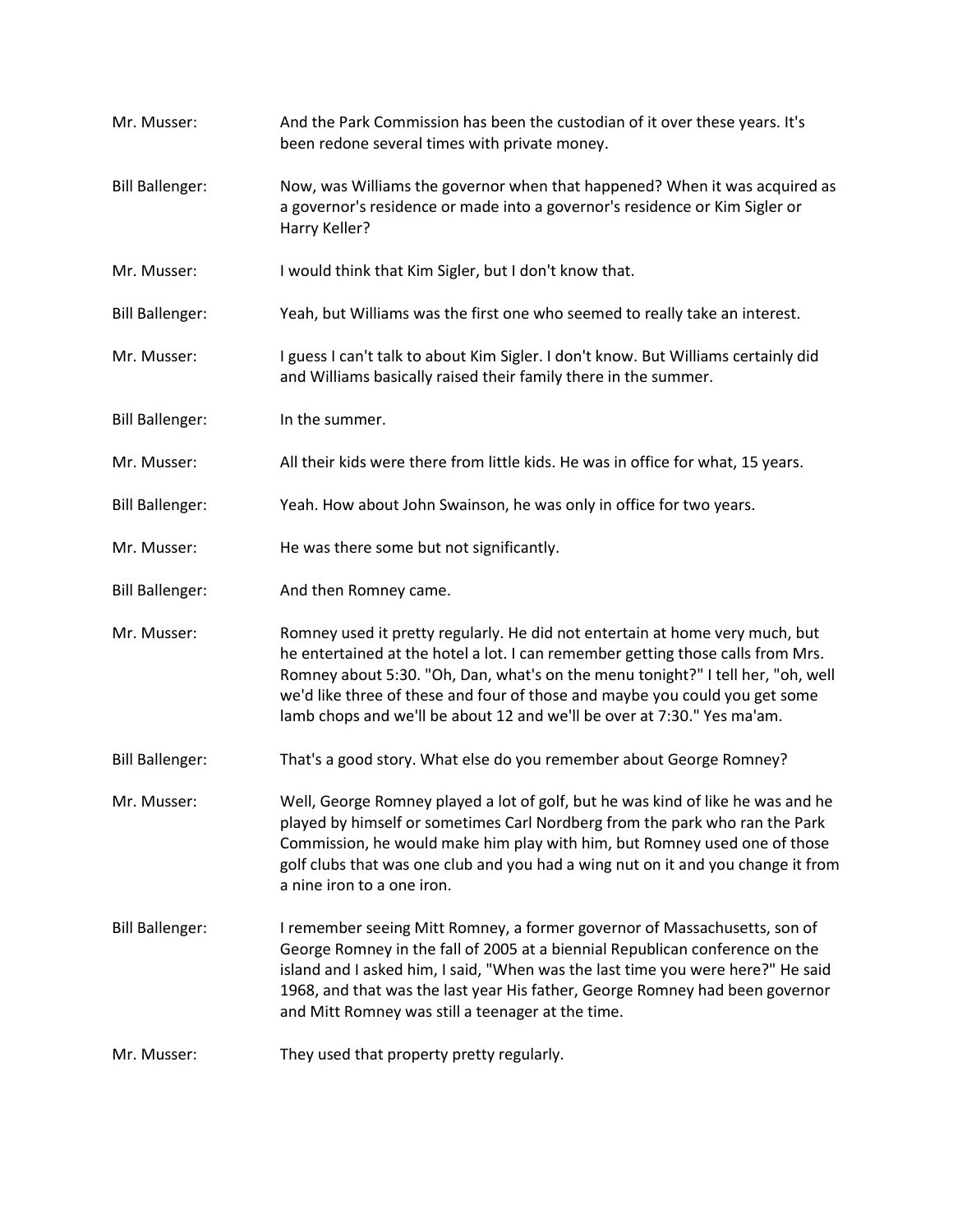| <b>Bill Ballenger:</b> | Right. Now, after George Romney, Bill Milliken came in. What do you remember<br>about Bill Milliken?                                                                                                                                                                                                                                                                                                                           |
|------------------------|--------------------------------------------------------------------------------------------------------------------------------------------------------------------------------------------------------------------------------------------------------------------------------------------------------------------------------------------------------------------------------------------------------------------------------|
| Mr. Musser:            | The Milliken's did not use it very much in the beginning and they gradually used<br>it more and more, at the end of the Milliken years, they used it a lot and he<br>would sometimes come up on a Tuesday and Wednesday with one state<br>trooper. Then he would run and swim, play tennis a lot with Fritz Bennetts. And<br>they like the Williams liked it so much that they obtained a property when they<br>were up there. |
| <b>Bill Ballenger:</b> | Right. They have a property up there now and his daughter Elaine is buried on<br>their I believe.                                                                                                                                                                                                                                                                                                                              |
| Mr. Musser:            | That's exactly right.                                                                                                                                                                                                                                                                                                                                                                                                          |
| <b>Bill Ballenger:</b> | Yeah. There was one story that I've heard about governor Milliken and the<br>greater Detroit Chamber of Commerce meeting.                                                                                                                                                                                                                                                                                                      |
| Mr. Musser:            | It's all true.                                                                                                                                                                                                                                                                                                                                                                                                                 |
| <b>Bill Ballenger:</b> | Maybe it was the first meeting on Mackinac Island at the Grand Hotel after they<br>decided to move their winter conference from the Caribbean or the Southern<br>US where they were getting increasingly negative headlines and they all started<br>to, let's change our image and let's go to the Grand Hotel. Tell us a little bit<br>about all of that.                                                                     |
| Mr. Musser:            | Well, that has become a wonderful piece of business for us, but yes, it was on<br>cruise ships and they flew legislators and others to Florida and went out for<br>three days and I think drank and gambled and raised cane.                                                                                                                                                                                                   |
| <b>Bill Ballenger:</b> | Not much policy.                                                                                                                                                                                                                                                                                                                                                                                                               |
| Mr. Musser:            | I don't think so. So they decided to have a land cruise at Mackinac, Leonard<br>Barns of AAA and Ron Steffens really made that happen and the first year was<br>pretty slim pickings and they were still wearing sailor hats and trying to make it<br>look little like a cruise.                                                                                                                                               |
| <b>Bill Ballenger:</b> | Like it was a cruise.                                                                                                                                                                                                                                                                                                                                                                                                          |
| Mr. Musser:            | But they got about 150 people or so maximum, probably had maybe four wives<br>or the whole outfit and but it started the thing and it's always been difficult, it's<br>always been on a weekend, but it's always been difficult to hold Greater Detroit<br>on Saturday nights, they want to get home.                                                                                                                          |
| <b>Bill Ballenger:</b> | Sure.                                                                                                                                                                                                                                                                                                                                                                                                                          |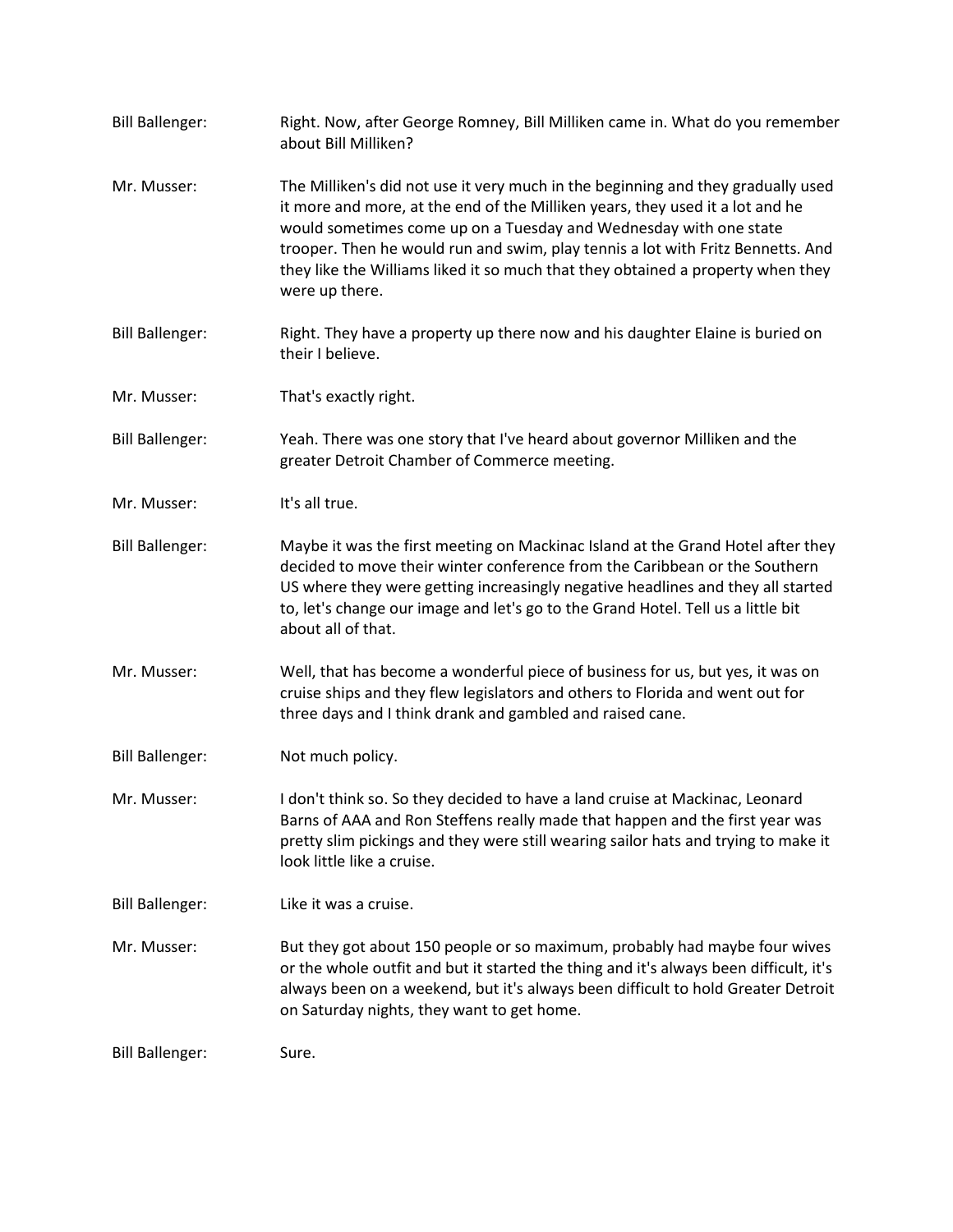| Mr. Musser:            | That hasn't changed. And so the speaker for the Saturday night was governor<br>Milliken, the first meeting of this thing and he was there. And so we get down to<br>the wire and we got about 50, 60 people left in the building, set up in the back<br>room was a bunch of chairs and yeah, we got a lot of help and I mostly got 75 or<br>100 help out. |
|------------------------|-----------------------------------------------------------------------------------------------------------------------------------------------------------------------------------------------------------------------------------------------------------------------------------------------------------------------------------------------------------|
| <b>Bill Ballenger:</b> | We got the staff.                                                                                                                                                                                                                                                                                                                                         |
| Mr. Musser:            | Put on a sport coat and get a tie on and get in there and have dinner.                                                                                                                                                                                                                                                                                    |
| <b>Bill Ballenger:</b> | Fill up the seats, make it look respectable. So the governor wasn't humiliated by<br>having nobody there speaking to an empty room.                                                                                                                                                                                                                       |
| Mr. Musser:            | It's true.                                                                                                                                                                                                                                                                                                                                                |
| <b>Bill Ballenger:</b> | What can you tell us about other governors on the island? For instance, Jim<br>Blanchard, did he play a little golf up there?                                                                                                                                                                                                                             |
| Mr. Musser:            | He had a hole on one. Jim Blanchard, I don't believe played golf at all until he<br>became governor. And I think that he learned what he learned in his early<br>formative years of golf on our golf course right down below his house. And he<br>did play a lot and he had a hole on one, on a par three that's no longer there.                         |
| <b>Bill Ballenger:</b> | Well maybe it's been memorialized or something.                                                                                                                                                                                                                                                                                                           |
| Mr. Musser:            | I think he's become a pretty good golfer and he say he still likes it a lot and he<br>still returns, but the Blanchard's were married at Mackinac up at the residence.<br>And their dinner and reception was at the hotel following that.                                                                                                                 |
| <b>Bill Ballenger:</b> | And he was also obviously instrumental I think in getting the Democrats to come<br>up to the hotel.                                                                                                                                                                                                                                                       |
| Mr. Musser:            | Well and Jim used it. He used that facility to his advantage. And I'm not<br>suggesting others haven't as well.                                                                                                                                                                                                                                           |
| <b>Bill Ballenger:</b> | Sure.                                                                                                                                                                                                                                                                                                                                                     |
| Mr. Musser:            | But he uses it very, very wisely I think. And he had gatherings there almost every<br>weekend he was there, but the Blanchard's used it a lot during their years.                                                                                                                                                                                         |
| <b>Bill Ballenger:</b> | What about John Engler?                                                                                                                                                                                                                                                                                                                                   |
| Mr. Musser:            | John Engler came to use it more in his later years, but he was not a heavy user<br>of it. I wouldn't say. I think he used it more as a retreat.                                                                                                                                                                                                           |
| <b>Bill Ballenger:</b> | Did he bring the triplets?                                                                                                                                                                                                                                                                                                                                |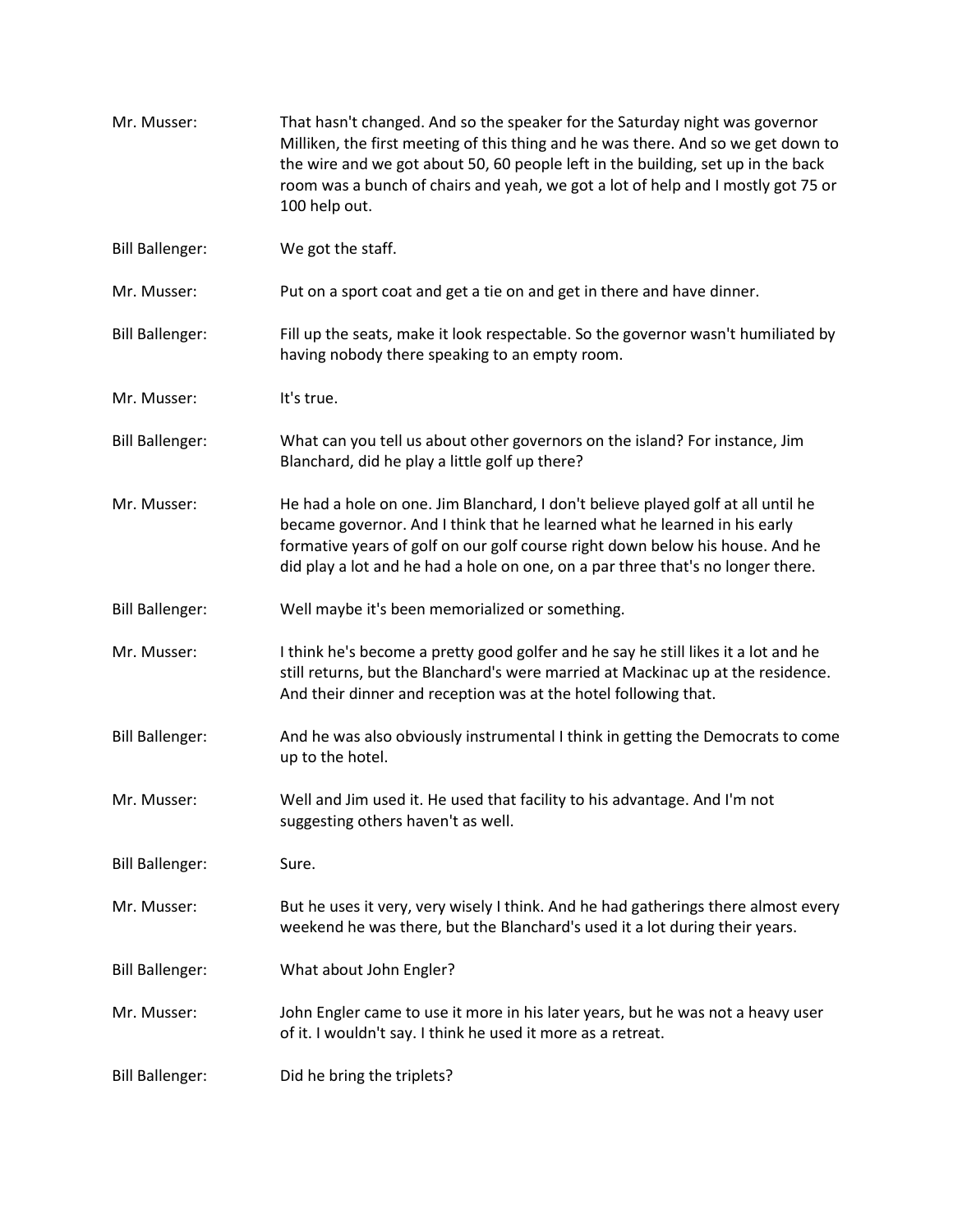| Mr. Musser:            | Sure he did.                                                                                                                                                                                                                                                                                                                                                                                                                                           |
|------------------------|--------------------------------------------------------------------------------------------------------------------------------------------------------------------------------------------------------------------------------------------------------------------------------------------------------------------------------------------------------------------------------------------------------------------------------------------------------|
| <b>Bill Ballenger:</b> | Because they were born about five years into his tenure as governor and maybe<br>after that.                                                                                                                                                                                                                                                                                                                                                           |
| Mr. Musser:            | He certainly did and they were up this last summer.                                                                                                                                                                                                                                                                                                                                                                                                    |
| <b>Bill Ballenger:</b> | They were?                                                                                                                                                                                                                                                                                                                                                                                                                                             |
| Mr. Musser:            | They're a big young women now.                                                                                                                                                                                                                                                                                                                                                                                                                         |
| <b>Bill Ballenger:</b> | Oh really? No, absolutely. They are going to three different schools in<br>Washington D.C and with Michelle driving them all over the place.                                                                                                                                                                                                                                                                                                           |
| Mr. Musser:            | I'm sure.                                                                                                                                                                                                                                                                                                                                                                                                                                              |
| <b>Bill Ballenger:</b> | John Engler says she should get her chauffeur's license at this point. Let me ask<br>you about one person that we've mentioned before, Bill Doyle, who was he and<br>what was his role on Mackinac Island?                                                                                                                                                                                                                                             |
| Mr. Musser:            | Bill Doyle was from Menominee and he served in the Senate, I think maybe one<br>term here in Michigan Senate, maybe two terms, but I think one, he got the<br>taste of Lansing is my opinion, became a very successful lobbyist for the chain<br>stores. And I think probably is one of his great accounts was Kroger and became<br>effective as a lobbyist here. And he liked Mackinac Island and he got himself<br>appointed to the Park Commission. |
| <b>Bill Ballenger:</b> | This was in the 30s or 40s?                                                                                                                                                                                                                                                                                                                                                                                                                            |
| Mr. Musser:            | I would think, early 30s.                                                                                                                                                                                                                                                                                                                                                                                                                              |
| <b>Bill Ballenger:</b> | early 30s. Okay.                                                                                                                                                                                                                                                                                                                                                                                                                                       |
| Mr. Musser:            | And he was bright enough to figure out who was running things at Mackinac<br>Island. And he became quite friendly with the boat people, with the carriage<br>people, the business people. And he and my uncle were cohorts and getting a<br>lot of things done at Mackinac Island. And he and my uncle had a horrid fallout.<br>We were filming, This Time For Keeps in 1947.                                                                          |
| <b>Bill Ballenger:</b> | It was 1947. Esther Williams.                                                                                                                                                                                                                                                                                                                                                                                                                          |
| Mr. Musser:            | Esther Williams.                                                                                                                                                                                                                                                                                                                                                                                                                                       |
| <b>Bill Ballenger:</b> | The swimmer and Jimmy Durante were in the film.                                                                                                                                                                                                                                                                                                                                                                                                        |
| Mr. Musser:            | That's right.                                                                                                                                                                                                                                                                                                                                                                                                                                          |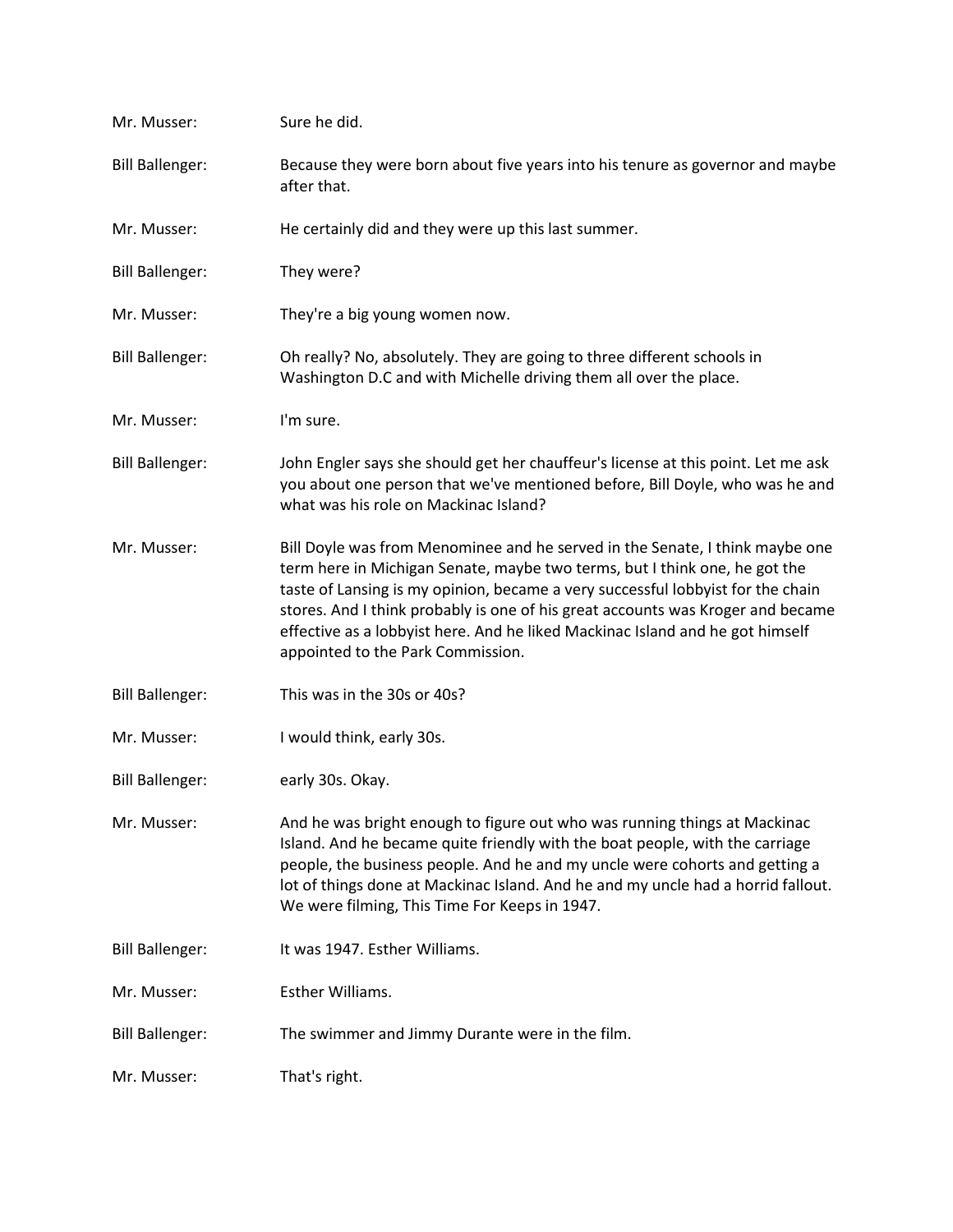| <b>Bill Ballenger:</b> | Wasn't he? Yeah.                                                                                                                                                                                                                                                                                     |
|------------------------|------------------------------------------------------------------------------------------------------------------------------------------------------------------------------------------------------------------------------------------------------------------------------------------------------|
| Mr. Musser:            | In any way, that the movie wanted to close the Front street to film.                                                                                                                                                                                                                                 |
| <b>Bill Ballenger:</b> | Up Front street meaning?                                                                                                                                                                                                                                                                             |
| Mr. Musser:            | Being right in the street, right in front of the hotel.                                                                                                                                                                                                                                              |
| <b>Bill Ballenger:</b> | Okay.                                                                                                                                                                                                                                                                                                |
| Mr. Musser:            | Which we own and we proved that during that time and we have carefully<br>preserved that. But, so the old man closed it. Bill was chairman of the Park<br>Commission. He said, "Well, you can't close it. It's public street." The old man,<br>said, "Yes we can. It's my street." And we closed it. |
| <b>Bill Ballenger:</b> | It was just a pure power thing. Or do you think Doyle was maybe concerned that<br>if you close a street, it's gonna inhibit commerce or train or something or what?                                                                                                                                  |
| Mr. Musser:            | He was concerned it was going to inhibit someone from up the bluff trying to<br>come down the street, but there was some animosity between the two of them<br>anyway.                                                                                                                                |
| <b>Bill Ballenger:</b> | At that point, or had been all along?                                                                                                                                                                                                                                                                |
| Mr. Musser:            | They were never as close as I was to Bill.                                                                                                                                                                                                                                                           |
| <b>Bill Ballenger:</b> | They were cautiously respect of each other.                                                                                                                                                                                                                                                          |
| Mr. Musser:            | That's well put. That's right.                                                                                                                                                                                                                                                                       |
| <b>Bill Ballenger:</b> | It was not an irremarkable relationship.                                                                                                                                                                                                                                                             |
| Mr. Musser:            | They were not never in love ever.                                                                                                                                                                                                                                                                    |
| <b>Bill Ballenger:</b> | Yeah.                                                                                                                                                                                                                                                                                                |
| Mr. Musser:            | And so anyway, this got into the press and they both were able to generate that<br>locally. And finally the old man told Doyle, you cannot come on our property.                                                                                                                                     |
| <b>Bill Ballenger:</b> | You personally.                                                                                                                                                                                                                                                                                      |
| Mr. Musser:            | You personally. So that was kind of a challenge to the Irishman, that's what he<br>felt, he felt a little more stuff going and that carried on for a couple of years.                                                                                                                                |
| <b>Bill Ballenger:</b> | Wow.                                                                                                                                                                                                                                                                                                 |
| Mr. Musser:            | And he would not let Bill Doyle in the building.                                                                                                                                                                                                                                                     |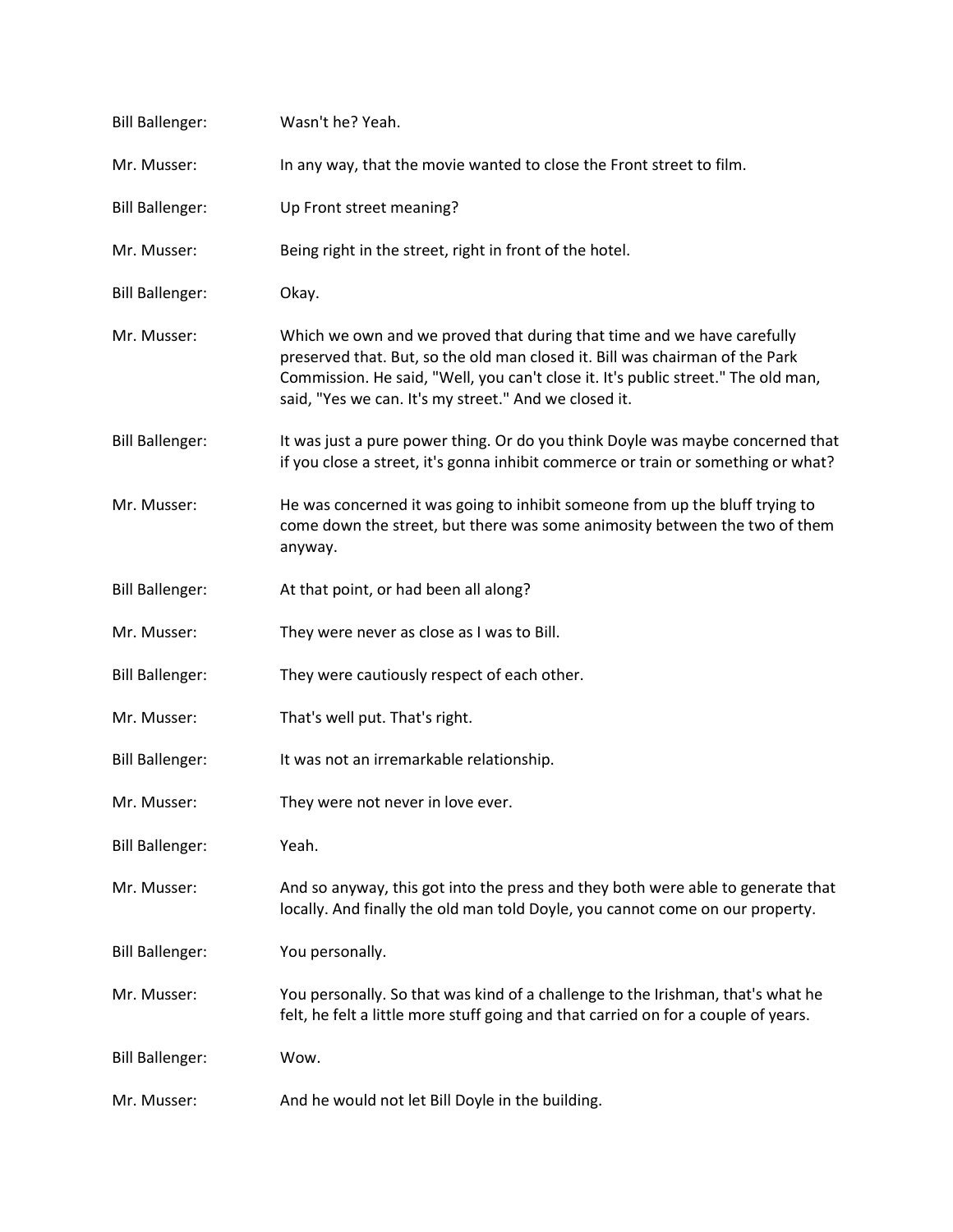| <b>Bill Ballenger:</b> | Geez.                                                                                                                                                                                                                                                                                                                                         |
|------------------------|-----------------------------------------------------------------------------------------------------------------------------------------------------------------------------------------------------------------------------------------------------------------------------------------------------------------------------------------------|
| Mr. Musser:            | And he certainly let the help know that he wasn't welcome in it.                                                                                                                                                                                                                                                                              |
| <b>Bill Ballenger:</b> | Here he is chairman of the parks commission.                                                                                                                                                                                                                                                                                                  |
| Mr. Musser:            | That's right.                                                                                                                                                                                                                                                                                                                                 |
| <b>Bill Ballenger:</b> | That's amazing.                                                                                                                                                                                                                                                                                                                               |
| Mr. Musser:            | Wow.                                                                                                                                                                                                                                                                                                                                          |
| <b>Bill Ballenger:</b> | And you got to remember we were leasing the golf course from the state, that<br>point, still are.                                                                                                                                                                                                                                             |
| Mr. Musser:            | Well that was 47'. That was Kim Sigler. He was governor in 47', 48' two years<br>only before Soapy Williams, beating him in 40. Anyway, they finally, my uncle<br>tells us that they saw each other in the street downtown one afternoon and<br>looked at each other and said we better end this, bury the hatchet business.<br>And they did. |
| <b>Bill Ballenger:</b> | They did.                                                                                                                                                                                                                                                                                                                                     |
| Mr. Musser:            | But it was never a total love affair.                                                                                                                                                                                                                                                                                                         |
| <b>Bill Ballenger:</b> | But as far as it went, it sounds like your uncle won, won that part of it.                                                                                                                                                                                                                                                                    |
| Mr. Musser:            | It's true.                                                                                                                                                                                                                                                                                                                                    |
| <b>Bill Ballenger:</b> | Absolutely.                                                                                                                                                                                                                                                                                                                                   |
| Mr. Musser:            | And we do own the street, I don't think there's any question. Well, we have<br>been careful that we still close it a couple of days a year, every year and<br>document it.                                                                                                                                                                    |
| <b>Bill Ballenger:</b> | Nobody's challenging. What about the relationship between the Grand Hotel<br>and the Mackinac Island Park Commission? Was it a good one?                                                                                                                                                                                                      |
| Mr. Musser:            | In the Woodfill/Doyle days, the commission had people on it that had been on<br>forever and ever. Term limits was not even thought of at this point. And both of<br>them were certainly entrenched in Mackinac Island. Doyle, used to call himself<br>the king of Mackinaw and my uncle didn't like that too much.                            |
| <b>Bill Ballenger:</b> | I can imagine. No wonder.                                                                                                                                                                                                                                                                                                                     |
| Mr. Musser:            | So it was a different kind of era now. I think you have to credit Blanchard with<br>saying, "Look, this is crazy." Blanchard got Doyle to retire from the Park                                                                                                                                                                                |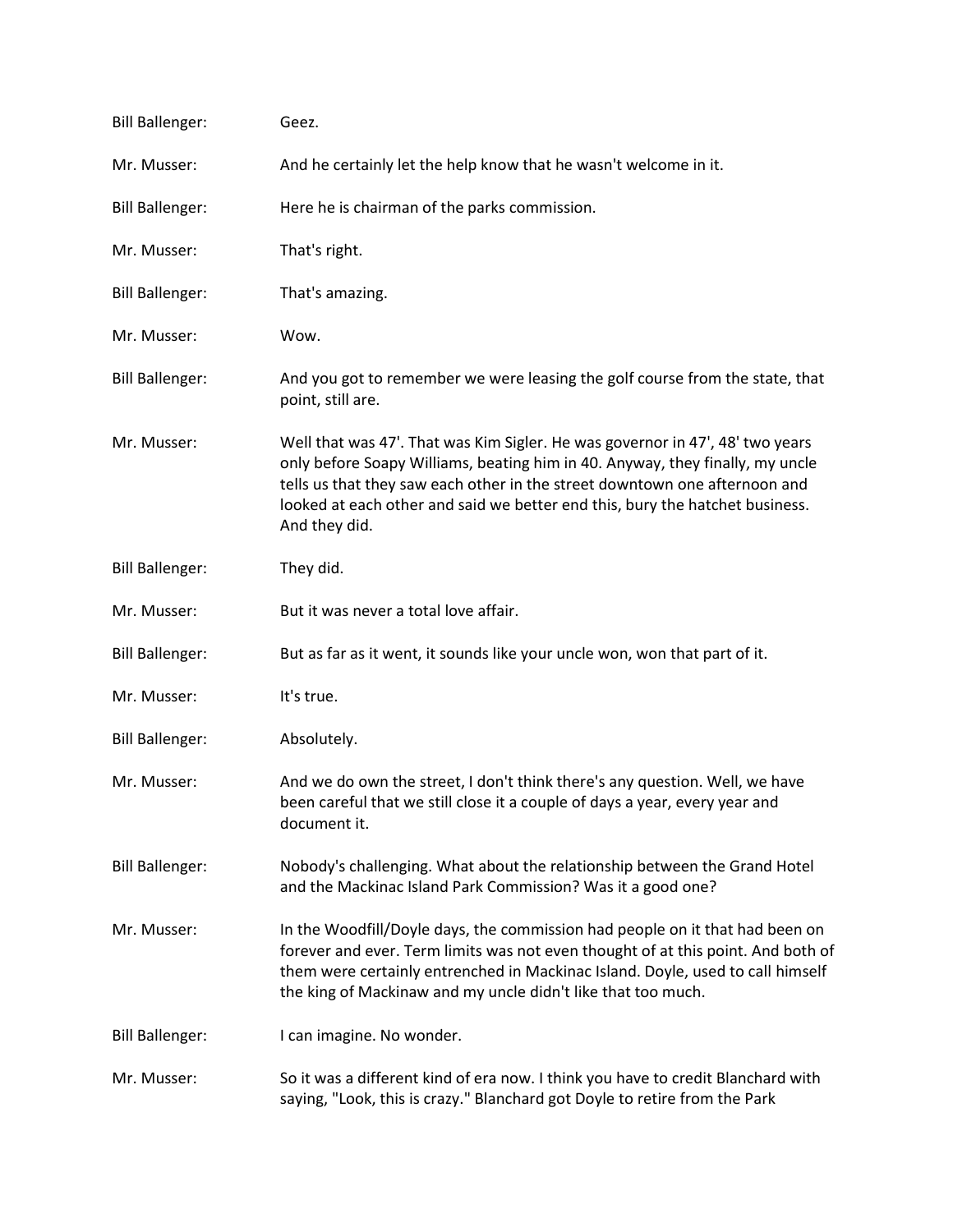Commission. Doyle said one day to him, "I'm going to quit this thing and retire." Blanchard said, We'll have your party September 22." Or something like that.

- Bill Ballenger: He didn't try and talk him out of it.
- Mr. Musser: No, Well and Blanchard I think started a different method of appointing members to that thing. Certainly there have been some members that had been there a long time and I think that's good. I'm glad there aren't term limits, but each governor now has put some of his own people in there and I believe that that's appropriate. And to answer your question, our relationship with the Park Commission or mine anyway for the last 40 years has been always fine.
- Bill Ballenger: It was really good.
- Mr. Musser: The difficulty in the Park Commission in the government up there is that the Park Commission and the city government have never been in love and I think the city government too often nitpicks what they do.
- Bill Ballenger: Picks what the Park Commission does?
- Mr. Musser: What the Park Commission does. But you have to remember that the Park Commission has control over so much land there. I mean, they've got our electricity's on it. Pipes are on it for the water system.
- Bill Ballenger: Sure. What percentage of the island is publicly owned land?
- Mr. Musser: 80 some percent, 81 or 82 or 83%.
- Bill Ballenger: 80%. Wow. Well, no wonder.
- Mr. Musser: It's all mixed up. It's not as if this half is this three forces Park and this is in and out. So there's a state park piece that comes down.
- Bill Ballenger: Sure.
- Mr. Musser: Between the hotel and the golf course to about the bottom of the hill and then it doesn't. So it's all screwed up all over the island and they need to live together and they need to get along together and they never have too well. But I would credit Cawthorne and Margaret Doud in trying to make it a little better.
- Bill Ballenger: Margaret Doud is the mayor.
- Mr. Musser: Is the mayor of the city. It's politically dynamite locally. I don't think that the cottagers are concerned about it or others are, but the local people in the Park Commission can get very upset with one another, which I've never also understood. The Park Commission has wonderful jobs that have probably 30 or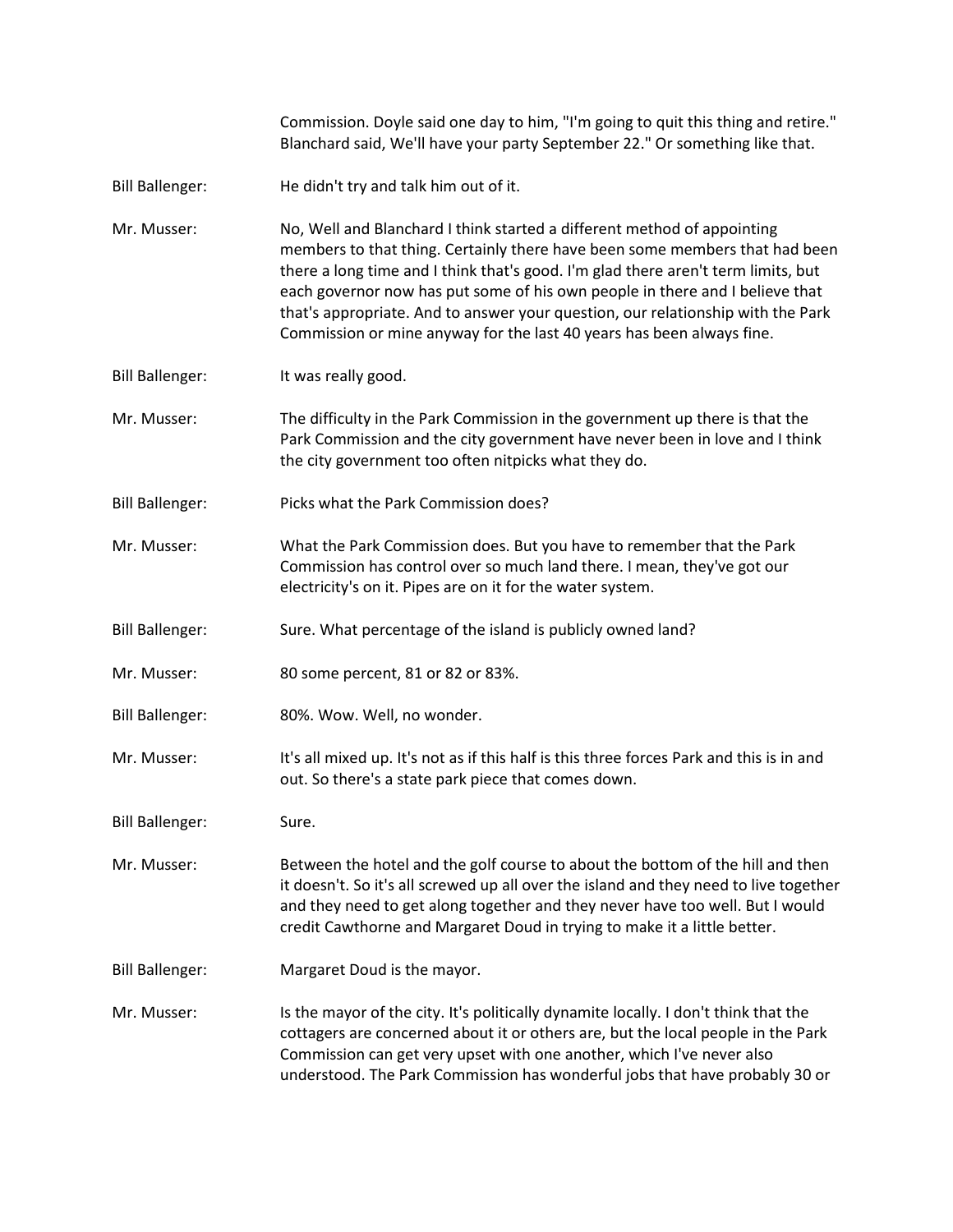|                        | 40 different for locals that had been the backbone of a lot of good jobs in<br>Mackinac Island. And it's a small community.                                                                                                           |
|------------------------|---------------------------------------------------------------------------------------------------------------------------------------------------------------------------------------------------------------------------------------|
| <b>Bill Ballenger:</b> | Right. We talked a little bit about This Time For Keeps which was made on the<br>island, I think in 1947 and later, somewhere in time with Christopher Reeve,<br>superman.                                                            |
| Mr. Musser:            | It's true.                                                                                                                                                                                                                            |
| <b>Bill Ballenger:</b> | A famous movie. Were those the only two movies that were really filmed holy at<br>the Grand Hotel and at Mackinac or have there been other films?                                                                                     |
| Mr. Musser:            | I think there have been some other lesser ones.                                                                                                                                                                                       |
| <b>Bill Ballenger:</b> | Lesser ones.                                                                                                                                                                                                                          |
| Mr. Musser:            | They're are the only two that have ever been really successful in the movie<br>business.                                                                                                                                              |
| <b>Bill Ballenger:</b> | And they centered on the Grand Hotel.                                                                                                                                                                                                 |
| Mr. Musser:            | Both, of them.                                                                                                                                                                                                                        |
| <b>Bill Ballenger:</b> | Yeah. Both of them did. Well what about that? How did they come to fill those<br>two films on Mackinac Island?                                                                                                                        |
| Mr. Musser:            | This Time For Keeps, I'm not totally aware of. I think the approach, my uncle and<br>he said, "Come on baby, we'd like to have you." Somewhere In Time was a little<br>different, Somewhere In Time was written for the Del Coronado. |
| <b>Bill Ballenger:</b> | In California?                                                                                                                                                                                                                        |
| Mr. Musser:            | In California.                                                                                                                                                                                                                        |
| <b>Bill Ballenger:</b> | Okay.                                                                                                                                                                                                                                 |
| Mr. Musser:            | Which is a hotel that's wood and opened the same year we did.                                                                                                                                                                         |
| <b>Bill Ballenger:</b> | It was a part of your association?                                                                                                                                                                                                    |
| Mr. Musser:            | Yes it is.                                                                                                                                                                                                                            |
| <b>Bill Ballenger:</b> | A resort association.                                                                                                                                                                                                                 |
| Mr. Musser:            | Yes it is.                                                                                                                                                                                                                            |
| <b>Bill Ballenger:</b> | Okay.                                                                                                                                                                                                                                 |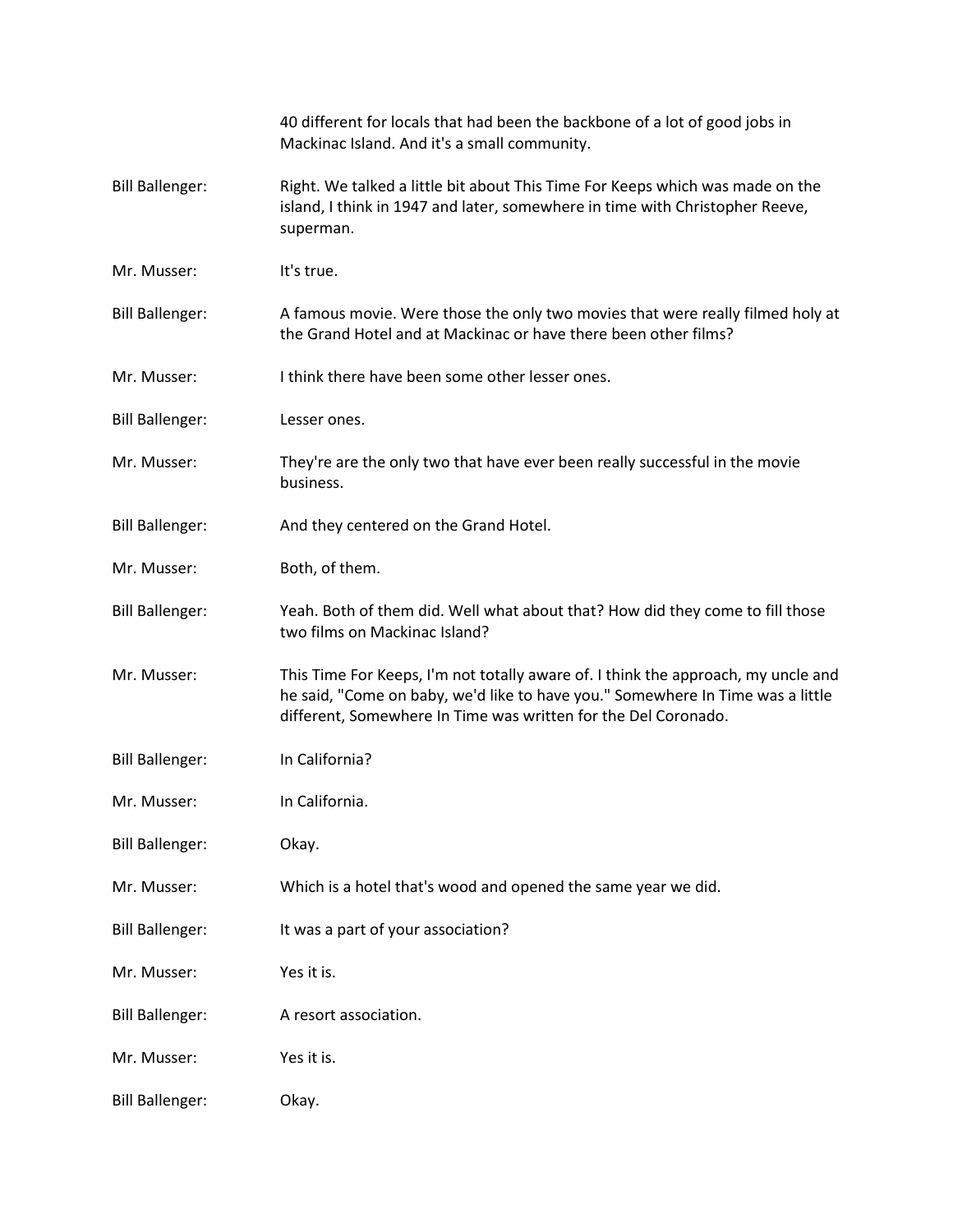- Mr. Musser: But they were going to decide to make this movie and they were going to use the Del. They could now look at the detail and the Del's got a high riser beside of it that he had.
- Bill Ballenger: It kind of spoils the atmosphere.
- Mr. Musser: Didn't quite work out. So they run a search. They were looking at a place around Vancouver somewhere and they were looking a place on the east coast too. And at that point I was chairman of the Travel Commission and the studio called.
- Bill Ballenger: The State Travel Commission.
- Mr. Musser: State Travel Commission.
- Bill Ballenger: That's interesting.
- Mr. Musser: And the studio called whatever the Travel Commissions number was in those days. And said, We hear there's a big old white hotel up in North Michigan and we're looking for a site for a movie and what can you tell me?' So that girl was pretty sharp in there and said, "Well, you should call the chairman of the park commission. They run that place up there and they'd be glad to talk to you." And gave them number. And this guy called. And so we started that adventure and that's turned out to be a very good thing. It was interesting in booking that thing and we had competition in it and so I finally in those days were still telegrams, believe it or not.
- Bill Ballenger: Wow.
- Mr. Musser: And I wrote him about a five page telegram and sent it to him. And I said, "You guys, if you are going to make a movie in one of these buildings, you owe yourself to see this property and if you will get yourself to Chicago at a date you name." This had to be in February, "I will get you from O'hare to Mackinac, back to O'hare that night one day."
- Bill Ballenger: Wow.
- Mr. Musser: "And I urge you to accept this and take a look." So that happened and we flew up and then had a beautiful day and in a Charter aircraft and they had three guys, the money guy and the director.
- Bill Ballenger: Director?
- Mr. Musser: The director was not there.
- Bill Ballenger: The director.
- Mr. Musser: Yeah he was there.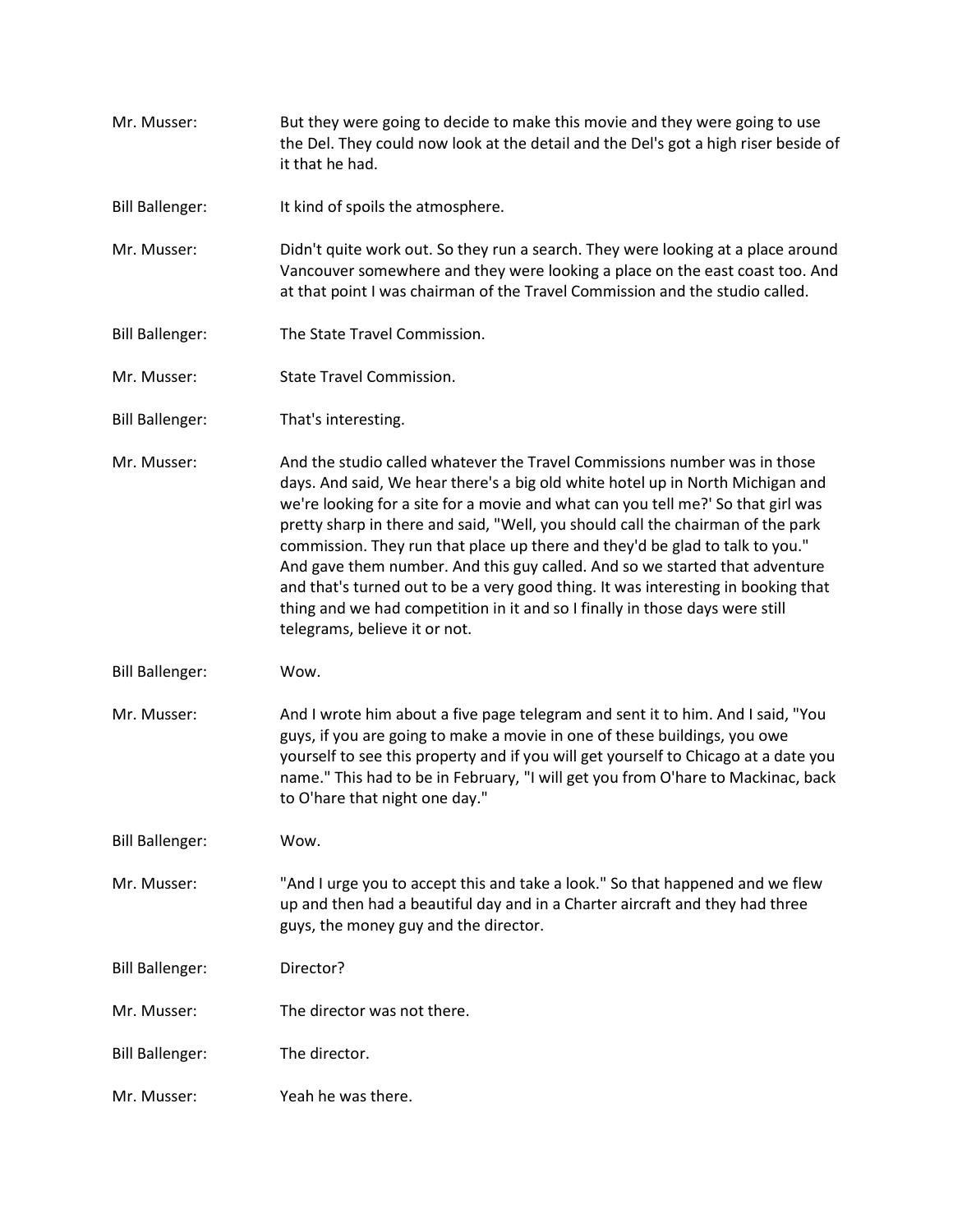| <b>Bill Ballenger:</b> | He was there. Okay. I can't remember the director. I remember Christopher<br>Reeve and Jane Seymour.                                                                                                                                                                                                                                                                                   |
|------------------------|----------------------------------------------------------------------------------------------------------------------------------------------------------------------------------------------------------------------------------------------------------------------------------------------------------------------------------------------------------------------------------------|
| Dan Musser:            | That's right.                                                                                                                                                                                                                                                                                                                                                                          |
| <b>Bill Ballenger:</b> | Those two, the stars.                                                                                                                                                                                                                                                                                                                                                                  |
| Dan Musser:            | Anyway, those guys came up and we had a beautiful day. And we plowed the<br>roads and got our big bus out and had them all dolled up. And it was probably<br>25 degrees and bright and sunny and there's no wind. Streets were frozen. It<br>was lovely.                                                                                                                               |
| <b>Bill Ballenger:</b> | Right.                                                                                                                                                                                                                                                                                                                                                                                 |
| Dan Musser:            | So we met them at the airport and stopped at the hotel and took a tour. And we<br>had a rub because we could not give them the 125 rooms for two and a half<br>months, and we'd have had to tell them.                                                                                                                                                                                 |
| <b>Bill Ballenger:</b> | Whoa.                                                                                                                                                                                                                                                                                                                                                                                  |
| Dan Musser:            | We'd had to tell them.                                                                                                                                                                                                                                                                                                                                                                 |
| <b>Bill Ballenger:</b> | At what time of year?                                                                                                                                                                                                                                                                                                                                                                  |
| Dan Musser:            | From early May until after the Fourth of July, and so we have to steal rooms<br>from conventions, and I said, "We can't do it. We will not do that. But we have<br>rooms that we can obtain for you at Mission Point."                                                                                                                                                                 |
| Dan Musser:            | "What's that? Second place joint?"                                                                                                                                                                                                                                                                                                                                                     |
| Dan Musser:            | "No, no, it's a lovely place."                                                                                                                                                                                                                                                                                                                                                         |
| Dan Musser:            | So we stopped first at the hotel. We walked through and that looked like that<br>would work. Went down to our house, which we got open quickly and had<br>lunch. And then we moved on and looked at the Mission Point facilities. And<br>they heated their buildings all winter, so that was pretty good. It wasn't like you<br>working into our joint, which is zero or night before. |
| <b>Bill Ballenger:</b> | Right, right.                                                                                                                                                                                                                                                                                                                                                                          |
| Dan Musser:            | And came back and we got on the plane and went home. And we shook hands,<br>on the way home, on a deal. And that's the only agreement I ever had with him.                                                                                                                                                                                                                             |
| <b>Bill Ballenger:</b> | Wow.                                                                                                                                                                                                                                                                                                                                                                                   |
| Dan Musser:            | We never had a thing in writing.                                                                                                                                                                                                                                                                                                                                                       |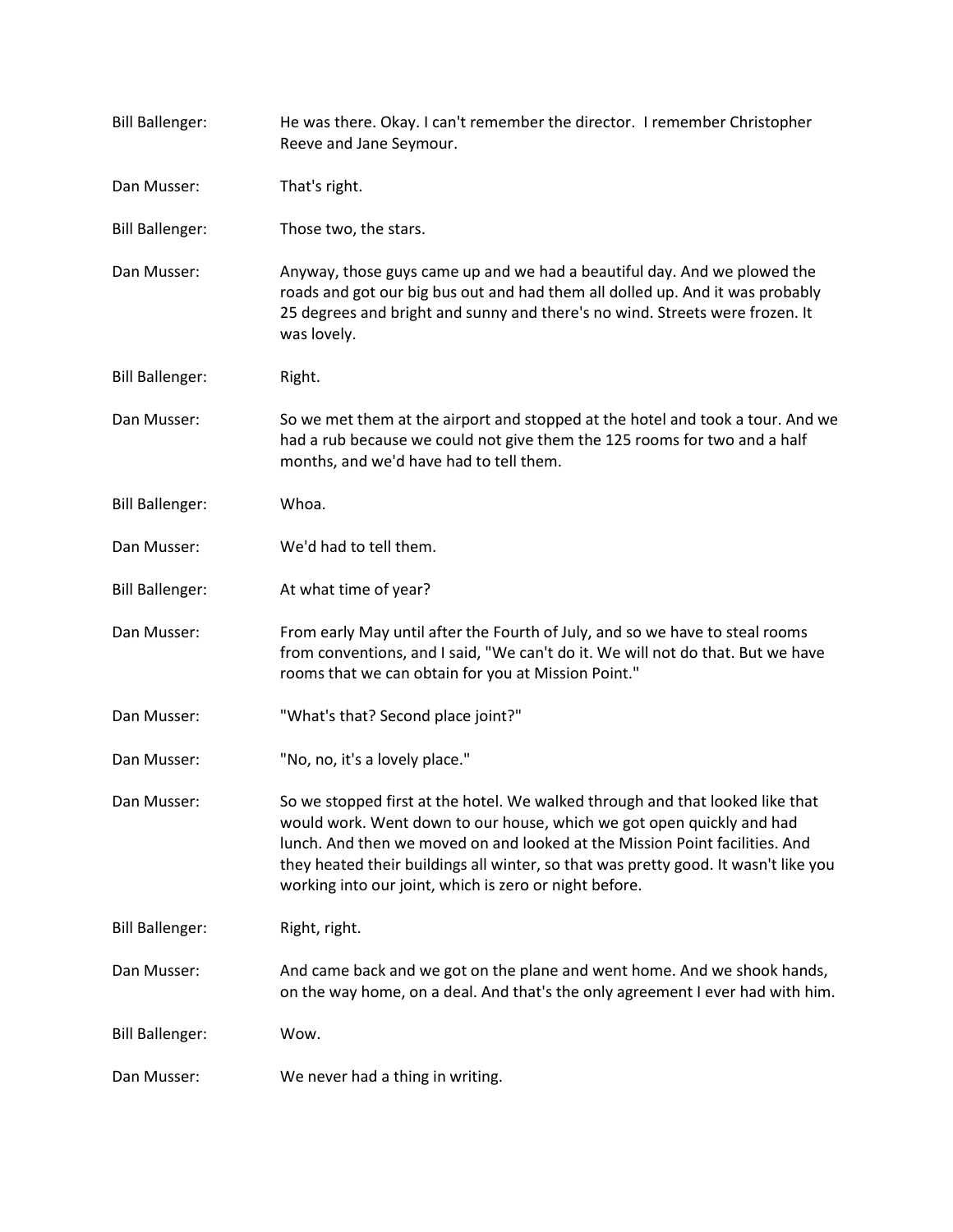| <b>Bill Ballenger:</b> | Jeez, that's great.                                                                                                                                                                                                                                                                                                                                                                                                                                                                                                                                                                                                      |
|------------------------|--------------------------------------------------------------------------------------------------------------------------------------------------------------------------------------------------------------------------------------------------------------------------------------------------------------------------------------------------------------------------------------------------------------------------------------------------------------------------------------------------------------------------------------------------------------------------------------------------------------------------|
| Dan Musser:            | We agreed to doing a lot of things that I figured I could get done. But one was<br>Cars.                                                                                                                                                                                                                                                                                                                                                                                                                                                                                                                                 |
| <b>Bill Ballenger:</b> | Yeah, what about that?                                                                                                                                                                                                                                                                                                                                                                                                                                                                                                                                                                                                   |
| Dan Musser:            | Well, that worked, they agreed. The Park Commission wasn't difficult on that.<br>They were quite understanding. Council is a little different.                                                                                                                                                                                                                                                                                                                                                                                                                                                                           |
| <b>Bill Ballenger:</b> | They didn't want any cars?                                                                                                                                                                                                                                                                                                                                                                                                                                                                                                                                                                                               |
| Dan Musser:            | "We don't need any cars over here."                                                                                                                                                                                                                                                                                                                                                                                                                                                                                                                                                                                      |
| <b>Bill Ballenger:</b> | But they finally agree reluctantly.                                                                                                                                                                                                                                                                                                                                                                                                                                                                                                                                                                                      |
| Dan Musser:            | Yes, yes, yeah.                                                                                                                                                                                                                                                                                                                                                                                                                                                                                                                                                                                                          |
| <b>Bill Ballenger:</b> | What about the name of the hotel?                                                                                                                                                                                                                                                                                                                                                                                                                                                                                                                                                                                        |
| Dan Musser:            | That was an interesting deal. They were up there to pre-shoot this thing, or pre-<br>think about it. They were getting ready to shoot in another 10 days or so, so it<br>was at Kentucky Derby day, which is a nice afternoon. And so I invited him to my<br>house for drinks and watch the Kentucky Derby. And so he probably had 15 or<br>20 people down there. And we're watching the derby and we're talking and<br>drinking and eating a little bit. Kensington Hotel was moving, that's the deal.<br>And I said, "Why in the Christ wouldn't you call it Grand Hotel in Mackinac<br>Island? That's where you are." |
| <b>Bill Ballenger:</b> | Yes.                                                                                                                                                                                                                                                                                                                                                                                                                                                                                                                                                                                                                     |
| Dan Musser:            | And the director looked at the producer and he said, "I don't know, why not?"<br>They had stuff printed and billed for Kensington.                                                                                                                                                                                                                                                                                                                                                                                                                                                                                       |
| <b>Bill Ballenger:</b> | There's a place for you in Hollywood, you know.                                                                                                                                                                                                                                                                                                                                                                                                                                                                                                                                                                          |
| Dan Musser:            | So we got that done, and that was good.                                                                                                                                                                                                                                                                                                                                                                                                                                                                                                                                                                                  |
| <b>Bill Ballenger:</b> | That's great, that's a great story.                                                                                                                                                                                                                                                                                                                                                                                                                                                                                                                                                                                      |
| Dan Musser:            | We still have an annual meeting of the people who adore that movie.                                                                                                                                                                                                                                                                                                                                                                                                                                                                                                                                                      |
| <b>Bill Ballenger:</b> | I was gonna say, it's almost become kind of a cult classic.                                                                                                                                                                                                                                                                                                                                                                                                                                                                                                                                                              |
| Dan Musser:            | Cult is exactly what it is.                                                                                                                                                                                                                                                                                                                                                                                                                                                                                                                                                                                              |
| <b>Bill Ballenger:</b> | You know, really.                                                                                                                                                                                                                                                                                                                                                                                                                                                                                                                                                                                                        |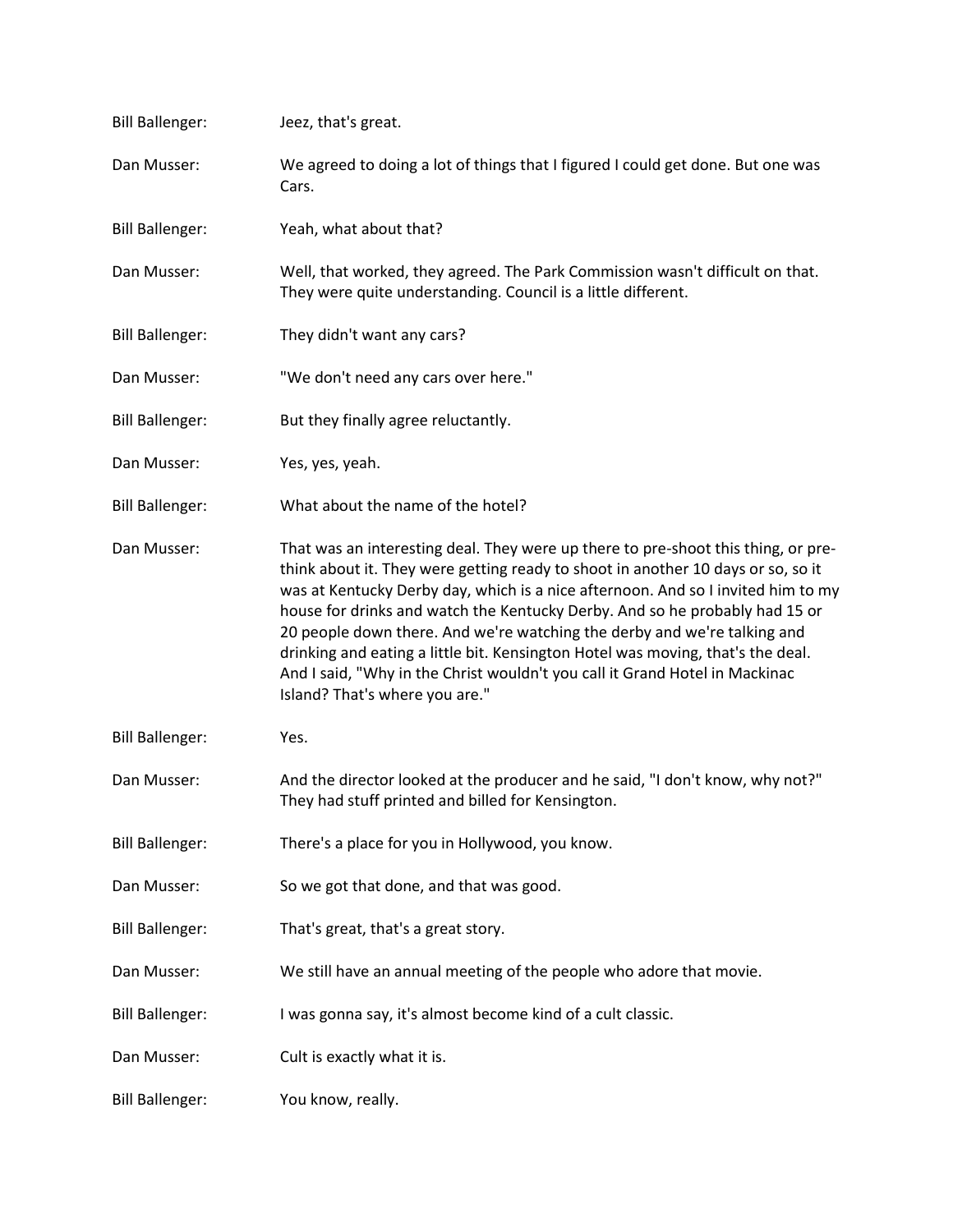| Dan Musser:            | But we still have 450 people meet with us in late October every year.                                                                                                                                                                                                                                                                                                                                                                                           |
|------------------------|-----------------------------------------------------------------------------------------------------------------------------------------------------------------------------------------------------------------------------------------------------------------------------------------------------------------------------------------------------------------------------------------------------------------------------------------------------------------|
| <b>Bill Ballenger:</b> | Wow, amazing.                                                                                                                                                                                                                                                                                                                                                                                                                                                   |
| Dan Musser:            | to celebrate that movie.                                                                                                                                                                                                                                                                                                                                                                                                                                        |
| <b>Bill Ballenger:</b> | Wow, that's really interesting. Now, just as you became the only member of<br>Stewart Woodfill's slightly extended family to take a real interest in the Grand<br>Hotel and eventually become the proprietor and the driving main chief force<br>behind all its success, your son, Dan, he's taken an interest, too? He's president,<br>actually, of the Grand Hotel Company?                                                                                   |
| Dan Musser:            | Dan's running the joint now.                                                                                                                                                                                                                                                                                                                                                                                                                                    |
| <b>Bill Ballenger:</b> | He's running it? Oh, I can't believe it.                                                                                                                                                                                                                                                                                                                                                                                                                        |
| Dan Musser:            | Well, he's very happy that I'm there to assist him with it.                                                                                                                                                                                                                                                                                                                                                                                                     |
| <b>Bill Ballenger:</b> | He's certainly capable of it, I just can't imagine you would step aside.                                                                                                                                                                                                                                                                                                                                                                                        |
| Dan Musser:            | No, we've been able to turn a lot of ownership over to him. His sisters, he has<br>one sister who works for us.                                                                                                                                                                                                                                                                                                                                                 |
| <b>Bill Ballenger:</b> | Okay.                                                                                                                                                                                                                                                                                                                                                                                                                                                           |
| Dan Musser:            | He has another sister who's in Ann Arbor and does not. They owned a number<br>of our facilities as a threesome, and he bought his sisters out, I don't know, five<br>or six years ago on a slow note. And we've been able to transfer some stock to<br>him, so he has a very substantive role. I think in another year or so, he's gonna<br>be able to outvote Amelia and I. So maybe I won't be here. But he is certainly<br>committed and he's the man today. |
| <b>Bill Ballenger:</b> | Sure. He's married,                                                                                                                                                                                                                                                                                                                                                                                                                                             |
| Dan Musser:            | He's married to Marlee Brown.                                                                                                                                                                                                                                                                                                                                                                                                                                   |
| <b>Bill Ballenger:</b> | Brown, who is the granddaughter of Prentiss Brown.                                                                                                                                                                                                                                                                                                                                                                                                              |
| Dan Musser:            | Prentiss Brown.                                                                                                                                                                                                                                                                                                                                                                                                                                                 |
| <b>Bill Ballenger:</b> | The U.S. Senator from Petoskey.                                                                                                                                                                                                                                                                                                                                                                                                                                 |
| Dan Musser:            | Her father Paul Brown.                                                                                                                                                                                                                                                                                                                                                                                                                                          |
| <b>Bill Ballenger:</b> | Paul Brown.                                                                                                                                                                                                                                                                                                                                                                                                                                                     |
| Dan Musser:            | Who is the youngest child of Prentiss Brown.                                                                                                                                                                                                                                                                                                                                                                                                                    |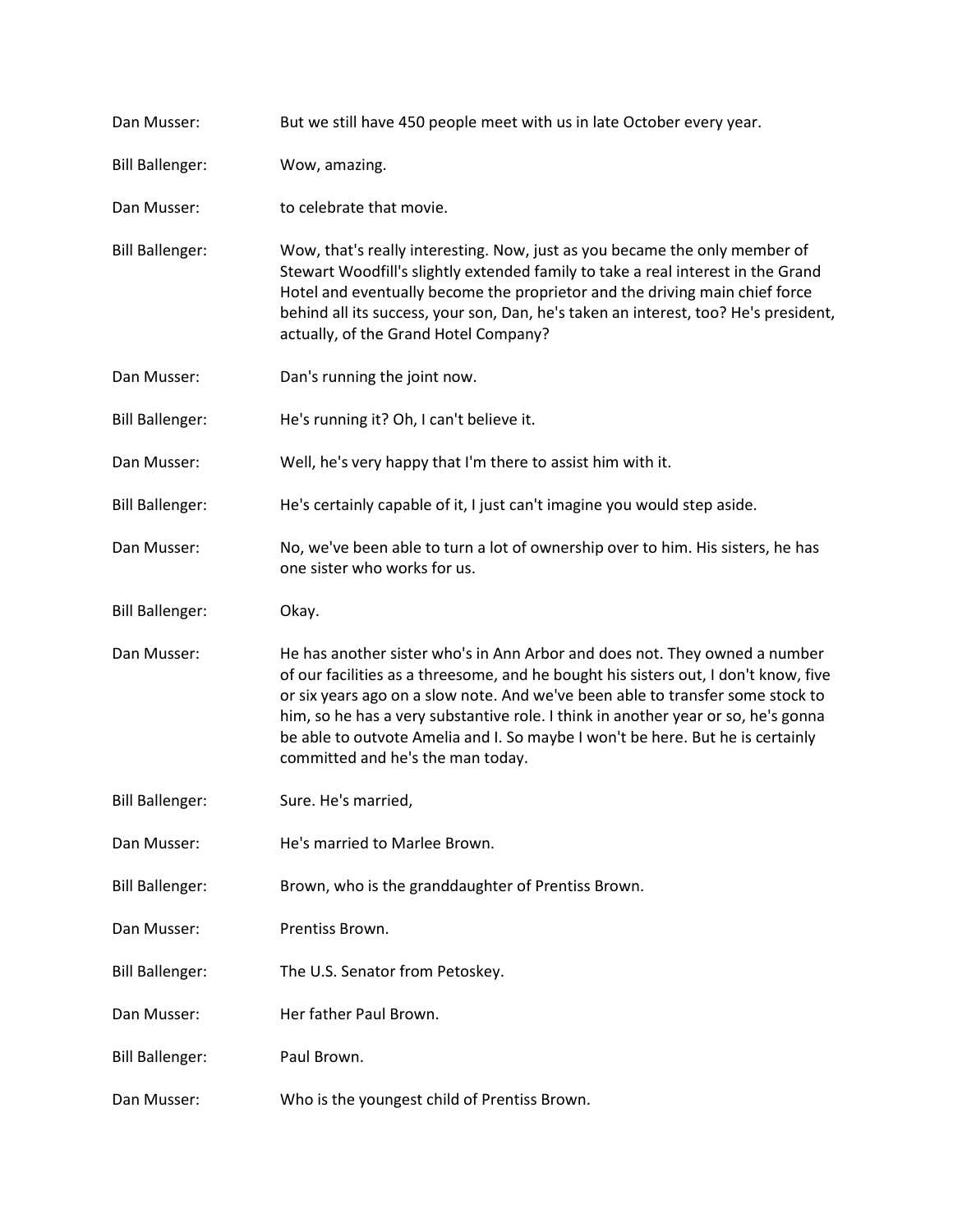| <b>Bill Ballenger:</b> | Right.                                                                                                                                                           |
|------------------------|------------------------------------------------------------------------------------------------------------------------------------------------------------------|
| Dan Musser:            | Ran for Lieutenant Governor.                                                                                                                                     |
| <b>Bill Ballenger:</b> | Right, 1974, he was also, I think, a regent at the University of Michigan.                                                                                       |
| Dan Musser:            | Forever, for years.                                                                                                                                              |
| <b>Bill Ballenger:</b> | Yeah, yeah.                                                                                                                                                      |
| Dan Musser:            | That's right. And Paul now runs the Arnold Line at Mackinac Island.                                                                                              |
| <b>Bill Ballenger:</b> | Okay. And so Dan and Marlee got to know each other pretty early on?                                                                                              |
| Dan Musser:            | Over the years.                                                                                                                                                  |
| <b>Bill Ballenger:</b> | Over the years.                                                                                                                                                  |
| Dan Musser:            | And Dan was married after college, briefly, which didn't work out.                                                                                               |
| <b>Bill Ballenger:</b> | Right.                                                                                                                                                           |
| Dan Musser:            | They found each other pretty soon thereafter. They were married, I think he<br>was remarried within two or three years.                                          |
| <b>Bill Ballenger:</b> | Right Well, and so the Browns, has their been some kind of synergy between<br>the Grand Hotel and the Browns all these years extending back to Senator<br>Brown? |
| Dan Musser:            | Certainly true. Senator Brown was a receive Grand Hotel when it went broke in<br>'29, and my uncle got it out of receivership and got the ownership of it.       |
| <b>Bill Ballenger:</b> | Was Prentiss Brown, was the attorney?                                                                                                                            |
| Dan Musser:            | No, he was the receiver.                                                                                                                                         |
| <b>Bill Ballenger:</b> | He was the receiver.                                                                                                                                             |
| Dan Musser:            | Yes.                                                                                                                                                             |
| <b>Bill Ballenger:</b> | Okay.                                                                                                                                                            |
| Dan Musser:            | And the attorney, too.                                                                                                                                           |
| <b>Bill Ballenger:</b> | And the attorney, too, okay. So there was a connection there, right?                                                                                             |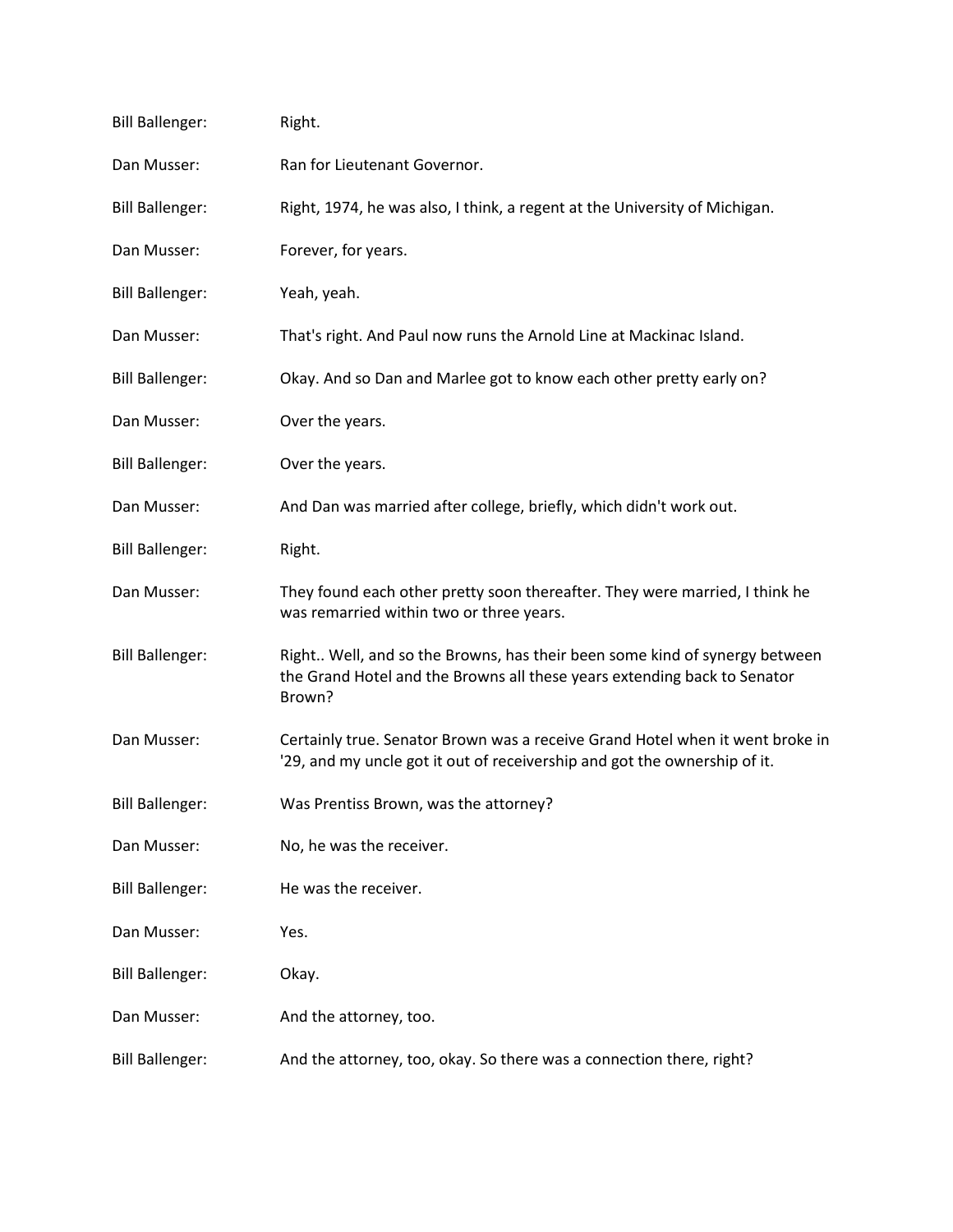| Dan Musser:            | There was a connection, yeah. But if anyone that's in business in Mackinac<br>County is involved with the Browns somehow.                                                                                          |
|------------------------|--------------------------------------------------------------------------------------------------------------------------------------------------------------------------------------------------------------------|
| <b>Bill Ballenger:</b> | Sure.                                                                                                                                                                                                              |
| Dan Musser:            | I mean, their tentacles are long, they have the bank.                                                                                                                                                              |
| <b>Bill Ballenger:</b> | Right.                                                                                                                                                                                                             |
| Dan Musser:            | Lots of property.                                                                                                                                                                                                  |
| <b>Bill Ballenger:</b> | Big family.                                                                                                                                                                                                        |
| Dan Musser:            | Big family.                                                                                                                                                                                                        |
| <b>Bill Ballenger:</b> | Right.                                                                                                                                                                                                             |
| Dan Musser:            | And they own and control the Arnold Line.                                                                                                                                                                          |
| <b>Bill Ballenger:</b> | Did Prentiss Brown or other Browns ever own property on the island?                                                                                                                                                |
| Dan Musser:            | The Arnold Line does, a lot.                                                                                                                                                                                       |
| <b>Bill Ballenger:</b> | The Arnold Line, sure, yeah.                                                                                                                                                                                       |
| Dan Musser:            | Which is theirs.                                                                                                                                                                                                   |
| <b>Bill Ballenger:</b> | Right.                                                                                                                                                                                                             |
| Dan Musser:            | They must own a third of the downtown.                                                                                                                                                                             |
| <b>Bill Ballenger:</b> | Now the Arnold Line is the oldest of the three ferry lines up there?                                                                                                                                               |
| Dan Musser:            | Yes, yes.                                                                                                                                                                                                          |
| <b>Bill Ballenger:</b> | Did they start it? It's called Arnold, was somebody named Arnold?                                                                                                                                                  |
| Dan Musser:            | It was a guy who named Arnold, guy was named Arnold.                                                                                                                                                               |
| <b>Bill Ballenger:</b> | And what, the Browns bought it from him at some point?                                                                                                                                                             |
| Dan Musser:            | Yes, they did. Otto Lang worked for the Arnolds. And Otto Lang was not<br>connected to the Browns, but became that. And with Otto, they bought the<br>AT&T Company, I would guess in the 20's, but maybe the 30's. |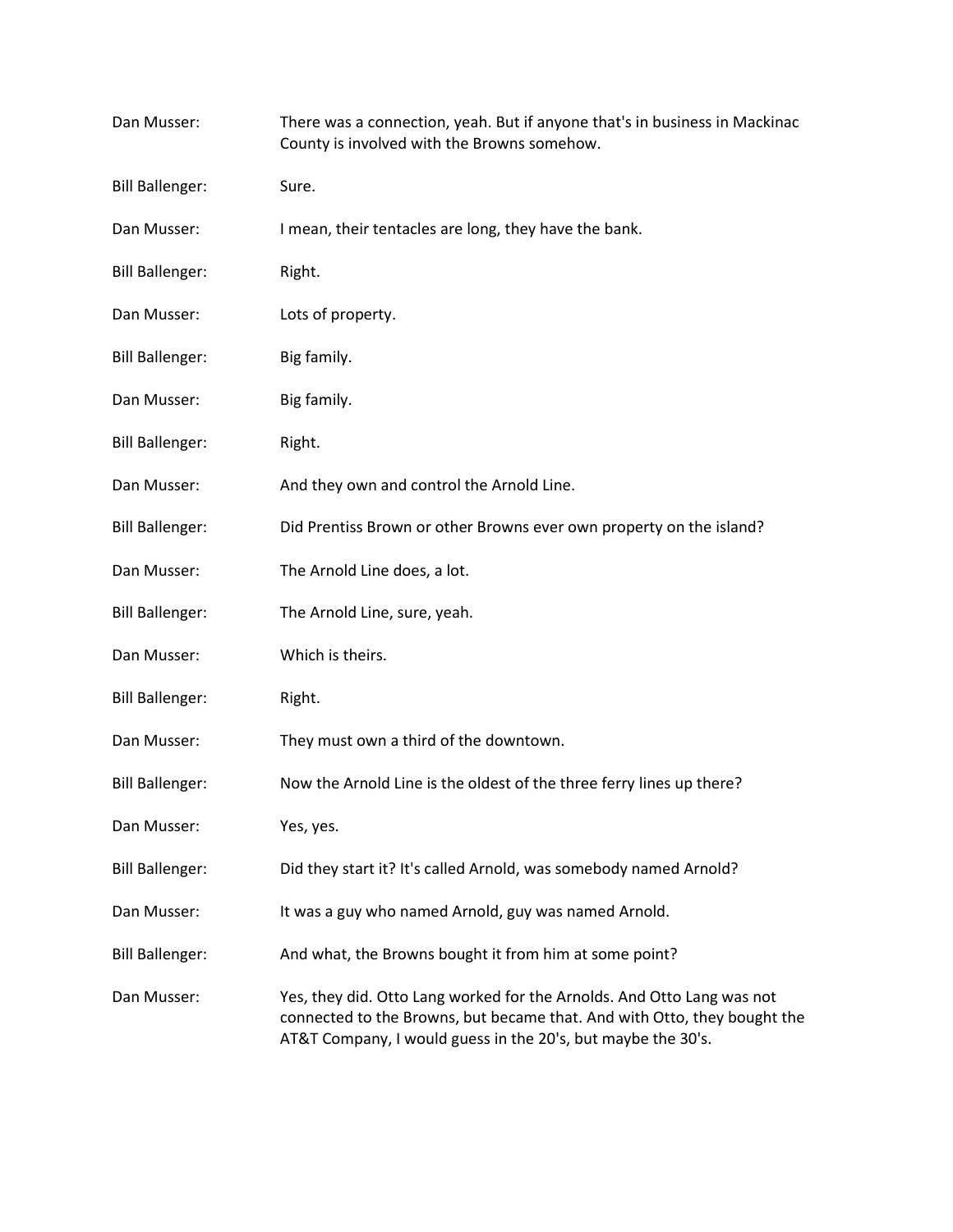| <b>Bill Ballenger:</b> | Looking at the Grand Hotel today, you obviously depend a lot on conventions<br>and conferences and group meetings of various interest groups from around the<br>state and country. But that wasn't necessarily always the case. |
|------------------------|---------------------------------------------------------------------------------------------------------------------------------------------------------------------------------------------------------------------------------|
| Dan Musser:            | I know, but Mr. Woodfill, I think was foresighted in thinking that we had to do<br>that. And that's become the way of every sizable building in the country today.                                                              |
| <b>Bill Ballenger:</b> | Sure.                                                                                                                                                                                                                           |
| Dan Musser:            | And I think that we've been as aggressive as anyone in our business in recruiting<br>and trying to sell that kind of business.                                                                                                  |
| <b>Bill Ballenger:</b> | Right.                                                                                                                                                                                                                          |
| Dan Musser:            | And we're in it, that's the reason you're seated where you're seated right now. If<br>we weren't hunting conventions, we wouldn't have a sales office here.                                                                     |
| <b>Bill Ballenger:</b> | Right.                                                                                                                                                                                                                          |
| Dan Musser:            | We should've been here long before we were.                                                                                                                                                                                     |
| <b>Bill Ballenger:</b> | Right.                                                                                                                                                                                                                          |
| Dan Musser:            | This is the center of our universe.                                                                                                                                                                                             |
| <b>Bill Ballenger:</b> | Well you've made up for lost time I think. You've done very well. What are some<br>of the groups over the years that we might be aware of in Michigan that have<br>come consistently to the Grand that Mr. Woodfill got?        |
| Dan Musser:            | Michigan prosecutors started in the '30s.                                                                                                                                                                                       |
| <b>Bill Ballenger:</b> | Prosecutor's Association.                                                                                                                                                                                                       |
| Dan Musser:            | The Michigan Prosecutors, and I don't know the year, I know it was in the '30s.                                                                                                                                                 |
| <b>Bill Ballenger:</b> | Yes.                                                                                                                                                                                                                            |
| Dan Musser:            | And they've been coming ever since. They missed a few in the war.                                                                                                                                                               |
| <b>Bill Ballenger:</b> | Yes. Who are the apostles?                                                                                                                                                                                                      |
| Dan Musser:            | The apostles, or the predecessor to the Capital Club, which is a lobbyist group.<br>But I guess there must've been 10 apostles, I'm not sure of that. Bill Doyle was<br>one of those.                                           |
| <b>Bill Ballenger:</b> | Yeah, they were lobbyists in Lansing.                                                                                                                                                                                           |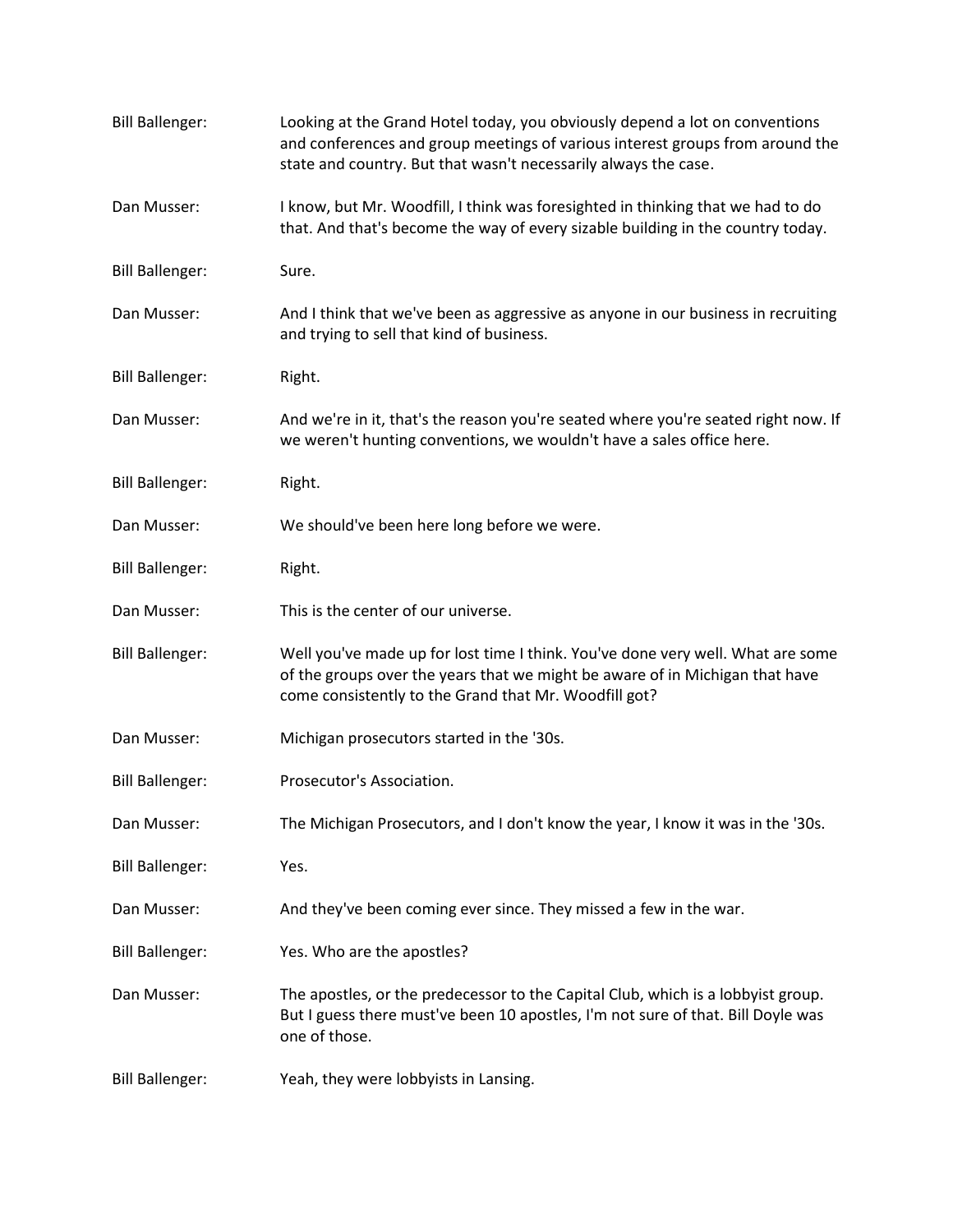| Dan Musser:            | In Lansing.                                                                                                                                                                                                                    |
|------------------------|--------------------------------------------------------------------------------------------------------------------------------------------------------------------------------------------------------------------------------|
| <b>Bill Ballenger:</b> | And so they would have their kind of like annual or semi-annual conference up<br>there.                                                                                                                                        |
| Dan Musser:            | Or whatever you wanna call it. We still host the Capital Club once a year.                                                                                                                                                     |
| <b>Bill Ballenger:</b> | Banker's Association.                                                                                                                                                                                                          |
| Dan Musser:            | The Michigan Bankers, the Michigan Hospital, our Michigan Architects and the<br>Michigan Prosecutors have been the four most regular, but we have others now<br>that have been coming.                                         |
| <b>Bill Ballenger:</b> | Oh sure.                                                                                                                                                                                                                       |
| Dan Musser:            | Michigan Knights of Columbus, which is different, not a trade association.                                                                                                                                                     |
| <b>Bill Ballenger:</b> | Different kind, but still, a huge group.                                                                                                                                                                                       |
| Dan Musser:            | They've been with us since the early '50s.                                                                                                                                                                                     |
| <b>Bill Ballenger:</b> | Right, so over half a century.                                                                                                                                                                                                 |
| Dan Musser:            | That's right.                                                                                                                                                                                                                  |
| <b>Bill Ballenger:</b> | These groups have all consistently been coming up, and now you've added to<br>that.                                                                                                                                            |
| Dan Musser:            | Thank the Lord.                                                                                                                                                                                                                |
| <b>Bill Ballenger:</b> | Well, I mean, you know, it makes you wonder how a resort like the Grand Hotel<br>or other hotels on the island could've really prospered very well without this in<br>the early years of the Twentieth Century.                |
| Dan Musser:            | The thing that I think bring homes the fact and the truth is that my uncle was<br>early able to understand, you could survive probably in July and August, but you<br>can't make it in July and August, you need more revenue. |
| <b>Bill Ballenger:</b> | You need more days in the year.                                                                                                                                                                                                |
| Dan Musser:            | That's right.                                                                                                                                                                                                                  |
| <b>Bill Ballenger:</b> | Yeah, so you need June, you need September.                                                                                                                                                                                    |
| Dan Musser:            | And anyway you're gonna get the shoulder seasons better. And understand that<br>my first year as manager in '62, we opened June 6th I think and closed                                                                         |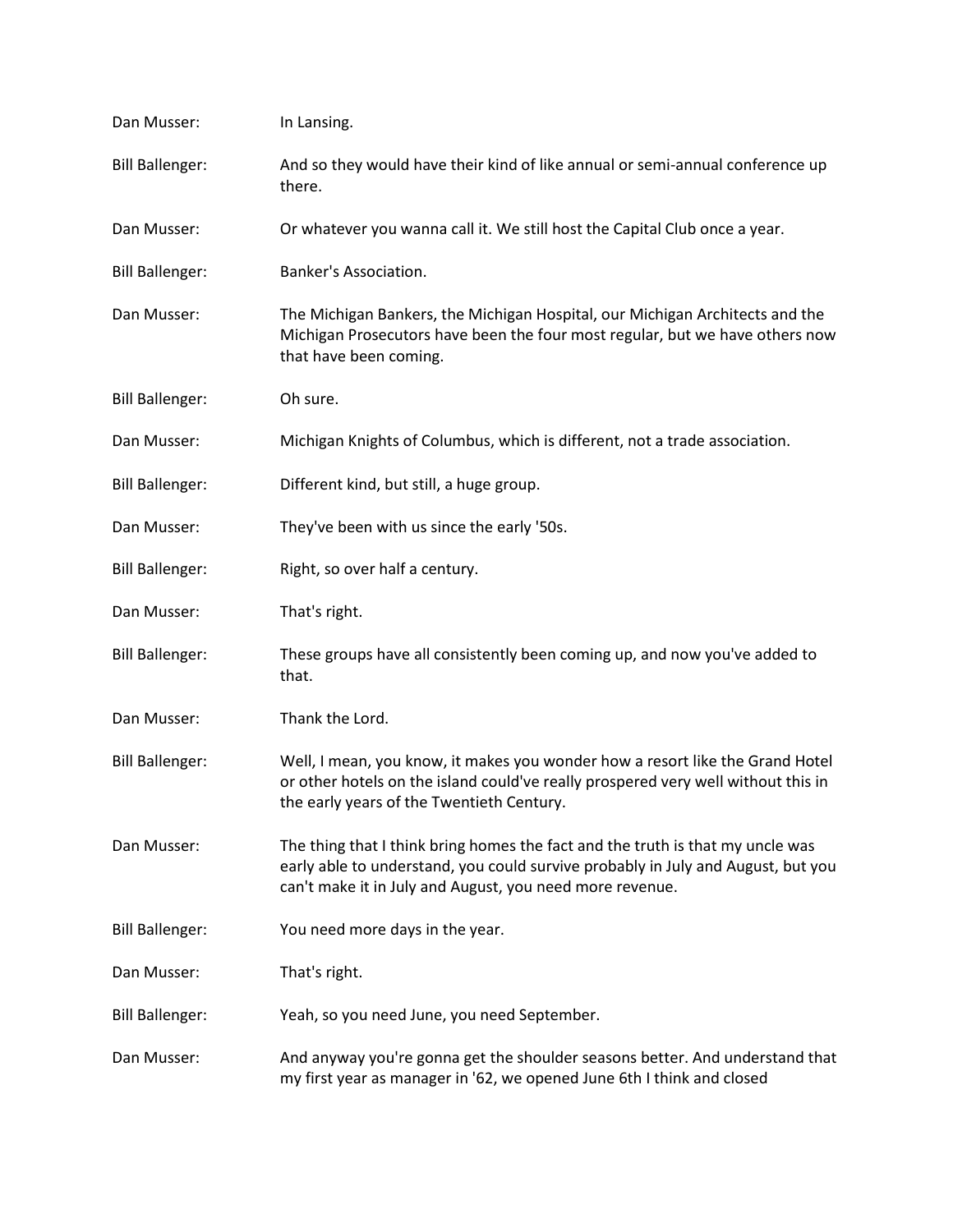|                        | September 14. Last year we opened April 29 and went till October 26. And that's<br>been our pattern of expanding, but we need more days.                                                                                                                                                                                           |
|------------------------|------------------------------------------------------------------------------------------------------------------------------------------------------------------------------------------------------------------------------------------------------------------------------------------------------------------------------------|
| <b>Bill Ballenger:</b> | Right.                                                                                                                                                                                                                                                                                                                             |
| Dan Musser:            | The more we can get. It's not totally summer in April 29 or October 26.                                                                                                                                                                                                                                                            |
| <b>Bill Ballenger:</b> | Maybe global warming is a good thing.                                                                                                                                                                                                                                                                                              |
| Dan Musser:            | That's true. Climate change.                                                                                                                                                                                                                                                                                                       |
| <b>Bill Ballenger:</b> | Climate change, we gotta be careful here. One thing more. The biennial<br>Mackinac Island Republican Conference held every odd numbered year, didn't<br>that start out way back also in like the mid-50s or something. How did that<br>happen?                                                                                     |
| Dan Musser:            | Larry Lindemer and my uncle were friends.                                                                                                                                                                                                                                                                                          |
| <b>Bill Ballenger:</b> | And Larry Lindemer was the chairman of the Michigan Republican party at that<br>time?                                                                                                                                                                                                                                              |
| Dan Musser:            | He must've been. Certainly if he wasn't chairman, he was most influential.                                                                                                                                                                                                                                                         |
| <b>Bill Ballenger:</b> | Yeah, okay.                                                                                                                                                                                                                                                                                                                        |
| Dan Musser:            | And they made a deal to try this thing. And that happened and it's been here<br>every other year since.                                                                                                                                                                                                                            |
| <b>Bill Ballenger:</b> | Ever since, yeah, absolutely.                                                                                                                                                                                                                                                                                                      |
| Dan Musser:            | Thank the Lord.                                                                                                                                                                                                                                                                                                                    |
| <b>Bill Ballenger:</b> | Yes. I think I first met you in the fall of 1965, if you can believe that, 44 years<br>ago.                                                                                                                                                                                                                                        |
| Dan Musser:            | Up there.                                                                                                                                                                                                                                                                                                                          |
| <b>Bill Ballenger:</b> | At such a conference, absolutely.                                                                                                                                                                                                                                                                                                  |
| Dan Musser:            | Were you in the legislature then?                                                                                                                                                                                                                                                                                                  |
| <b>Bill Ballenger:</b> | No, that was before, slightly before I was in the legislature, but that was only<br>like the fourth or fifth conference of that sort you'd had. And you know, it's<br>lasted, as you say, every two years ever since. In fact, I think the meeting they<br>had this last fall they claim was the biggest attendance they ever had. |
| Dan Musser:            | It's the first time we've been full with it in 15 or 20 years.                                                                                                                                                                                                                                                                     |